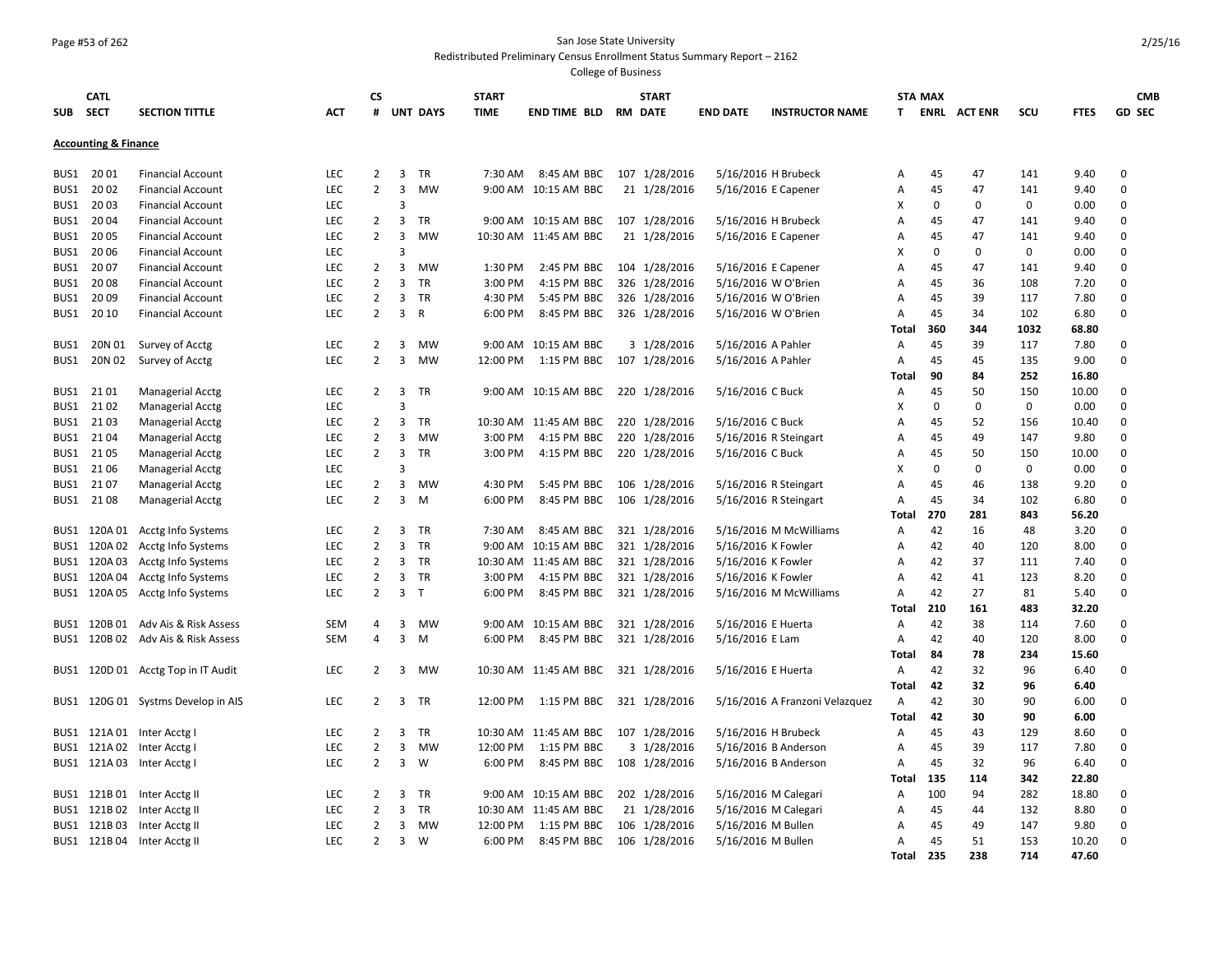#### Page #54 of 262 San Jose State University Redistributed Preliminary Census Enrollment Status Summary Report – 2162

|            | <b>CATL</b> |                                   |            | СS             |                |                 | <b>START</b> |                                    | <b>START</b>  |                     |                           |                | <b>STA MAX</b> |                    |             |             | <b>CMB</b>  |
|------------|-------------|-----------------------------------|------------|----------------|----------------|-----------------|--------------|------------------------------------|---------------|---------------------|---------------------------|----------------|----------------|--------------------|-------------|-------------|-------------|
| <b>SUB</b> | <b>SECT</b> | <b>SECTION TITTLE</b>             | АСТ        | #              |                | <b>UNT DAYS</b> | <b>TIME</b>  | END TIME BLD RM DATE               |               | <b>END DATE</b>     | <b>INSTRUCTOR NAME</b>    | T.             |                | <b>ENRL ACTENR</b> | scu         | <b>FTES</b> | GD SEC      |
|            |             | BUS1 122A 01 Mgmt Actg Cntrl Sys  | <b>LEC</b> | 3              | $\overline{3}$ | MW              | 12:00 PM     | 1:15 PM BBC 322 1/28/2016          |               | 5/16/2016 Y Tian    |                           | Α              | 45             | 47                 | 141         | 9.40        | $\mathbf 0$ |
|            |             | BUS1 122A 02 Mgmt Actg Cntrl Sys  | <b>LEC</b> | 3              | 3              | MW              | 1:30 PM      | 2:45 PM BBC                        | 322 1/28/2016 | 5/16/2016 Y Tian    |                           | Α              | 45             | 47                 | 141         | 9.40        | 0           |
|            |             | BUS1 122A 03 Mgmt Actg Cntrl Sys  | <b>LEC</b> | 3              | $\overline{3}$ | TR              | 1:30 PM      | 2:45 PM BBC 220 1/28/2016          |               | 5/16/2016 C Buck    |                           | Α              | 45             | 53                 | 159         | 10.60       | 0           |
|            |             |                                   |            |                |                |                 |              |                                    |               |                     |                           | Total          | 135            | 147                | 441         | 29.40       |             |
|            |             | BUS1 123A 01 Tax Factor Bus Inv   | <b>LEC</b> | $\overline{2}$ | $\overline{3}$ | <b>MW</b>       |              | 9:00 AM 10:15 AM BBC 107 1/28/2016 |               |                     | 5/16/2016 T Moschetti     | Α              | 45             | 54                 | 162         | 10.80       | $\mathbf 0$ |
|            |             | BUS1 123A 02 Tax Factor Bus Inv   | LEC        | $\overline{2}$ | $\overline{3}$ | MW              | 10:30 AM     | 11:45 AM BBC                       | 107 1/28/2016 |                     | 5/16/2016 T Moschetti     | Α              | 45             | 54                 | 162         | 10.80       | 0           |
|            |             | BUS1 123A 03 Tax Factor Bus Inv   | <b>LEC</b> | 2              | $\overline{3}$ | TR              | 3:00 PM      | 4:15 PM BBC                        | 107 1/28/2016 | 5/16/2016 J Busch   |                           | Α              | 45             | 43                 | 129         | 8.60        | $\Omega$    |
|            |             | BUS1 123A 04 Tax Factor Bus Inv   | <b>LEC</b> | $\overline{2}$ | 3              | <b>TR</b>       | 1:30 PM      | 2:45 PM BBC                        | 107 1/28/2016 | 5/16/2016 J Busch   |                           | A              | 45             | 45                 | 135         | 9.00        | $\Omega$    |
|            |             | BUS1 123A 05 Tax Factor Bus Inv   | <b>LEC</b> | $\overline{2}$ | $\overline{3}$ | $\mathsf{R}$    | 6:00 PM      | 8:45 PM BBC 108 1/28/2016          |               | 5/16/2016 L Boman   |                           | Α              | 45             | 36                 | 108         | 7.20        | $\Omega$    |
|            |             |                                   |            |                |                |                 |              |                                    |               |                     |                           | <b>Total</b>   | 225            | 232                | 696         | 46.40       |             |
|            |             | BUS1 123C 01 Tax Indv Pass Ent    | <b>SEM</b> | 4              | 3              | MW              | 1:30 PM      | 2:45 PM BBC 108 1/28/2016          |               |                     | 5/16/2016 T Moschetti     | Α              | 45             | 47                 | 141         | 9.40        | $\Omega$    |
|            |             | BUS1 123C 02 Tax Indv Pass Ent    | <b>SEM</b> | 4              | $\overline{3}$ | <b>TR</b>       | 1:30 PM      | 2:45 PM BBC                        | 106 1/28/2016 | 5/16/2016 K Fowler  |                           | A              | 45             | 29                 | 87          | 5.80        | $\Omega$    |
|            |             | BUS1 123C 03 Tax Indv Pass Ent    | SEM        | 4              | $\overline{3}$ | MW              | 3:00 PM      | 4:15 PM BBC 108 1/28/2016          |               |                     | 5/16/2016 T Moschetti     | A              | 45             | 45                 | 135         | 9.00        | 0           |
|            |             |                                   |            |                |                |                 |              |                                    |               |                     |                           | <b>Total</b>   | 135            | 121                | 363         | 24.20       |             |
|            | BUS1 124 01 | <b>Forensic Acctg</b>             | <b>LEC</b> | $\overline{2}$ | 3              | MW              | 1:30 PM      | 2:45 PM BBC 106 1/28/2016          |               | 5/16/2016 M Bullen  |                           | Α              | 45             | 51                 | 153         | 10.20       | 0           |
|            |             |                                   |            |                |                |                 |              |                                    |               |                     |                           | Total          | 45             | 51                 | 153         | 10.20       |             |
|            |             | BUS1 125A 01 Writingfor Acctg     | <b>LEC</b> | 3              | 3              | TBA             |              |                                    | 1/28/2016     |                     | 5/16/2016 C Lycurgus      | Α              | 20             | 11                 | 33          | 2.20        | 0           |
|            |             |                                   |            |                |                |                 |              |                                    |               |                     |                           | Total          | 20             | 11                 | 33          | 2.20        |             |
|            | BUS1 12601  | Adv Acctg                         | <b>LEC</b> | $\overline{2}$ |                | 3 TR            |              | 9:00 AM 10:15 AM BBC 322 1/28/2016 |               |                     | 5/16/2016 M McWilliams    | Α              | 45             | 43                 | 129         | 8.60        | 0           |
|            |             |                                   |            |                |                |                 |              |                                    |               |                     |                           | Total          | 45             | 43                 | 129         | 8.60        |             |
|            |             | BUS1 127B 01 Adv Honors Practicum | <b>LEC</b> | $\overline{2}$ | $\overline{3}$ | M               | 6:00 PM      | 8:45 PM BBC 107 1/28/2016          |               | 5/16/2016 B Parineh |                           | Α              | 40             | 24                 | 72          | 4.80        | 0           |
|            |             |                                   |            |                |                |                 |              |                                    |               |                     |                           | <b>Total</b>   | 40             | 24                 | 72          | 4.80        |             |
|            |             | BUS1 129A 01 Financial Auditing   | <b>LEC</b> | 2              | 3              | <b>TR</b>       | 9:00 AM      | 10:15 AM BBC 106 1/28/2016         |               | 5/16/2016 J Zhang   |                           | Α              | 45             | 49                 | 147         | 9.80        | 0           |
|            |             | BUS1 129A 02 Financial Auditing   | <b>LEC</b> | $\overline{2}$ | 3              | TR              |              | 10:30 AM 11:45 AM BBC              | 106 1/28/2016 | 5/16/2016 J Zhang   |                           | Α              | 45             | 48                 | 144         | 9.60        | 0           |
|            |             | BUS1 129A 03 Financial Auditing   | <b>LEC</b> | $\overline{2}$ | $\overline{3}$ | R               | 6:00 PM      | 8:45 PM BBC 302 1/28/2016          |               |                     | 5/16/2016 M Williams      | Α              | 45             | 44                 | 132         | 8.80        | 0           |
|            |             |                                   |            |                |                |                 |              |                                    |               |                     |                           | Total          | 135            | 141                | 423         | 28.20       |             |
|            |             | BUS1 129B 01 Operational Audit'g  | LEC        | 3              | 3 <sub>T</sub> |                 | 6:00 PM      | 8:45 PM BBC 326 1/28/2016          |               |                     | 5/16/2016 W O'Brien       | Α              | 45             | 20                 | 60          | 4.00        | 0           |
|            |             |                                   |            |                |                |                 |              |                                    |               |                     |                           | <b>Total</b>   | 45             | 20                 | 60          | 4.00        |             |
|            | BUS1 17001  | Fund of Finance                   | <b>LEC</b> | $\overline{2}$ | $\overline{3}$ | MW              | 7:30 AM      | 8:45 AM BBC 202 1/28/2016          |               | 5/16/2016 B Parineh |                           | Α              | 100            | 105                | 315         | 21.00       | 0           |
|            | BUS1 17002  | Fund of Finance                   | <b>LEC</b> | $\overline{2}$ | 3              | MW              |              | 9:00 AM 10:15 AM BBC               | 108 1/28/2016 | 5/16/2016 L Roden   |                           | Α              | 45             | 34                 | 102         | 6.80        | 0           |
|            | BUS1 170 03 | Fund of Finance                   | <b>LEC</b> | $\overline{2}$ | 3              | <b>TR</b>       |              | 9:00 AM 10:15 AM BBC               | 21 1/28/2016  | 5/16/2016 M Burak   |                           | Α              | 45             | 49                 | 147         | 9.80        | $\mathbf 0$ |
|            | BUS1 17004  | Fund of Finance                   | <b>LEC</b> | $\overline{2}$ | 3              | MW              |              | 10:30 AM 11:45 AM BBC              | 108 1/28/2016 | 5/16/2016 L Roden   |                           | Α              | 45             | 43                 | 129         | 8.60        | $\mathbf 0$ |
|            | BUS1 170 05 | Fund of Finance                   | <b>LEC</b> | $\overline{2}$ | 3              | MW              |              | 10:30 AM 11:45 AM BBC              | 106 1/28/2016 | 5/16/2016 X Xu      |                           | Α              | 45             | 49                 | 147         | 9.80        | 0           |
|            | BUS1 17006  | Fund of Finance                   | <b>LEC</b> | $\overline{2}$ | $\overline{3}$ | <b>TR</b>       |              | 10:30 AM 11:45 AM BBC              | 202 1/28/2016 | 5/16/2016 M Burak   |                           | $\overline{A}$ | 100            | 110                | 330         | 22.00       | $\mathbf 0$ |
|            | BUS1 17007  | Fund of Finance                   | <b>LEC</b> | $\overline{2}$ | 3              | <b>TR</b>       |              | 10:30 AM 11:45 AM BBC              | 108 1/28/2016 |                     | 5/16/2016 A Meshcheryakov | Α              | 45             | 43                 | 129         | 8.60        | 0           |
|            | BUS1 17008  | Fund of Finance                   | <b>LEC</b> | $\overline{2}$ | 3              | <b>MW</b>       | 12:00 PM     | 1:15 PM BBC                        | 108 1/28/2016 | 5/16/2016 S Ahuja   |                           | A              | 45             | 46                 | 138         | 9.20        | $\mathbf 0$ |
|            | BUS1 170 09 | Fund of Finance                   | <b>LEC</b> | $\overline{2}$ | 3              | <b>TR</b>       | 12:00 PM     | 1:15 PM BBC                        | 108 1/28/2016 |                     | 5/16/2016 A Meshcheryakov | Α              | 45             | 44                 | 132         | 8.80        | $\mathbf 0$ |
|            | BUS1 170 10 | Fund of Finance                   | <b>LEC</b> | $\overline{2}$ | 3              | MW              | 1:30 PM      | 2:45 PM BBC                        | 326 1/28/2016 | 5/16/2016 X Xu      |                           | A              | 45             | 47                 | 141         | 9.40        | $\mathbf 0$ |
|            | BUS1 170 11 | Fund of Finance                   | <b>LEC</b> | $\overline{2}$ | 3              | <b>TR</b>       | 1:30 PM      | 2:45 PM BBC                        | 108 1/28/2016 |                     | 5/16/2016 T Rajkovic      | Α              | 45             | 50                 | 150         | 10.00       | 0           |
|            | BUS1 170 12 | Fund of Finance                   | LEC        | $\overline{2}$ | $\overline{3}$ | MW              | 3:00 PM      | 4:15 PM BBC                        | 322 1/28/2016 | 5/16/2016 S Ahuja   |                           | A              | 45             | 46                 | 138         | 9.20        | $\mathbf 0$ |
|            | BUS1 170 13 | Fund of Finance                   | <b>LEC</b> | $\overline{2}$ | $\overline{3}$ | <b>TR</b>       | 3:00 PM      | 4:15 PM BBC                        | 108 1/28/2016 |                     | 5/16/2016 T Rajkovic      | Α              | 45             | 42                 | 126         | 8.40        | 0           |
|            | BUS1 170 14 | Fund of Finance                   | <b>LEC</b> | $\overline{2}$ | $\overline{3}$ | M               | 6:00 PM      | 8:45 PM BBC                        | 322 1/28/2016 | 5/16/2016 S Ahuja   |                           | A              | 45             | 43                 | 129         | 8.60        | 0           |
|            | BUS1 170 15 | Fund of Finance                   | <b>LEC</b> | $\overline{2}$ | $\overline{3}$ | T               | 6:00 PM      | 8:45 PM BBC                        | 107 1/28/2016 | 5/16/2016 D Abbott  |                           | Α              | 45             | 46                 | 138         | 9.20        | 0           |
|            | BUS1 170 16 | Fund of Finance                   | <b>LEC</b> | $\overline{2}$ | 3              | W               | 6:00 PM      | 8:45 PM BBC 107 1/28/2016          |               | 5/16/2016 D Abbott  |                           | Α              | 45             | 44                 | 132         | 8.80        | 0           |
|            | BUS1 170 17 | Fund of Finance                   | <b>LEC</b> |                | $\overline{3}$ |                 |              |                                    |               |                     |                           | X              | 0              | $\mathbf 0$        | $\mathbf 0$ | 0.00        | $\mathbf 0$ |
|            |             |                                   |            |                |                |                 |              |                                    |               |                     |                           | Total          | 830            | 841                | 2523        | 168.20      |             |
|            |             | BUS1 171A 01 Financial Instit     | LEC.       | $\overline{2}$ | 3              | MW              |              | 9:00 AM 10:15 AM BBC 106 1/28/2016 |               | 5/16/2016 X Xu      |                           | A              | 45             | 53                 | 159         | 10.60       | 0           |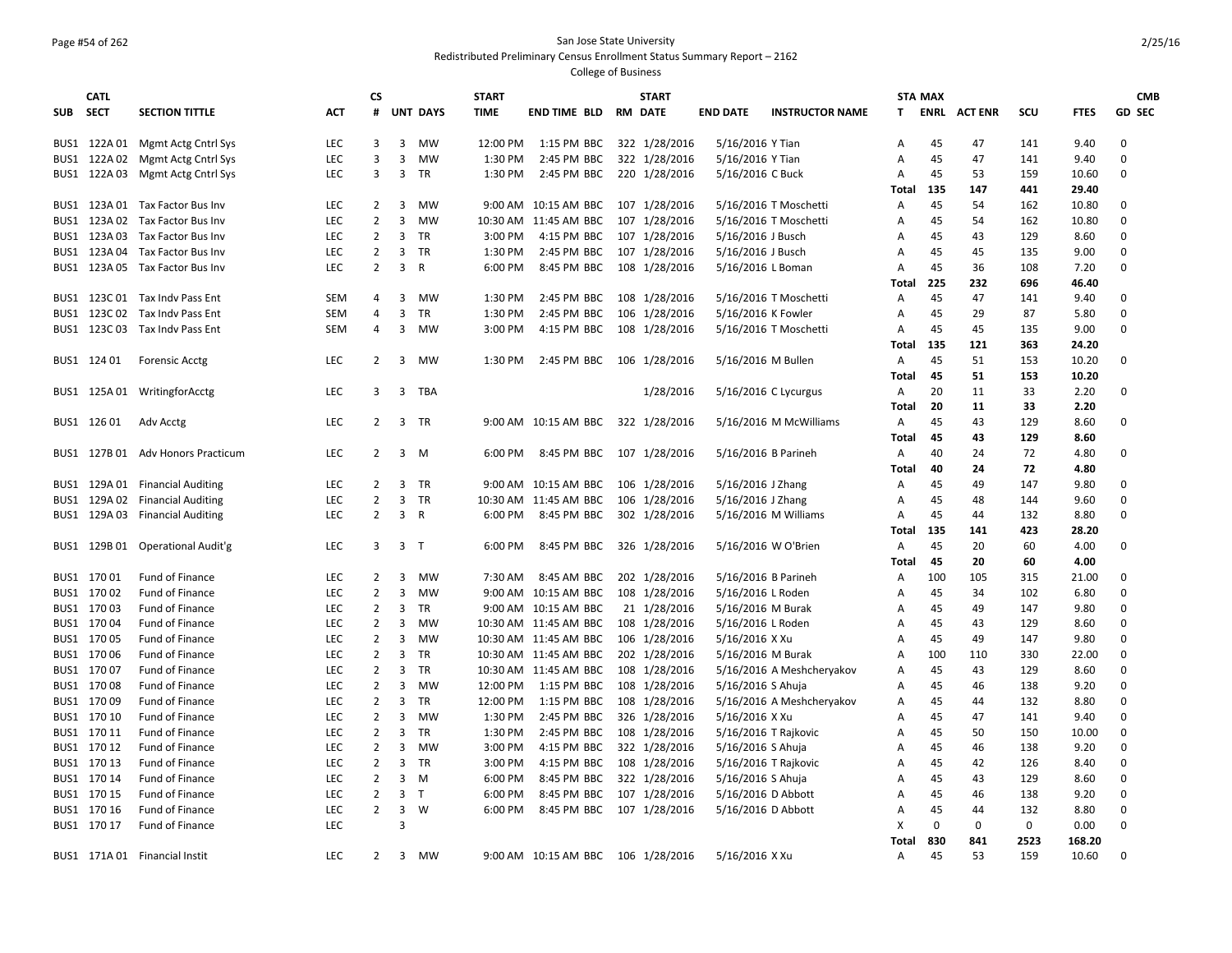# Page #55 of 262 San Jose State University

Redistributed Preliminary Census Enrollment Status Summary Report – 2162

| <b>GD SEC</b><br><b>SECTION TITTLE</b><br><b>UNT DAYS</b><br><b>TIME</b><br><b>END TIME BLD</b><br><b>END DATE</b><br><b>INSTRUCTOR NAME</b><br><b>ENRL ACTENR</b><br>scu<br><b>FTES</b><br><b>SECT</b><br>ACT<br>#<br><b>RM DATE</b><br>T.<br><b>SUB</b><br>TR<br>9:00 AM 10:15 AM BBC<br>3 1/28/2016<br>BUS1 171A 02 Financial Instit<br><b>LEC</b><br>2<br>3<br>5/16/2016 S Ivanov<br>43<br>129<br>8.60<br>0<br>45<br>Α<br>3 1/28/2016<br>$\mathbf 0$<br>BUS1 171A 03 Financial Instit<br><b>LEC</b><br>2<br>3<br><b>TR</b><br>10:30 AM 11:45 AM BBC<br>5/16/2016 S Ivanov<br>45<br>43<br>129<br>8.60<br>A<br>417<br>135<br>139<br>27.80<br>Total<br>BUS1 171B 01 Commercial Banking<br><b>LEC</b><br>8:45 PM BBC<br>322 1/28/2016<br>5/16/2016 S Ahuja<br>147<br>9.80<br>0<br>2<br>3<br>W<br>6:00 PM<br>45<br>49<br>A<br>147<br>45<br>49<br>9.80<br>Total<br>BUS1 172A01 Investmt Analysis<br><b>LEC</b><br>3<br>TR<br>1:30 PM<br>2:45 PM BBC<br>322 1/28/2016<br>5/16/2016 J Cho<br>45<br>47<br>141<br>9.40<br>$\mathbf 0$<br>2<br>A<br>LEC<br>$\overline{2}$<br>$\overline{3}$<br>T<br>$\mathbf 0$<br>BUS1 172A 02 Investmt Analysis<br>6:00 PM<br>8:45 PM BBC<br>322 1/28/2016<br>5/16/2016 J Cho<br>45<br>45<br>135<br>9.00<br>Α<br>90<br>276<br>18.40<br>92<br>Total<br>BUS1 172B 01 Portfolio Mgmt<br><b>LEC</b><br>9:00 AM 10:15 AM BBC<br>322 1/28/2016<br>5/16/2016 F Jones<br>129<br>$\mathbf 0$<br>$\overline{2}$<br>3<br>MW<br>45<br>43<br>8.60<br>A<br>129<br>45<br>8.60<br>Total<br>43<br>10:30 AM 11:45 AM BBC<br>5/16/2016 J Cho<br>BUS1 172C 01 Futures and Options<br><b>LEC</b><br>$\overline{2}$<br>3<br><b>TR</b><br>322 1/28/2016<br>39<br>117<br>7.80<br>0<br>A<br>45<br>39<br>117<br>7.80<br>45<br>Total<br>173A 01 Fin Mgt Theory Pol<br><b>LEC</b><br><b>TR</b><br>326 1/28/2016<br>5/16/2016 B Campsey<br>144<br>9.60<br>0<br>2<br>3<br>10:30 AM 11:45 AM BBC<br>45<br>48<br>BUS1<br>A<br>173A 02 Fin Mgt Theory Pol<br><b>TR</b><br>5/16/2016 B Campsey<br><b>LEC</b><br>3<br>2:45 PM BBC<br>326 1/28/2016<br>135<br>0<br>2<br>1:30 PM<br>45<br>45<br>9.00<br>BUS1<br>A<br><b>TR</b><br>173A 03 Fin Mgt Theory Pol<br><b>LEC</b><br>2<br>3<br>9:00 AM 10:15 AM BBC<br>326 1/28/2016<br>5/16/2016 B Campsey<br>46<br>138<br>9.20<br>$\mathbf 0$<br>$\overline{A}$<br>45<br>BUS1<br>417<br>139<br>27.80<br>Total<br>135<br><b>LEC</b><br>$\overline{3}$<br>5/16/2016 A Vuorikoski-Bullis<br>45<br>45<br>135<br>9.00<br>0<br>BUS1 173B 01 Prob in Fin Mgmt<br>2<br>6:00 PM<br>8:45 PM BBC<br>302 1/28/2016<br>$\overline{A}$<br>ா<br>45<br>135<br>9.00<br><b>Total</b><br>45<br>173C 01 Entrepreneurial Finance<br><b>MW</b><br>12:00 PM<br>5/16/2016 B Parineh<br>126<br>0<br><b>LEC</b><br>2<br>3<br>1:15 PM BBC<br>321 1/28/2016<br>40<br>42<br>8.40<br>A<br>BUS1<br>BUS1 173C 02 Entrepreneurial Finance<br>5/16/2016 L Roden<br>132<br><b>LEC</b><br>$\overline{2}$<br>3<br>MW<br>3:00 PM<br>4:15 PM BBC 106 1/28/2016<br>8.80<br>0<br>45<br>44<br>A<br>85<br>86<br>258<br>17.20<br>Total<br>Inter Bus Fin<br>1:30 PM<br>321 1/28/2016<br>5/16/2016 A Vuorikoski-Bullis<br>123<br>$\mathbf 0$<br>BUS1 17701<br><b>LEC</b><br>2<br>3<br>W<br>4:15 PM BBC<br>42<br>8.20<br>A<br>41<br>BUS1 17702<br>Inter Bus Fin<br><b>LEC</b><br>2<br>$\overline{3}$<br>6:00 PM<br>8:45 PM BBC<br>321 1/28/2016<br>5/16/2016 A Vuorikoski-Bullis<br>42<br>123<br>8.20<br>$\Omega$<br>W<br>A<br>41<br>84<br>82<br>246<br>16.40<br>Total<br>BUS1 179B 01 Selec Top Bus Fin<br>LEC<br>10:30 AM 11:45 AM BBC<br>322 1/28/2016<br>5/16/2016 F Jones<br>153<br>10.20<br>0<br>$\overline{2}$<br>3<br>MW<br>A<br>45<br>51<br>45<br>51<br>153<br>10.20<br>Total<br>5/16/2016 E Grace<br>180A 01 Indiv Study Acctg<br>SUP<br>36<br><b>TBA</b><br>1/28/2016<br>2<br>0.13<br>0<br>A<br>2<br>BUS1<br>1<br>4<br>$\overline{2}$<br>$\mathbf{2}$<br>0.13<br>Total<br>4<br><b>TBA</b><br>1/28/2016<br>5/16/2016<br>180C 01 Indiv Study Finan<br>SUP<br>36<br>$\mathbf 0$<br>0<br>0.00<br>0<br>1<br>A<br>.5<br>BUS1<br>5<br>0.00<br>Total<br>0<br>0<br>5/16/2016 S Ivanov<br>196D 01 Stud Managed Fund<br>LEC<br><b>TR</b><br>2:45 PM BBC<br>303 1/28/2016<br>20<br>16<br>48<br>3.20<br>0<br>3<br>3<br>1:30 PM<br>A<br>BUS1<br>20<br>16<br>48<br>3.20<br>Total<br>3776<br>11324<br><b>Accounting &amp; Finance Total 3906</b><br>754.93 | <b>CATL</b> |  | СS |  | <b>START</b> |  | <b>START</b> |  | <b>STA MAX</b> |  | <b>CMB</b> |
|-----------------------------------------------------------------------------------------------------------------------------------------------------------------------------------------------------------------------------------------------------------------------------------------------------------------------------------------------------------------------------------------------------------------------------------------------------------------------------------------------------------------------------------------------------------------------------------------------------------------------------------------------------------------------------------------------------------------------------------------------------------------------------------------------------------------------------------------------------------------------------------------------------------------------------------------------------------------------------------------------------------------------------------------------------------------------------------------------------------------------------------------------------------------------------------------------------------------------------------------------------------------------------------------------------------------------------------------------------------------------------------------------------------------------------------------------------------------------------------------------------------------------------------------------------------------------------------------------------------------------------------------------------------------------------------------------------------------------------------------------------------------------------------------------------------------------------------------------------------------------------------------------------------------------------------------------------------------------------------------------------------------------------------------------------------------------------------------------------------------------------------------------------------------------------------------------------------------------------------------------------------------------------------------------------------------------------------------------------------------------------------------------------------------------------------------------------------------------------------------------------------------------------------------------------------------------------------------------------------------------------------------------------------------------------------------------------------------------------------------------------------------------------------------------------------------------------------------------------------------------------------------------------------------------------------------------------------------------------------------------------------------------------------------------------------------------------------------------------------------------------------------------------------------------------------------------------------------------------------------------------------------------------------------------------------------------------------------------------------------------------------------------------------------------------------------------------------------------------------------------------------------------------------------------------------------------------------------------------------------------------------------------------------------------------------------------------------------------------------------------------------------------------------------------------------------------------------------------------------------------------------------------------------------------------------------------------------------------------------------------------------------------------------------------------------------------------------------------------------------------------------------------------------------------------------------------------------------------------------------------------------------------------------------------------------------------------------------|-------------|--|----|--|--------------|--|--------------|--|----------------|--|------------|
|                                                                                                                                                                                                                                                                                                                                                                                                                                                                                                                                                                                                                                                                                                                                                                                                                                                                                                                                                                                                                                                                                                                                                                                                                                                                                                                                                                                                                                                                                                                                                                                                                                                                                                                                                                                                                                                                                                                                                                                                                                                                                                                                                                                                                                                                                                                                                                                                                                                                                                                                                                                                                                                                                                                                                                                                                                                                                                                                                                                                                                                                                                                                                                                                                                                                                                                                                                                                                                                                                                                                                                                                                                                                                                                                                                                                                                                                                                                                                                                                                                                                                                                                                                                                                                                                                                                                         |             |  |    |  |              |  |              |  |                |  |            |
|                                                                                                                                                                                                                                                                                                                                                                                                                                                                                                                                                                                                                                                                                                                                                                                                                                                                                                                                                                                                                                                                                                                                                                                                                                                                                                                                                                                                                                                                                                                                                                                                                                                                                                                                                                                                                                                                                                                                                                                                                                                                                                                                                                                                                                                                                                                                                                                                                                                                                                                                                                                                                                                                                                                                                                                                                                                                                                                                                                                                                                                                                                                                                                                                                                                                                                                                                                                                                                                                                                                                                                                                                                                                                                                                                                                                                                                                                                                                                                                                                                                                                                                                                                                                                                                                                                                                         |             |  |    |  |              |  |              |  |                |  |            |
|                                                                                                                                                                                                                                                                                                                                                                                                                                                                                                                                                                                                                                                                                                                                                                                                                                                                                                                                                                                                                                                                                                                                                                                                                                                                                                                                                                                                                                                                                                                                                                                                                                                                                                                                                                                                                                                                                                                                                                                                                                                                                                                                                                                                                                                                                                                                                                                                                                                                                                                                                                                                                                                                                                                                                                                                                                                                                                                                                                                                                                                                                                                                                                                                                                                                                                                                                                                                                                                                                                                                                                                                                                                                                                                                                                                                                                                                                                                                                                                                                                                                                                                                                                                                                                                                                                                                         |             |  |    |  |              |  |              |  |                |  |            |
|                                                                                                                                                                                                                                                                                                                                                                                                                                                                                                                                                                                                                                                                                                                                                                                                                                                                                                                                                                                                                                                                                                                                                                                                                                                                                                                                                                                                                                                                                                                                                                                                                                                                                                                                                                                                                                                                                                                                                                                                                                                                                                                                                                                                                                                                                                                                                                                                                                                                                                                                                                                                                                                                                                                                                                                                                                                                                                                                                                                                                                                                                                                                                                                                                                                                                                                                                                                                                                                                                                                                                                                                                                                                                                                                                                                                                                                                                                                                                                                                                                                                                                                                                                                                                                                                                                                                         |             |  |    |  |              |  |              |  |                |  |            |
|                                                                                                                                                                                                                                                                                                                                                                                                                                                                                                                                                                                                                                                                                                                                                                                                                                                                                                                                                                                                                                                                                                                                                                                                                                                                                                                                                                                                                                                                                                                                                                                                                                                                                                                                                                                                                                                                                                                                                                                                                                                                                                                                                                                                                                                                                                                                                                                                                                                                                                                                                                                                                                                                                                                                                                                                                                                                                                                                                                                                                                                                                                                                                                                                                                                                                                                                                                                                                                                                                                                                                                                                                                                                                                                                                                                                                                                                                                                                                                                                                                                                                                                                                                                                                                                                                                                                         |             |  |    |  |              |  |              |  |                |  |            |
|                                                                                                                                                                                                                                                                                                                                                                                                                                                                                                                                                                                                                                                                                                                                                                                                                                                                                                                                                                                                                                                                                                                                                                                                                                                                                                                                                                                                                                                                                                                                                                                                                                                                                                                                                                                                                                                                                                                                                                                                                                                                                                                                                                                                                                                                                                                                                                                                                                                                                                                                                                                                                                                                                                                                                                                                                                                                                                                                                                                                                                                                                                                                                                                                                                                                                                                                                                                                                                                                                                                                                                                                                                                                                                                                                                                                                                                                                                                                                                                                                                                                                                                                                                                                                                                                                                                                         |             |  |    |  |              |  |              |  |                |  |            |
|                                                                                                                                                                                                                                                                                                                                                                                                                                                                                                                                                                                                                                                                                                                                                                                                                                                                                                                                                                                                                                                                                                                                                                                                                                                                                                                                                                                                                                                                                                                                                                                                                                                                                                                                                                                                                                                                                                                                                                                                                                                                                                                                                                                                                                                                                                                                                                                                                                                                                                                                                                                                                                                                                                                                                                                                                                                                                                                                                                                                                                                                                                                                                                                                                                                                                                                                                                                                                                                                                                                                                                                                                                                                                                                                                                                                                                                                                                                                                                                                                                                                                                                                                                                                                                                                                                                                         |             |  |    |  |              |  |              |  |                |  |            |
|                                                                                                                                                                                                                                                                                                                                                                                                                                                                                                                                                                                                                                                                                                                                                                                                                                                                                                                                                                                                                                                                                                                                                                                                                                                                                                                                                                                                                                                                                                                                                                                                                                                                                                                                                                                                                                                                                                                                                                                                                                                                                                                                                                                                                                                                                                                                                                                                                                                                                                                                                                                                                                                                                                                                                                                                                                                                                                                                                                                                                                                                                                                                                                                                                                                                                                                                                                                                                                                                                                                                                                                                                                                                                                                                                                                                                                                                                                                                                                                                                                                                                                                                                                                                                                                                                                                                         |             |  |    |  |              |  |              |  |                |  |            |
|                                                                                                                                                                                                                                                                                                                                                                                                                                                                                                                                                                                                                                                                                                                                                                                                                                                                                                                                                                                                                                                                                                                                                                                                                                                                                                                                                                                                                                                                                                                                                                                                                                                                                                                                                                                                                                                                                                                                                                                                                                                                                                                                                                                                                                                                                                                                                                                                                                                                                                                                                                                                                                                                                                                                                                                                                                                                                                                                                                                                                                                                                                                                                                                                                                                                                                                                                                                                                                                                                                                                                                                                                                                                                                                                                                                                                                                                                                                                                                                                                                                                                                                                                                                                                                                                                                                                         |             |  |    |  |              |  |              |  |                |  |            |
|                                                                                                                                                                                                                                                                                                                                                                                                                                                                                                                                                                                                                                                                                                                                                                                                                                                                                                                                                                                                                                                                                                                                                                                                                                                                                                                                                                                                                                                                                                                                                                                                                                                                                                                                                                                                                                                                                                                                                                                                                                                                                                                                                                                                                                                                                                                                                                                                                                                                                                                                                                                                                                                                                                                                                                                                                                                                                                                                                                                                                                                                                                                                                                                                                                                                                                                                                                                                                                                                                                                                                                                                                                                                                                                                                                                                                                                                                                                                                                                                                                                                                                                                                                                                                                                                                                                                         |             |  |    |  |              |  |              |  |                |  |            |
|                                                                                                                                                                                                                                                                                                                                                                                                                                                                                                                                                                                                                                                                                                                                                                                                                                                                                                                                                                                                                                                                                                                                                                                                                                                                                                                                                                                                                                                                                                                                                                                                                                                                                                                                                                                                                                                                                                                                                                                                                                                                                                                                                                                                                                                                                                                                                                                                                                                                                                                                                                                                                                                                                                                                                                                                                                                                                                                                                                                                                                                                                                                                                                                                                                                                                                                                                                                                                                                                                                                                                                                                                                                                                                                                                                                                                                                                                                                                                                                                                                                                                                                                                                                                                                                                                                                                         |             |  |    |  |              |  |              |  |                |  |            |
|                                                                                                                                                                                                                                                                                                                                                                                                                                                                                                                                                                                                                                                                                                                                                                                                                                                                                                                                                                                                                                                                                                                                                                                                                                                                                                                                                                                                                                                                                                                                                                                                                                                                                                                                                                                                                                                                                                                                                                                                                                                                                                                                                                                                                                                                                                                                                                                                                                                                                                                                                                                                                                                                                                                                                                                                                                                                                                                                                                                                                                                                                                                                                                                                                                                                                                                                                                                                                                                                                                                                                                                                                                                                                                                                                                                                                                                                                                                                                                                                                                                                                                                                                                                                                                                                                                                                         |             |  |    |  |              |  |              |  |                |  |            |
|                                                                                                                                                                                                                                                                                                                                                                                                                                                                                                                                                                                                                                                                                                                                                                                                                                                                                                                                                                                                                                                                                                                                                                                                                                                                                                                                                                                                                                                                                                                                                                                                                                                                                                                                                                                                                                                                                                                                                                                                                                                                                                                                                                                                                                                                                                                                                                                                                                                                                                                                                                                                                                                                                                                                                                                                                                                                                                                                                                                                                                                                                                                                                                                                                                                                                                                                                                                                                                                                                                                                                                                                                                                                                                                                                                                                                                                                                                                                                                                                                                                                                                                                                                                                                                                                                                                                         |             |  |    |  |              |  |              |  |                |  |            |
|                                                                                                                                                                                                                                                                                                                                                                                                                                                                                                                                                                                                                                                                                                                                                                                                                                                                                                                                                                                                                                                                                                                                                                                                                                                                                                                                                                                                                                                                                                                                                                                                                                                                                                                                                                                                                                                                                                                                                                                                                                                                                                                                                                                                                                                                                                                                                                                                                                                                                                                                                                                                                                                                                                                                                                                                                                                                                                                                                                                                                                                                                                                                                                                                                                                                                                                                                                                                                                                                                                                                                                                                                                                                                                                                                                                                                                                                                                                                                                                                                                                                                                                                                                                                                                                                                                                                         |             |  |    |  |              |  |              |  |                |  |            |
|                                                                                                                                                                                                                                                                                                                                                                                                                                                                                                                                                                                                                                                                                                                                                                                                                                                                                                                                                                                                                                                                                                                                                                                                                                                                                                                                                                                                                                                                                                                                                                                                                                                                                                                                                                                                                                                                                                                                                                                                                                                                                                                                                                                                                                                                                                                                                                                                                                                                                                                                                                                                                                                                                                                                                                                                                                                                                                                                                                                                                                                                                                                                                                                                                                                                                                                                                                                                                                                                                                                                                                                                                                                                                                                                                                                                                                                                                                                                                                                                                                                                                                                                                                                                                                                                                                                                         |             |  |    |  |              |  |              |  |                |  |            |
|                                                                                                                                                                                                                                                                                                                                                                                                                                                                                                                                                                                                                                                                                                                                                                                                                                                                                                                                                                                                                                                                                                                                                                                                                                                                                                                                                                                                                                                                                                                                                                                                                                                                                                                                                                                                                                                                                                                                                                                                                                                                                                                                                                                                                                                                                                                                                                                                                                                                                                                                                                                                                                                                                                                                                                                                                                                                                                                                                                                                                                                                                                                                                                                                                                                                                                                                                                                                                                                                                                                                                                                                                                                                                                                                                                                                                                                                                                                                                                                                                                                                                                                                                                                                                                                                                                                                         |             |  |    |  |              |  |              |  |                |  |            |
|                                                                                                                                                                                                                                                                                                                                                                                                                                                                                                                                                                                                                                                                                                                                                                                                                                                                                                                                                                                                                                                                                                                                                                                                                                                                                                                                                                                                                                                                                                                                                                                                                                                                                                                                                                                                                                                                                                                                                                                                                                                                                                                                                                                                                                                                                                                                                                                                                                                                                                                                                                                                                                                                                                                                                                                                                                                                                                                                                                                                                                                                                                                                                                                                                                                                                                                                                                                                                                                                                                                                                                                                                                                                                                                                                                                                                                                                                                                                                                                                                                                                                                                                                                                                                                                                                                                                         |             |  |    |  |              |  |              |  |                |  |            |
|                                                                                                                                                                                                                                                                                                                                                                                                                                                                                                                                                                                                                                                                                                                                                                                                                                                                                                                                                                                                                                                                                                                                                                                                                                                                                                                                                                                                                                                                                                                                                                                                                                                                                                                                                                                                                                                                                                                                                                                                                                                                                                                                                                                                                                                                                                                                                                                                                                                                                                                                                                                                                                                                                                                                                                                                                                                                                                                                                                                                                                                                                                                                                                                                                                                                                                                                                                                                                                                                                                                                                                                                                                                                                                                                                                                                                                                                                                                                                                                                                                                                                                                                                                                                                                                                                                                                         |             |  |    |  |              |  |              |  |                |  |            |
|                                                                                                                                                                                                                                                                                                                                                                                                                                                                                                                                                                                                                                                                                                                                                                                                                                                                                                                                                                                                                                                                                                                                                                                                                                                                                                                                                                                                                                                                                                                                                                                                                                                                                                                                                                                                                                                                                                                                                                                                                                                                                                                                                                                                                                                                                                                                                                                                                                                                                                                                                                                                                                                                                                                                                                                                                                                                                                                                                                                                                                                                                                                                                                                                                                                                                                                                                                                                                                                                                                                                                                                                                                                                                                                                                                                                                                                                                                                                                                                                                                                                                                                                                                                                                                                                                                                                         |             |  |    |  |              |  |              |  |                |  |            |
|                                                                                                                                                                                                                                                                                                                                                                                                                                                                                                                                                                                                                                                                                                                                                                                                                                                                                                                                                                                                                                                                                                                                                                                                                                                                                                                                                                                                                                                                                                                                                                                                                                                                                                                                                                                                                                                                                                                                                                                                                                                                                                                                                                                                                                                                                                                                                                                                                                                                                                                                                                                                                                                                                                                                                                                                                                                                                                                                                                                                                                                                                                                                                                                                                                                                                                                                                                                                                                                                                                                                                                                                                                                                                                                                                                                                                                                                                                                                                                                                                                                                                                                                                                                                                                                                                                                                         |             |  |    |  |              |  |              |  |                |  |            |
|                                                                                                                                                                                                                                                                                                                                                                                                                                                                                                                                                                                                                                                                                                                                                                                                                                                                                                                                                                                                                                                                                                                                                                                                                                                                                                                                                                                                                                                                                                                                                                                                                                                                                                                                                                                                                                                                                                                                                                                                                                                                                                                                                                                                                                                                                                                                                                                                                                                                                                                                                                                                                                                                                                                                                                                                                                                                                                                                                                                                                                                                                                                                                                                                                                                                                                                                                                                                                                                                                                                                                                                                                                                                                                                                                                                                                                                                                                                                                                                                                                                                                                                                                                                                                                                                                                                                         |             |  |    |  |              |  |              |  |                |  |            |
|                                                                                                                                                                                                                                                                                                                                                                                                                                                                                                                                                                                                                                                                                                                                                                                                                                                                                                                                                                                                                                                                                                                                                                                                                                                                                                                                                                                                                                                                                                                                                                                                                                                                                                                                                                                                                                                                                                                                                                                                                                                                                                                                                                                                                                                                                                                                                                                                                                                                                                                                                                                                                                                                                                                                                                                                                                                                                                                                                                                                                                                                                                                                                                                                                                                                                                                                                                                                                                                                                                                                                                                                                                                                                                                                                                                                                                                                                                                                                                                                                                                                                                                                                                                                                                                                                                                                         |             |  |    |  |              |  |              |  |                |  |            |
|                                                                                                                                                                                                                                                                                                                                                                                                                                                                                                                                                                                                                                                                                                                                                                                                                                                                                                                                                                                                                                                                                                                                                                                                                                                                                                                                                                                                                                                                                                                                                                                                                                                                                                                                                                                                                                                                                                                                                                                                                                                                                                                                                                                                                                                                                                                                                                                                                                                                                                                                                                                                                                                                                                                                                                                                                                                                                                                                                                                                                                                                                                                                                                                                                                                                                                                                                                                                                                                                                                                                                                                                                                                                                                                                                                                                                                                                                                                                                                                                                                                                                                                                                                                                                                                                                                                                         |             |  |    |  |              |  |              |  |                |  |            |
|                                                                                                                                                                                                                                                                                                                                                                                                                                                                                                                                                                                                                                                                                                                                                                                                                                                                                                                                                                                                                                                                                                                                                                                                                                                                                                                                                                                                                                                                                                                                                                                                                                                                                                                                                                                                                                                                                                                                                                                                                                                                                                                                                                                                                                                                                                                                                                                                                                                                                                                                                                                                                                                                                                                                                                                                                                                                                                                                                                                                                                                                                                                                                                                                                                                                                                                                                                                                                                                                                                                                                                                                                                                                                                                                                                                                                                                                                                                                                                                                                                                                                                                                                                                                                                                                                                                                         |             |  |    |  |              |  |              |  |                |  |            |
|                                                                                                                                                                                                                                                                                                                                                                                                                                                                                                                                                                                                                                                                                                                                                                                                                                                                                                                                                                                                                                                                                                                                                                                                                                                                                                                                                                                                                                                                                                                                                                                                                                                                                                                                                                                                                                                                                                                                                                                                                                                                                                                                                                                                                                                                                                                                                                                                                                                                                                                                                                                                                                                                                                                                                                                                                                                                                                                                                                                                                                                                                                                                                                                                                                                                                                                                                                                                                                                                                                                                                                                                                                                                                                                                                                                                                                                                                                                                                                                                                                                                                                                                                                                                                                                                                                                                         |             |  |    |  |              |  |              |  |                |  |            |
|                                                                                                                                                                                                                                                                                                                                                                                                                                                                                                                                                                                                                                                                                                                                                                                                                                                                                                                                                                                                                                                                                                                                                                                                                                                                                                                                                                                                                                                                                                                                                                                                                                                                                                                                                                                                                                                                                                                                                                                                                                                                                                                                                                                                                                                                                                                                                                                                                                                                                                                                                                                                                                                                                                                                                                                                                                                                                                                                                                                                                                                                                                                                                                                                                                                                                                                                                                                                                                                                                                                                                                                                                                                                                                                                                                                                                                                                                                                                                                                                                                                                                                                                                                                                                                                                                                                                         |             |  |    |  |              |  |              |  |                |  |            |
|                                                                                                                                                                                                                                                                                                                                                                                                                                                                                                                                                                                                                                                                                                                                                                                                                                                                                                                                                                                                                                                                                                                                                                                                                                                                                                                                                                                                                                                                                                                                                                                                                                                                                                                                                                                                                                                                                                                                                                                                                                                                                                                                                                                                                                                                                                                                                                                                                                                                                                                                                                                                                                                                                                                                                                                                                                                                                                                                                                                                                                                                                                                                                                                                                                                                                                                                                                                                                                                                                                                                                                                                                                                                                                                                                                                                                                                                                                                                                                                                                                                                                                                                                                                                                                                                                                                                         |             |  |    |  |              |  |              |  |                |  |            |
|                                                                                                                                                                                                                                                                                                                                                                                                                                                                                                                                                                                                                                                                                                                                                                                                                                                                                                                                                                                                                                                                                                                                                                                                                                                                                                                                                                                                                                                                                                                                                                                                                                                                                                                                                                                                                                                                                                                                                                                                                                                                                                                                                                                                                                                                                                                                                                                                                                                                                                                                                                                                                                                                                                                                                                                                                                                                                                                                                                                                                                                                                                                                                                                                                                                                                                                                                                                                                                                                                                                                                                                                                                                                                                                                                                                                                                                                                                                                                                                                                                                                                                                                                                                                                                                                                                                                         |             |  |    |  |              |  |              |  |                |  |            |
|                                                                                                                                                                                                                                                                                                                                                                                                                                                                                                                                                                                                                                                                                                                                                                                                                                                                                                                                                                                                                                                                                                                                                                                                                                                                                                                                                                                                                                                                                                                                                                                                                                                                                                                                                                                                                                                                                                                                                                                                                                                                                                                                                                                                                                                                                                                                                                                                                                                                                                                                                                                                                                                                                                                                                                                                                                                                                                                                                                                                                                                                                                                                                                                                                                                                                                                                                                                                                                                                                                                                                                                                                                                                                                                                                                                                                                                                                                                                                                                                                                                                                                                                                                                                                                                                                                                                         |             |  |    |  |              |  |              |  |                |  |            |
|                                                                                                                                                                                                                                                                                                                                                                                                                                                                                                                                                                                                                                                                                                                                                                                                                                                                                                                                                                                                                                                                                                                                                                                                                                                                                                                                                                                                                                                                                                                                                                                                                                                                                                                                                                                                                                                                                                                                                                                                                                                                                                                                                                                                                                                                                                                                                                                                                                                                                                                                                                                                                                                                                                                                                                                                                                                                                                                                                                                                                                                                                                                                                                                                                                                                                                                                                                                                                                                                                                                                                                                                                                                                                                                                                                                                                                                                                                                                                                                                                                                                                                                                                                                                                                                                                                                                         |             |  |    |  |              |  |              |  |                |  |            |
|                                                                                                                                                                                                                                                                                                                                                                                                                                                                                                                                                                                                                                                                                                                                                                                                                                                                                                                                                                                                                                                                                                                                                                                                                                                                                                                                                                                                                                                                                                                                                                                                                                                                                                                                                                                                                                                                                                                                                                                                                                                                                                                                                                                                                                                                                                                                                                                                                                                                                                                                                                                                                                                                                                                                                                                                                                                                                                                                                                                                                                                                                                                                                                                                                                                                                                                                                                                                                                                                                                                                                                                                                                                                                                                                                                                                                                                                                                                                                                                                                                                                                                                                                                                                                                                                                                                                         |             |  |    |  |              |  |              |  |                |  |            |
|                                                                                                                                                                                                                                                                                                                                                                                                                                                                                                                                                                                                                                                                                                                                                                                                                                                                                                                                                                                                                                                                                                                                                                                                                                                                                                                                                                                                                                                                                                                                                                                                                                                                                                                                                                                                                                                                                                                                                                                                                                                                                                                                                                                                                                                                                                                                                                                                                                                                                                                                                                                                                                                                                                                                                                                                                                                                                                                                                                                                                                                                                                                                                                                                                                                                                                                                                                                                                                                                                                                                                                                                                                                                                                                                                                                                                                                                                                                                                                                                                                                                                                                                                                                                                                                                                                                                         |             |  |    |  |              |  |              |  |                |  |            |
|                                                                                                                                                                                                                                                                                                                                                                                                                                                                                                                                                                                                                                                                                                                                                                                                                                                                                                                                                                                                                                                                                                                                                                                                                                                                                                                                                                                                                                                                                                                                                                                                                                                                                                                                                                                                                                                                                                                                                                                                                                                                                                                                                                                                                                                                                                                                                                                                                                                                                                                                                                                                                                                                                                                                                                                                                                                                                                                                                                                                                                                                                                                                                                                                                                                                                                                                                                                                                                                                                                                                                                                                                                                                                                                                                                                                                                                                                                                                                                                                                                                                                                                                                                                                                                                                                                                                         |             |  |    |  |              |  |              |  |                |  |            |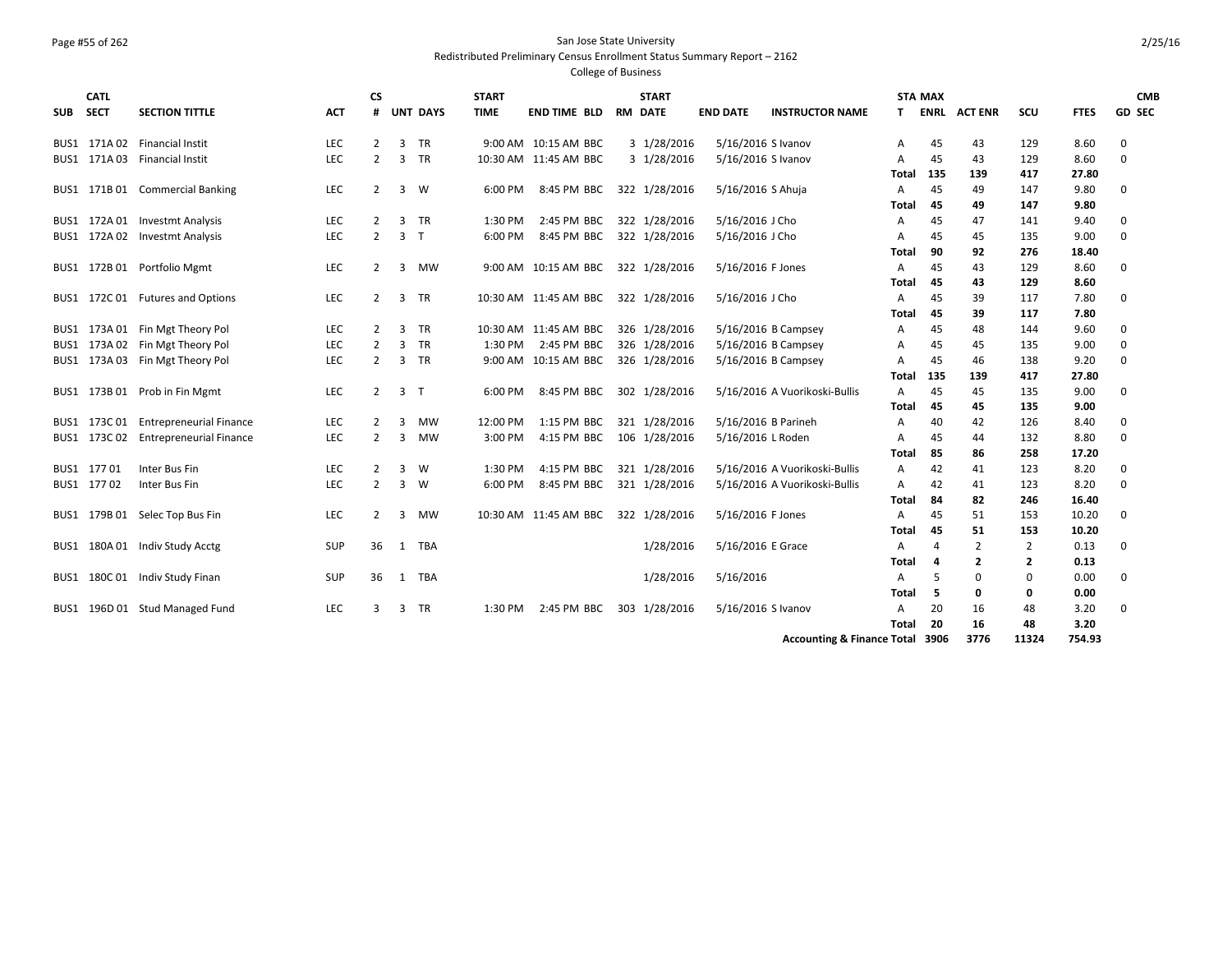## Page #56 of 262 San Jose State University

#### Redistributed Preliminary Census Enrollment Status Summary Report – 2162

| SUB                      | <b>CATL</b><br><b>SECT</b> | <b>SECTION TITTLE</b>             | <b>ACT</b>               | СS<br>#        |                         | <b>UNT DAYS</b> | <b>START</b><br><b>TIME</b> | <b>END TIME BLD RM DATE</b> |     | <b>START</b>  | <b>END DATE</b>   | <b>INSTRUCTOR NAME</b> | T.           | <b>STA MAX</b>          | <b>ENRL ACTENR</b>      | scu                     | <b>FTES</b>  | <b>CMB</b><br><b>GD SEC</b> |
|--------------------------|----------------------------|-----------------------------------|--------------------------|----------------|-------------------------|-----------------|-----------------------------|-----------------------------|-----|---------------|-------------------|------------------------|--------------|-------------------------|-------------------------|-------------------------|--------------|-----------------------------|
|                          |                            |                                   |                          |                |                         |                 |                             |                             |     |               |                   |                        |              |                         |                         |                         |              |                             |
|                          |                            | <b>Business Graduate Programs</b> |                          |                |                         |                 |                             |                             |     |               |                   |                        |              |                         |                         |                         |              |                             |
| <b>BUS</b>               | 202 01                     | Managing Glob Econ                | <b>LEC</b>               | $\overline{2}$ | 3                       | <b>TBA</b>      |                             |                             |     | 3/21/2016     | 5/16/2016         |                        | Α            | 40                      | 25                      | 75                      | 6.25         | 25                          |
| <b>BUS</b>               | 202 02                     | Managing Glob Econ                | <b>LEC</b>               | $\overline{2}$ | $\overline{3}$          | TBA             |                             |                             |     | 3/21/2016     | 5/16/2016         |                        | Α            | 40                      | 25                      | 75                      | 6.25         | 25                          |
|                          |                            |                                   |                          |                |                         |                 |                             |                             |     |               |                   |                        | <b>Total</b> | 80                      | 50                      | 150                     | 12.50        |                             |
| <b>BUS</b>               | 21001                      | Devel & Mng People                | LEC                      | $\overline{2}$ | 3                       | TBA             |                             |                             |     | 1/26/2016     | 3/19/2016         |                        | A            | 40                      | 22                      | 66                      | 5.50         | 22                          |
| <b>BUS</b>               | 210 02                     | Devel & Mng People                | LEC                      | $\overline{2}$ | $\overline{3}$          | <b>TBA</b>      |                             |                             |     | 1/26/2016     | 3/19/2016         |                        | A            | 40                      | 22                      | 66                      | 5.50         | 22                          |
|                          |                            |                                   |                          |                |                         |                 |                             |                             |     |               |                   |                        | Total        | 80                      | 44                      | 132                     | 11.00        |                             |
| <b>BUS</b>               |                            | 220K 01 Practicum                 | LEC                      | $\overline{2}$ | 3                       | <b>MTWE</b>     | 1:30 PM                     | 5:30 PM BBC                 |     | 3 1/27/2016   | 3/31/2016 E Grace |                        | A            | 40                      | 29                      | 87                      | 7.25         | 29                          |
|                          |                            |                                   |                          |                |                         |                 |                             |                             |     |               |                   |                        | Total        | 40                      | 29                      | 87                      | 7.25         |                             |
| <b>BUS</b>               |                            | 220M 01 Accounting Ethics         | LEC                      | 1              | 3                       | <b>TBA</b>      |                             |                             |     | 1/28/2016     | 3/31/2016 J Zhang |                        | A            | 40                      | 31                      | 93                      | 7.75         | 31                          |
|                          |                            |                                   |                          |                |                         |                 |                             |                             |     |               |                   |                        | Total        | 40                      | 31                      | 93                      | 7.75         |                             |
| <b>BUS</b>               |                            | 220S 01 Finan Rpt & Analy III     | LEC                      | $\overline{2}$ | 3                       | <b>MTRF</b>     | 1:30 PM                     | 5:30 PM BBC                 | 3   | 5/9/2016      |                   | 5/16/2016 M Calegari   | Α            | 40                      | 25                      | 75                      | 6.25         | 25                          |
|                          |                            |                                   |                          |                |                         |                 |                             |                             |     |               |                   |                        | Total        | 40                      | 25                      | 75                      | 6.25         |                             |
| <b>BUS</b>               |                            | 220T 01 Acctg Info Sys/Tax        | LEC                      |                | 6                       |                 |                             |                             |     |               |                   |                        | $\times$     | 0                       | $\mathbf 0$             | $\mathbf 0$             | 0.00         | $\mathbf 0$                 |
|                          |                            |                                   |                          |                |                         |                 |                             |                             |     |               |                   |                        | Total        | 0                       | 0                       | 0                       | 0.00         |                             |
| <b>BUS</b>               |                            | 220U 01 IT Audit & Int Control    | <b>LEC</b>               | 2              | $\overline{3}$          | -F              | 9:00 AM                     | 1:00 PM BBC                 | 321 | 4/4/2016      | 5/6/2016          |                        | $\mathsf{A}$ | 40                      | 31                      | 93                      | 7.75         | 31                          |
|                          |                            |                                   |                          |                |                         |                 |                             |                             |     |               |                   |                        | Total        | 40                      | 31                      | 93<br>72                | 7.75         |                             |
| <b>BUS</b>               |                            | 220V 01 Spec Topics in Accntg     | <b>LEC</b>               | 2              | 3                       | TR              | 1:30 PM                     | 5:30 PM BBC                 | 3   | 4/5/2016      |                   | 5/5/2016 M McWilliams  | A            | 40                      | 24                      | 72                      | 6.00         | 24                          |
| <b>BUS</b>               |                            | 220X 01 Bus Anal & Val Fin        | <b>LEC</b>               | $\overline{2}$ | $\overline{3}$          | - F             |                             | 6:00 PM 10:00 PM BBC        | 22  | 4/8/2016      | 4/8/2016          |                        | Total<br>A   | 40<br>32                | 24<br>$\overline{7}$    | 21                      | 6.00<br>1.75 | $\overline{7}$              |
|                          |                            |                                   |                          |                |                         |                 |                             |                             |     |               |                   |                        | Total        | 32                      | $\overline{\mathbf{z}}$ | 21                      | 1.75         |                             |
| <b>BUS</b>               | 230 01                     | <b>Marketing Mgmt</b>             | <b>LEC</b>               | 2              | 3                       | TBA             |                             |                             |     | 1/26/2016     | 3/19/2016         |                        | A            | 45                      | 32                      | 96                      | 8.00         | 32                          |
| <b>BUS</b>               | 23002                      | <b>Marketing Mgmt</b>             | LEC                      | $\overline{2}$ | 3                       | -F              |                             | 6:00 PM 10:00 PM BBC        |     | 21 3/18/2016  | 3/18/2016         |                        | Α            | 40                      | 36                      | 108                     | 9.00         | 36                          |
|                          |                            |                                   |                          |                |                         |                 |                             |                             |     |               |                   |                        | <b>Total</b> | 85                      | 68                      | 204                     | 17.00        |                             |
| <b>BUS</b>               | 25001                      | Law & Ethics                      | LEC                      | $\overline{2}$ | 3                       | TBA             |                             |                             |     | 3/21/2016     | 5/16/2016         |                        | Α            | 45                      | 34                      | 102                     | 8.50         | 34                          |
| <b>BUS</b>               | 250 02                     | Law & Ethics                      | <b>LEC</b>               | $\overline{2}$ | 3                       | TBA             |                             |                             |     | 3/21/2016     | 5/16/2016         |                        | Α            | 40                      | 26                      | 78                      | 6.50         | 26                          |
|                          |                            |                                   |                          |                |                         |                 |                             |                             |     |               |                   |                        | Total        | 85                      | 60                      | 180                     | 15.00        |                             |
| <b>BUS</b>               | 268 04                     | Mang Across Cult                  | LEC                      | $\overline{2}$ | 3                       | TBA             |                             |                             |     | 1/26/2016     | 3/19/2016         |                        | A            | 40                      | 16                      | 48                      | 4.00         | 16                          |
|                          |                            |                                   |                          |                |                         |                 |                             |                             |     |               |                   |                        | Total        | 40                      | 16                      | 48                      | 4.00         |                             |
| <b>BUS</b>               | 273 04                     | <b>Bus Valuation</b>              | <b>LEC</b>               | 3              |                         | 3 F             |                             | 6:00 PM 10:00 PM BBC        | 22  | 4/8/2016      | 4/8/2016          |                        | A            | 18                      | 11                      | 33                      | 2.75         | 11                          |
|                          |                            |                                   |                          |                |                         |                 |                             |                             |     |               |                   |                        | Total        | 18                      | 11                      | 33                      | 2.75         |                             |
| <b>BUS</b>               | 290 05                     | <b>Strategic Thinking</b>         | LEC                      | $\overline{2}$ | $\overline{\mathbf{3}}$ | -F              |                             | 6:00 PM 10:00 PM BBC        |     | 126 4/15/2016 | 4/15/2016         |                        | Α            | 25                      | 16                      | 48                      | 4.00         | 16                          |
| <b>BUS</b>               | 290 06                     | <b>Strategic Thinking</b>         | LEC                      |                | 3                       |                 |                             |                             |     |               |                   |                        | Х            | 0                       | 0                       | 0                       | 0.00         | 0                           |
| <b>BUS</b>               | 290 08                     | <b>Strategic Thinking</b>         | <b>LEC</b>               | $\overline{2}$ |                         | 3 <sub>T</sub>  |                             | 6:00 PM 10:00 PM BBC        |     | 21 3/29/2016  | 3/29/2016         |                        | $\mathsf{A}$ | 25                      | 24                      | 72                      | 6.00         | 24                          |
|                          |                            |                                   |                          |                |                         |                 |                             |                             |     |               |                   |                        | Total        | 50                      | 40                      | 120                     | 10.00        |                             |
| <b>BUS</b>               | 294 04                     | Mgmt Sim Comp                     | LEC                      | 2              | 3                       | TBA             |                             |                             |     | 3/21/2016     | 5/16/2016         |                        | A            | 40                      | 4                       | 12                      | 1.00         | 4                           |
|                          |                            |                                   |                          |                |                         |                 |                             |                             |     |               |                   |                        | Total        | 40                      | 4                       | 12                      | 1.00         |                             |
| <b>BUS</b>               |                            | 297D 04 Spec Topics Bus Adm       | LEC                      | $\overline{2}$ | 3                       | <b>TBA</b>      |                             |                             |     | 3/21/2016     | 5/16/2016         |                        | A            | 40                      | 30                      | 90                      | 7.50         | 30                          |
| <b>BUS</b>               |                            | 297D 10 Spec Topics Bus Adm       | LEC                      |                | $\overline{3}$          |                 |                             |                             |     |               |                   |                        | Χ            | $\Omega$                | 0                       | $\mathbf 0$             | 0.00         | 0                           |
| <b>BUS</b>               |                            | 297D 12 Spec Topics Bus Adm       | <b>LEC</b>               |                | 3                       |                 |                             |                             |     |               |                   |                        | X            | $\mathbf 0$             | 0                       | $\mathbf 0$             | 0.00         | 0                           |
| <b>BUS</b>               |                            | 297D 13 Spec Topics Bus Adm       | <b>LEC</b>               |                | 3                       |                 |                             |                             |     |               |                   |                        | X            | $\mathbf 0$             | 0                       | $\mathbf 0$             | 0.00         | 0                           |
| <b>BUS</b>               |                            | 297D 14 Spec Topics Bus Adm       | <b>LEC</b>               |                | 3                       |                 |                             |                             |     |               |                   |                        | X            | $\overline{0}$          | 0                       | $\mathbf 0$             | 0.00         | 0                           |
| <b>BUS</b>               |                            | 297D 15 Spec Topics Bus Adm       | LEC                      |                | 3                       |                 |                             |                             |     |               |                   |                        | X            | $\Omega$                | 0                       | $\mathbf 0$             | 0.00         | 0                           |
| <b>BUS</b>               |                            | 297D 16 Spec Topics Bus Adm       | <b>LEC</b>               |                | 3                       |                 |                             |                             |     |               |                   |                        | X            | $\mathbf 0$             | 0                       | $\mathbf 0$             | 0.00         | 0                           |
| <b>BUS</b><br><b>BUS</b> |                            | 297D 17 Spec Topics Bus Adm       | <b>LEC</b><br><b>LEC</b> |                | 3<br>$\overline{3}$     |                 |                             |                             |     |               |                   |                        | X<br>X       | $\mathbf 0$<br>$\Omega$ | 0<br>$\Omega$           | $\mathbf 0$<br>$\Omega$ | 0.00<br>0.00 | $\mathbf 0$<br>$\mathbf 0$  |
|                          |                            | 297D 18 Spec Topics Bus Adm       |                          |                |                         |                 |                             |                             |     |               |                   |                        |              |                         |                         |                         |              |                             |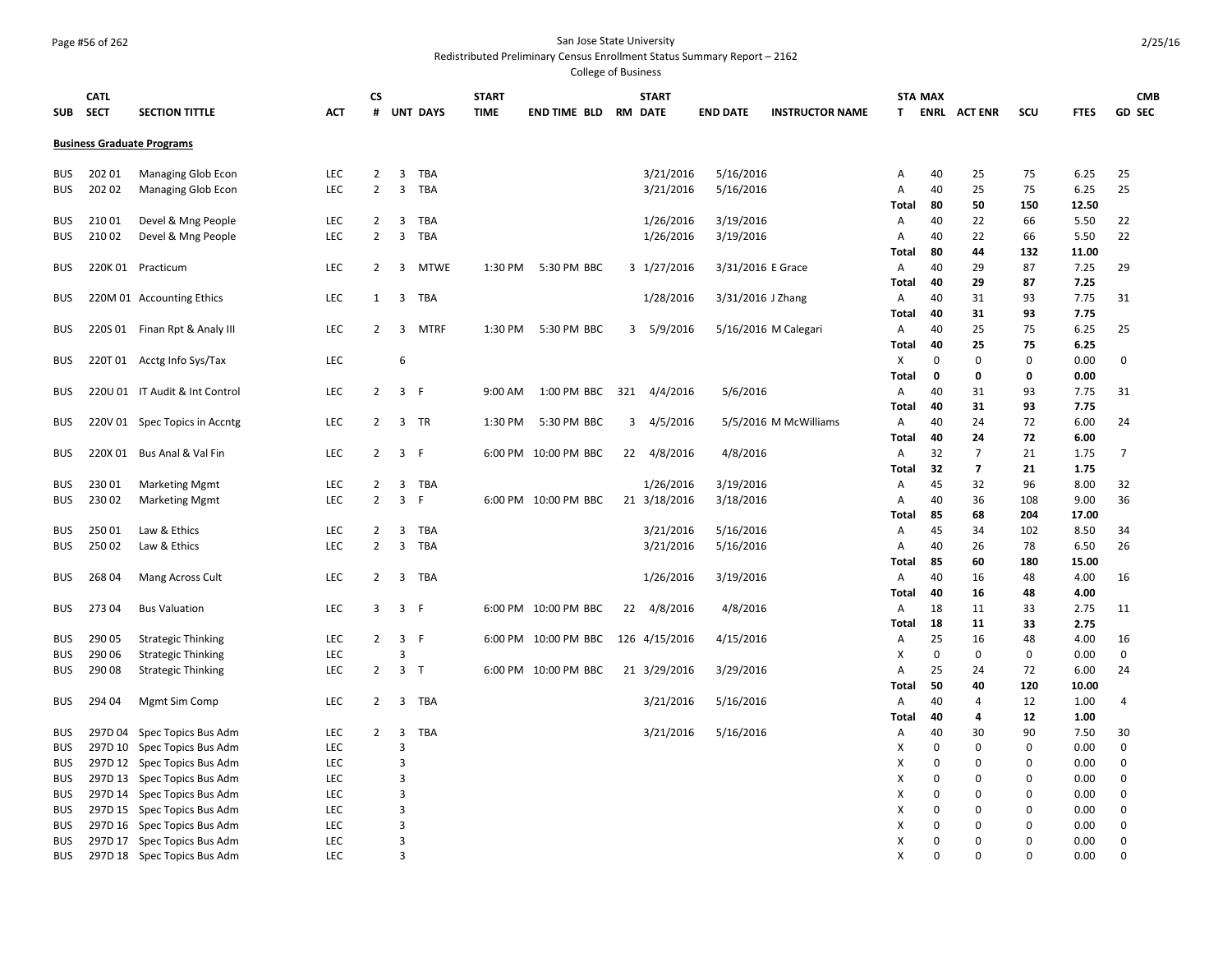## Page #57 of 262 San Jose State University

#### Redistributed Preliminary Census Enrollment Status Summary Report – 2162

|            | <b>CATL</b> |                             |            | <b>CS</b> |                 | <b>START</b> |                     |    | <b>START</b> |                 |           |                                         |              | <b>STA MAX</b> |                |                |             | <b>CMB</b>     |
|------------|-------------|-----------------------------|------------|-----------|-----------------|--------------|---------------------|----|--------------|-----------------|-----------|-----------------------------------------|--------------|----------------|----------------|----------------|-------------|----------------|
| SUB SECT   |             | <b>SECTION TITTLE</b>       | <b>ACT</b> |           | # UNT DAYS      | TIME         | <b>END TIME BLD</b> | RM | DATE         | <b>END DATE</b> |           | <b>INSTRUCTOR NAME</b>                  |              | <b>ENRL</b>    | <b>ACT ENR</b> | scu            | <b>FTES</b> | <b>GD SEC</b>  |
| <b>BUS</b> |             | 297D 19 Spec Topics Bus Adm | <b>LEC</b> |           | 3               |              |                     |    |              |                 |           |                                         | X            | 0              | 0              | $\mathbf 0$    | 0.00        | $\overline{0}$ |
| <b>BUS</b> |             | 297D 20 Spec Topics Bus Adm | <b>LEC</b> |           | 3               |              |                     |    |              |                 |           |                                         |              | 0              | 0              | 0              | 0.00        | $\overline{0}$ |
|            |             |                             |            |           |                 |              |                     |    |              |                 |           |                                         | Total        | 40             | 30             | 90             | 7.50        |                |
| BUS        | 298 01      | Ind Study Prob              | <b>SUP</b> | 24        | <b>TBA</b><br>3 |              |                     |    | 1/28/2016    |                 | 5/16/2016 |                                         | A            | 5              | 0              | 0              | 0.00        | $\overline{0}$ |
| <b>BUS</b> | 29803       | Ind Study Prob              | <b>SUP</b> | 24        | <b>TBA</b>      |              |                     |    | 1/28/2016    |                 | 5/16/2016 |                                         | А            |                | $\Omega$       | $\mathbf 0$    | 0.00        | $\overline{0}$ |
|            |             |                             |            |           |                 |              |                     |    |              |                 |           |                                         | Total        | -6             | 0              | 0              | 0.00        |                |
| <b>BUS</b> |             | 298C 01 CMBA Internship     | <b>SUP</b> | 48        | <b>TBA</b><br>3 |              |                     |    | 1/28/2016    |                 |           | 5/16/2016 M Pagani                      | A            | ╮              |                | 3              | 0.25        |                |
|            |             |                             |            |           |                 |              |                     |    |              |                 |           |                                         | <b>Total</b> | -5             |                | 3              | 0.25        |                |
| <b>BUS</b> | 298101      | Applied Bus Intern          | <b>SUP</b> | 48        | TBA             |              |                     |    | 1/28/2016    |                 |           | 5/16/2016 M Pagani                      | A            |                | 2              | 2              | 0.17        | $\overline{2}$ |
|            |             |                             |            |           |                 |              |                     |    |              |                 |           |                                         | Total        | -5             | $\overline{2}$ | $\overline{2}$ | 0.17        |                |
|            |             |                             |            |           |                 |              |                     |    |              |                 |           | <b>Business Graduate Programs Total</b> |              | 766            | 473            | 1415           | 117.92      |                |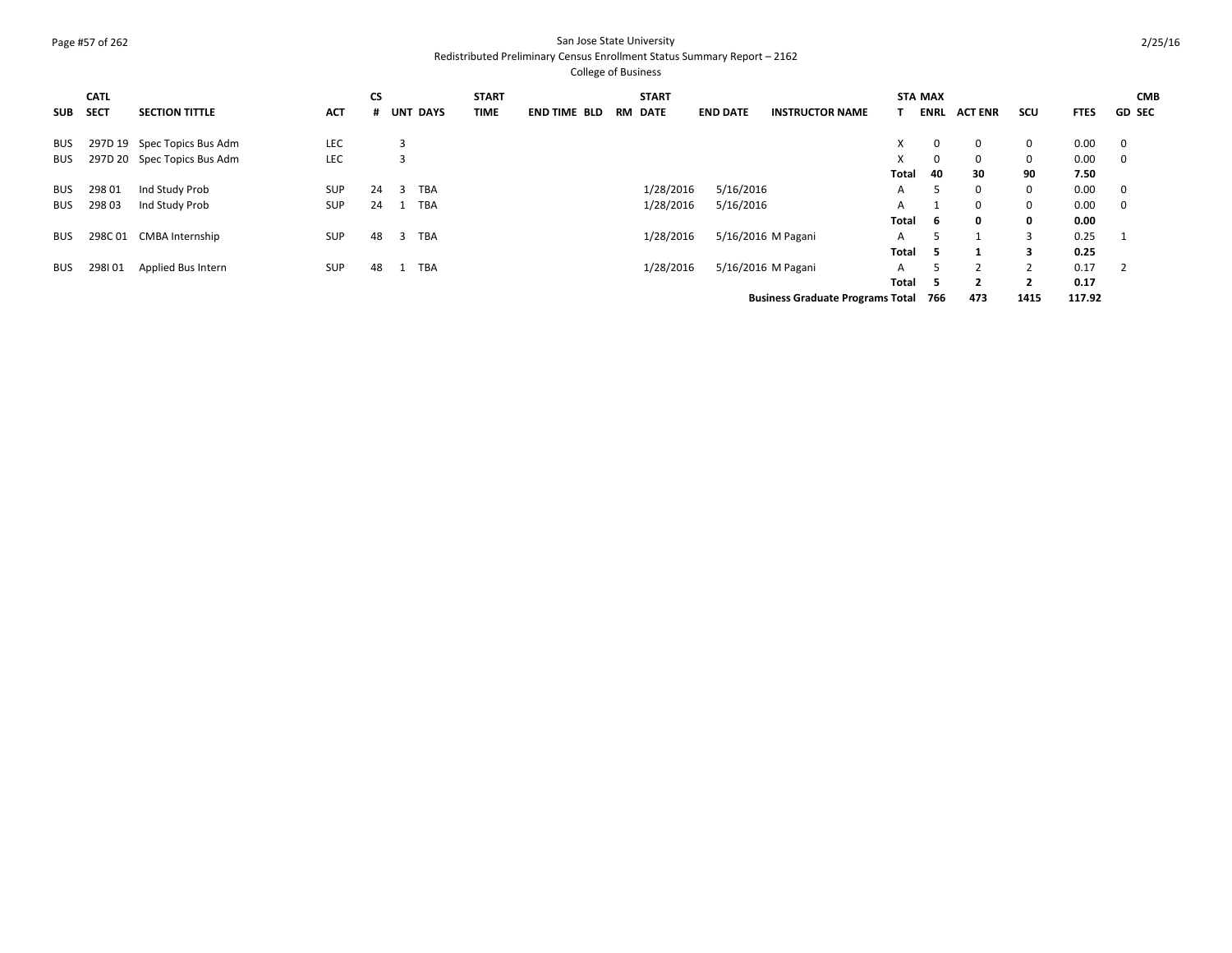## Page #58 of 262 San Jose State University

#### Redistributed Preliminary Census Enrollment Status Summary Report – 2162

| <b>SUB</b> | <b>CATL</b><br><b>SECT</b> | <b>SECTION TITTLE</b>                     | ACT        | CS<br>#        |                         | <b>UNT DAYS</b> | <b>START</b><br>TIME | <b>END TIME BLD</b>                | <b>START</b><br><b>RM DATE</b> | <b>END DATE</b>     | <b>INSTRUCTOR NAME</b>  | T.           | <b>STA MAX</b> | <b>ENRL ACTENR</b> | scu         | <b>FTES</b> | <b>CMB</b><br><b>GD SEC</b> |
|------------|----------------------------|-------------------------------------------|------------|----------------|-------------------------|-----------------|----------------------|------------------------------------|--------------------------------|---------------------|-------------------------|--------------|----------------|--------------------|-------------|-------------|-----------------------------|
|            |                            | <b>Global Innovation &amp; Leadership</b> |            |                |                         |                 |                      |                                    |                                |                     |                         |              |                |                    |             |             |                             |
| BUS5       | 16 01                      | Intro Lrdshp & Innov                      | <b>LEC</b> | 2              | 3                       | W               | 6:00 PM              | 8:45 PM DMH 165 1/28/2016          |                                |                     | 5/16/2016 L Dunn-Jensen | Α            | 45             | 25                 | 75          | 5.00        | $\mathbf 0$                 |
| BUS5       | 16 02                      | Intro Lrdshp & Innov                      | <b>LEC</b> | $\overline{2}$ | $\overline{3}$          | T               | 6:00 PM              | 8:45 PM BBC 323 1/28/2016          |                                | 5/16/2016 R Pollard |                         | Α            | 40             | 17                 | 51          | 3.40        | $\mathbf 0$                 |
|            |                            |                                           |            |                |                         |                 |                      |                                    |                                |                     |                         | Total        | 85             | 42                 | 126         | 8.40        |                             |
| BUS5       | 14001                      | Fund of Oper Mgmt                         | LEC        | $\overline{2}$ | $\overline{3}$          | W               | 6:00 PM              | 8:45 PM BBC                        | 222 1/28/2016                  | 5/16/2016 D Gilliss |                         | Α            | 45             | 40                 | 120         | 8.00        | 0                           |
| BUS5       | 140 02                     | Fund of Oper Mgmt                         | LEC        | $\overline{2}$ | 3                       | <b>TR</b>       | 12:00 PM             | 1:15 PM BBC                        | 320 1/28/2016                  | 5/16/2016 D Gilliss |                         | A            | 45             | 42                 | 126         | 8.40        | 0                           |
| BUS5       | 14003                      | Fund of Oper Mgmt                         | LEC        | $\overline{2}$ | 3                       | TR              | 1:30 PM              | 2:45 PM BBC                        | 202 1/28/2016                  | 5/16/2016 S Zhou    |                         | A            | 119            | 117                | 351         | 23.40       | 0                           |
| BUS5       | 14004                      | Fund of Oper Mgmt                         | <b>LEC</b> | $\overline{2}$ | 3                       | M               | 6:00 PM              | 8:45 PM BBC                        | 222 1/28/2016                  | 5/16/2016 D Gilliss |                         | A            | 45             | 40                 | 120         | 8.00        | $\mathbf 0$                 |
| BUS5       | 140 05                     | Fund of Oper Mgmt                         | <b>LEC</b> | $\overline{2}$ | 3                       | MW              | 7:30 AM              | 8:45 AM BBC                        | 102 1/28/2016                  | 5/16/2016 R Kepple  |                         | A            | 45             | 43                 | 129         | 8.60        | 0                           |
| BUS5       | 140 06                     | Fund of Oper Mgmt                         | <b>LEC</b> | $\overline{2}$ | 3                       | <b>MW</b>       | 12:00 PM             | 1:15 PM BBC                        | 326 1/28/2016                  | 5/16/2016 R Kepple  |                         | A            | 45             | 44                 | 132         | 8.80        | 0                           |
| BUS5       | 14007                      | Fund of Oper Mgmt                         | <b>LEC</b> | $\overline{2}$ | 3                       | <b>TBA</b>      |                      |                                    | 1/28/2016                      |                     | 5/16/2016 A Loomba      | A            | 45             | 45                 | 135         | 9.00        | 0                           |
| BUS5       | 140 08                     | Fund of Oper Mgmt                         | <b>LEC</b> | $\overline{2}$ | 3                       | <b>TBA</b>      |                      |                                    | 1/28/2016                      |                     | 5/16/2016 A Loomba      | A            | 45             | 45                 | 135         | 9.00        | 0                           |
| BUS5       | 140 09                     | Fund of Oper Mgmt                         | LEC        | $\overline{2}$ | $\overline{3}$          | TR              |                      | 9:00 AM 10:15 AM BBC 102 1/28/2016 |                                | 5/16/2016 J Marino  |                         | A            | 45             | 58                 | 174         | 11.60       | $\mathbf 0$                 |
| BUS5       | 140 10                     | Fund of Oper Mgmt                         | <b>LEC</b> | $\overline{2}$ | 3                       | <b>TBA</b>      |                      |                                    | 1/28/2016                      | 5/16/2016 X Qi      |                         | Α            | 45             | 40                 | 120         | 8.00        | 0                           |
| BUS5       | 140 11                     | Fund of Oper Mgmt                         | LEC        | $\overline{2}$ | 3                       | <b>TR</b>       | 3:00 PM              | 4:15 PM BBC                        | 322 1/28/2016                  | 5/16/2016 X Qi      |                         | Α            | 45             | 50                 | 150         | 10.00       | 0                           |
| BUS5       | 140 12                     | Fund of Oper Mgmt                         | <b>LEC</b> | $\overline{2}$ | 3                       | <b>TR</b>       | 1:30 PM              | 2:45 PM BBC                        | 320 1/28/2016                  | 5/16/2016 D Gilliss |                         | Α            | 45             | 43                 | 129         | 8.60        | 0                           |
| BUS5       | 140 13                     | Fund of Oper Mgmt                         | LEC        | $\overline{2}$ | 3                       | R               | 6:00 PM              | 8:45 PM BBC                        | 105 1/28/2016                  |                     | 5/16/2016 G Pundoor     | Α            | 45             | 43                 | 129         | 8.60        | 0                           |
|            | BUS5 140 14                | Fund of Oper Mgmt                         | <b>LEC</b> | $\overline{2}$ | 3                       | T               | 6:00 PM              | 8:45 PM BBC                        | 201 1/28/2016                  | 5/16/2016 J Sung    |                         | A            | 45             | 40                 | 120         | 8.00        | 0                           |
|            |                            |                                           |            |                |                         |                 |                      |                                    |                                |                     |                         | Total        | 704            | 690                | 2070        | 138.00      |                             |
| BUS5       | 141 01                     | <b>Materials Mgt</b>                      | <b>LEC</b> | $\overline{2}$ | 3                       | TR              | 7:30 AM              | 8:45 AM BBC                        | 102 1/28/2016                  | 5/16/2016 J Marino  |                         | $\mathsf{A}$ | 45             | 49                 | 147         | 9.80        | 0                           |
|            |                            |                                           |            |                |                         |                 |                      |                                    |                                |                     |                         | Total        | 45             | 49                 | 147         | 9.80        |                             |
| BUS5       | 142 01                     | <b>Total Quality Mgmt</b>                 | <b>LEC</b> | 2              | 3                       | MW              | 12:00 PM             | 1:15 PM BBC                        | 324 1/28/2016                  | 5/16/2016 T Shi     |                         | A            | 45             | 44                 | 132         | 8.80        | 0                           |
| BUS5       | 142 02                     | <b>Total Quality Mgmt</b>                 | <b>LEC</b> | $\overline{2}$ | 3                       | MW              | 1:30 PM              | 2:45 PM BBC                        | 324 1/28/2016                  | 5/16/2016 T Shi     |                         | Α            | 45             | 47                 | 141         | 9.45        | 1                           |
| BUS5       | 14203                      | <b>Total Quality Mgmt</b>                 | <b>LEC</b> | $\overline{2}$ | $\overline{3}$          | T               | 6:00 PM              | 8:45 PM BBC                        | 102 1/28/2016                  |                     | 5/16/2016 G Naroola     | A            | 45             | 50                 | 150         | 10.00       | $\mathbf 0$                 |
|            |                            |                                           |            |                |                         |                 |                      |                                    |                                |                     |                         | Total        | 135            | 141                | 423         | 28.25       |                             |
| BUS5       | 144 01                     | Supply Chain Mgmt                         | <b>LEC</b> | $\overline{2}$ | 3                       | TBA             |                      |                                    | 1/28/2016                      | 5/16/2016 M Zhou    |                         | Α            | 45             | 43                 | 129         | 8.60        | 0                           |
| BUS5       | 144 02                     | Supply Chain Mgmt                         | LEC        | $\overline{2}$ | 3                       | R               | 6:00 PM              | 8:45 PM BBC                        | 222 1/28/2016                  | 5/16/2016 M Zhou    |                         | A            | 45             | 44                 | 132         | 8.80        | 0                           |
|            |                            |                                           |            |                |                         |                 |                      |                                    |                                |                     |                         | <b>Total</b> | 90             | 87                 | 261         | 17.40       |                             |
|            | BUS5 145 01                | <b>Global Operations Strategy</b>         | LEC        | 2              | 3                       | TR              | 1:30 PM              | 2:45 PM BBC                        | 324 1/28/2016                  |                     | 5/16/2016 G Naroola     | Α            | 45             | 46                 | 138         | 9.20        | 0                           |
|            |                            |                                           |            |                |                         |                 |                      |                                    |                                |                     |                         | Total        | 45             | 46                 | 138         | 9.20        |                             |
| BUS5       | 146 01                     | Global Project Management                 | LEC        | 2              | 3                       | <b>TR</b>       | 4:30 PM              | 5:45 PM BBC                        | 103 1/28/2016                  | 5/16/2016 X Qi      |                         | $\mathsf{A}$ | 45             | 45                 | 135         | 9.00        | 0                           |
|            |                            |                                           |            |                |                         |                 |                      |                                    |                                |                     |                         | Total        | 45             | 45                 | 135         | 9.00        |                             |
| BUS5       | 147 01                     | Servic Oper Mgmt                          | <b>LEC</b> | 2              | 3                       | TR              | 1:30 PM              | 2:45 PM BBC                        | 102 1/28/2016                  | 5/16/2016 X Qi      |                         | $\mathsf{A}$ | 45             | 37                 | 111         | 7.40        | 0                           |
|            |                            |                                           |            |                |                         |                 |                      |                                    |                                |                     |                         | Total        | 45             | 37                 | 111         | 7.40        |                             |
| BUS5       | 16201                      | Intl & Compar Mgmt                        | <b>LEC</b> | 2              | 3                       | MW              | 9:00 AM              | 10:15 AM BBC                       | 323 1/28/2016                  |                     | 5/16/2016 A Semenov     | Α            | 45             | 43                 | 129         | 8.60        | 0                           |
| BUS5       | 16202                      | Intl & Compar Mgmt                        | LEC        | $\overline{2}$ | 3                       | MW              | 10:30 AM             | 11:45 AM BBC                       | 326 1/28/2016                  |                     | 5/16/2016 T Kolodziejak | Α            | 45             | 46                 | 138         | 9.20        | $\mathbf 0$                 |
| BUS5       | 16203                      | Intl & Compar Mgmt                        | LEC        | $\overline{2}$ | 3                       | R               | 3:00 PM              | 5:45 PM BBC                        | 102 1/28/2016                  |                     | 5/16/2016 W Van Hooff   | A            | 45             | 44                 | 132         | 8.80        | 0                           |
|            |                            |                                           |            |                |                         |                 |                      |                                    |                                |                     |                         | Total        | 135            | 133                | 399         | 26.60       |                             |
| BUS5       | 165A 01                    | Global Leadership                         | LEC        | $\overline{2}$ | 3                       | W               | 3:00 PM              | 5:45 PM BBC                        | 323 1/28/2016                  | 5/16/2016 G Lester  |                         | Α            | 40             | 30                 | 90          | 6.00        | 0                           |
|            |                            |                                           |            |                |                         |                 |                      |                                    |                                |                     |                         | Total        | 40             | 30                 | 90          | 6.00        |                             |
| BUS5       |                            | 169B 01 Honors Seminar                    | <b>LEC</b> | $\overline{2}$ | $\overline{\mathbf{3}}$ | M               | 4:30 PM              | 7:15 PM BBC                        | 302 1/28/2016                  | 5/16/2016 A Basu    |                         | A            | 45             | 14                 | 42          | 2.80        | 0                           |
|            |                            |                                           |            |                |                         |                 |                      |                                    |                                |                     |                         | Total        | 45             | 14                 | 42          | 2.80        |                             |
| BUS5       |                            | 180D 01 Individ Studies                   | <b>SUP</b> | 36             | 3                       | TBA             |                      |                                    | 1/28/2016                      | 5/16/2016           |                         | A            | 30             | $\mathbf 0$        | $\mathbf 0$ | 0.00        | 0                           |
| BUS5       |                            | 180D 02 Individ Studies                   | <b>SUP</b> | 36             | 1                       | <b>TBA</b>      |                      |                                    | 1/28/2016                      | 5/16/2016           |                         | A            | 30             | $\mathbf 0$        | $\Omega$    | 0.00        | $\mathbf 0$                 |
| BUS5       |                            | 180D 03 Individ Studies                   | <b>SUP</b> | 36             | $\overline{2}$          | TBA             |                      |                                    | 1/28/2016                      | 5/16/2016           |                         | Α            | 30             | $\Omega$           | $\Omega$    | 0.00        | $\Omega$                    |
|            |                            | BUS5 180D 04 Individ Studies              | <b>SUP</b> | 36             | $\overline{\mathbf{3}}$ | TBA             |                      |                                    | 1/28/2016                      | 5/16/2016 R Pollard |                         | A            | 30             | 5                  | 15          | 1.00        | $\mathbf 0$                 |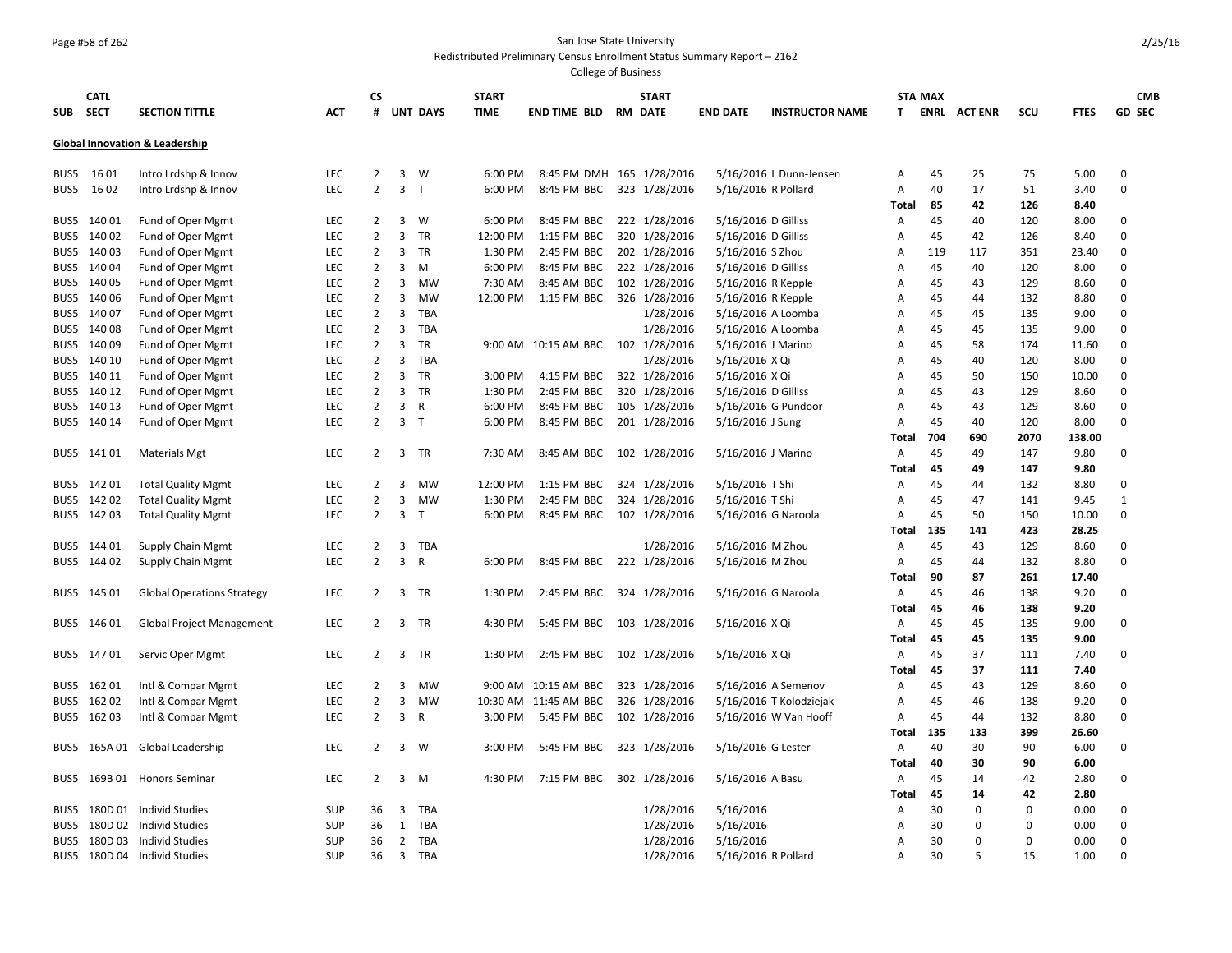## Page #59 of 262 San Jose State University

Redistributed Preliminary Census Enrollment Status Summary Report – 2162

College of Business

|            | <b>CATL</b>        |                                 |            | СS             |                |                 | <b>START</b> |                                     | <b>START</b>   |                     |                         |              | <b>STA MAX</b> |                |                      |             | <b>CMB</b>    |
|------------|--------------------|---------------------------------|------------|----------------|----------------|-----------------|--------------|-------------------------------------|----------------|---------------------|-------------------------|--------------|----------------|----------------|----------------------|-------------|---------------|
| <b>SUB</b> | <b>SECT</b>        | <b>SECTION TITTLE</b>           | <b>ACT</b> | #              |                | <b>UNT DAYS</b> | <b>TIME</b>  | <b>END TIME BLD</b>                 | <b>RM DATE</b> | <b>END DATE</b>     | <b>INSTRUCTOR NAME</b>  | Τ.           | ENRL           | <b>ACT ENR</b> | scu                  | <b>FTES</b> | <b>GD SEC</b> |
|            |                    |                                 |            |                |                |                 |              |                                     |                |                     |                         | Total        | 120            | 5              | 15                   | 1.00        |               |
|            | BUS5 18101         | Intro to Entrepreneurshp        | <b>LEC</b> | $\overline{2}$ | 3              | <b>MW</b>       | 1:30 PM      | 2:45 PM BBC                         | 102 1/28/2016  | 5/16/2016 S Pruthi  |                         | A            | 45             | 25             | 75                   | 5.05        | -1            |
| BUS5       | 18102              | Intro to Entrepreneurshp        | <b>LEC</b> | 2              | 3              | <b>TR</b>       | 10:30 AM     | 11:45 AM BBC                        | 102 1/28/2016  | 5/16/2016 X Quan    |                         | A            | 45             | 34             | 102                  | 6.85        | 1             |
|            | BUS5 18103         | Intro to Entrepreneurshp        | <b>LEC</b> | $\overline{2}$ | 3              | <b>TR</b>       | 12:00 PM     | 1:15 PM BBC                         | 324 1/28/2016  | 5/16/2016 X Quan    |                         | A            | 45             | 31             | 93                   | 6.20        | $\mathbf 0$   |
|            |                    |                                 |            |                |                |                 |              |                                     |                |                     |                         |              |                |                |                      |             |               |
|            | BUS5 182 01        |                                 |            |                |                | т               |              |                                     |                |                     |                         | Tota         | 135            | 90             | 270                  | 18.10       |               |
|            |                    | <b>Bus Plan for New Venture</b> | <b>LEC</b> | 2              | 3              |                 | 3:00 PM      | 5:45 PM BBC 102 1/28/2016           |                | 5/16/2016 X Quan    |                         | A            | 45             | 40             | 120                  | 8.00        | $\mathbf 0$   |
|            | BUS5 182 02        | <b>Bus Plan for New Venture</b> | <b>LEC</b> | 2              | 3              | <b>MW</b>       | 12:00 PM     | 1:15 PM CCB                         | 101 1/28/2016  |                     | 5/16/2016 T Kolodziejak | A            | 45             | 15             | 45                   | 3.00        | $\Omega$      |
|            |                    |                                 |            |                |                |                 |              |                                     |                |                     |                         | <b>Total</b> | 90             | 55             | 165                  | 11.00       |               |
|            | BUS5 183 01        | Global Entreneurship            | <b>LEC</b> |                | 3              |                 |              |                                     |                |                     |                         | X            | 0              | 0              | 0                    | 0.00        | $\Omega$      |
|            | BUS5 183 02        | Global Entreneurship            | <b>LEC</b> | 2              | 3              | MW              |              | 10:30 AM 11:45 AM BBC 102 1/28/2016 |                | 5/16/2016 S Pruthi  |                         | A            | 45             | 14             | 42                   | 2.80        | $\Omega$      |
|            |                    |                                 |            |                |                |                 |              |                                     |                |                     |                         | Total        | 45             | 14             | 42                   | 2.80        |               |
|            | BUS5 186H 01 E-Lab |                                 | SEM        | 5              | 3              | M               | 6:00 PM      | 8:45 PM BBC                         | 323 1/28/2016  | 5/16/2016 S Bennet  |                         | A            | 40             | 14             | 42                   | 2.80        | $\Omega$      |
|            |                    |                                 |            |                |                |                 |              |                                     |                |                     |                         | Total        | 40             | 14             | 42                   | 2.80        |               |
|            | BUS5 18701         | <b>Global Dimensn Bus</b>       | <b>LEC</b> | 2              | 3              | <b>TR</b>       | 7:30 AM      | 8:45 AM BBC                         | 202 1/28/2016  | 5/16/2016 S Francis |                         | A            | 119            | 116            | 348                  | 23.20       | $\Omega$      |
| BUS5       | 18702              | <b>Global Dimensn Bus</b>       | <b>LEC</b> | 2              | 3              | TR              | 9:00 AM      | 10:15 AM BBC                        | 320 1/28/2016  | 5/16/2016 S Francis |                         | A            | 45             | 44             | 132                  | 8.80        | 0             |
| BUS5       | 18703              | <b>Global Dimensn Bus</b>       | <b>LEC</b> | 2              | 3              | MW              | 1:30 PM      | 2:45 PM BBC                         | 302 1/28/2016  | 5/16/2016 C Lim     |                         | A            | 45             | 47             | 141                  | 9.40        | $\Omega$      |
| BUS5       | 18704              | Global Dimensn Bus              | <b>LEC</b> | 2              | 3              | MW              | 3:00 PM      | 4:15 PM BBC                         | 302 1/28/2016  | 5/16/2016 C Lim     |                         | A            | 45             | 44             | 132                  | 8.80        | $\Omega$      |
| BUS5       | 18705              | <b>Global Dimensn Bus</b>       | LEC        | 2              | 3              | W               | 6:00 PM      | 8:45 PM BBC                         | 102 1/28/2016  |                     | 5/16/2016 A Musgrave    | А            | 45             | 44             | 132                  | 8.80        | $\Omega$      |
| BUS5       | 18706              | <b>Global Dimensn Bus</b>       | <b>LEC</b> | 2              | 3              | TR              | 12:00 PM     | 1:15 PM BBC                         | 102 1/28/2016  | 5/16/2016   Yang    |                         | A            | 45             | 44             | 132                  | 8.80        | $\Omega$      |
| BUS5       | 18707              | <b>Global Dimensn Bus</b>       | <b>LEC</b> | 2              | 3              | M               | 6:00 PM      | 8:45 PM BBC                         | 102 1/28/2016  |                     | 5/16/2016 A Musgrave    | A            | 45             | 41             | 123                  | 8.20        | $\mathbf 0$   |
| BUS5       | 18708              | <b>Global Dimensn Bus</b>       | <b>LEC</b> | 2              | 3              | M               | 3:00 PM      | 5:45 PM BBC                         | 326 1/28/2016  | 5/16/2016 A Rao     |                         | A            | 45             | 40             | 120                  | 8.00        | $\mathbf 0$   |
| BUS5       | 18709              | <b>Global Dimensn Bus</b>       | <b>LEC</b> | 2              | 3              | MW              |              | 10:30 AM 11:45 AM BBC               | 3 1/28/2016    | 5/16/2016 T Shirley |                         | A            | 45             | 45             | 135                  | 9.00        | $\mathbf 0$   |
|            | BUS5 187 10        | <b>Global Dimensn Bus</b>       | LEC        | 2              | $\overline{3}$ | <b>MW</b>       | 12:00 PM     | 1:15 PM BBC                         | 102 1/28/2016  | 5/16/2016 T Shirley |                         | A            | 45             | 42             | 126                  | 8.40        | $\Omega$      |
|            | BUS5 18711         | <b>Global Dimensn Bus</b>       | <b>LEC</b> | 2              | 3              | $\mathsf{T}$    | 6:00 PM      | 8:45 PM BBC                         | 222 1/28/2016  |                     | 5/16/2016 W Van Hooff   | A            | 45             | 47             | 141                  | 9.40        | $\Omega$      |
| BUS5       | 18712              | <b>Global Dimensn Bus</b>       | <b>LEC</b> | 2              | 3              | R               | 6:00 PM      | 8:45 PM BBC                         | 102 1/28/2016  |                     | 5/16/2016 W Van Hooff   | A            | 45             | 44             | 132                  | 8.80        | $\mathbf 0$   |
| BUS5       | 18713              | <b>Global Dimensn Bus</b>       | <b>LEC</b> | 2              | 3              | <b>TBA</b>      |              |                                     | 1/28/2016      | 5/16/2016   Yang    |                         | A            | 45             | 45             | 135                  | 9.00        | $\mathbf 0$   |
|            | BUS5 187 14        | <b>Global Dimensn Bus</b>       | <b>LEC</b> | 2              | 3              | <b>TR</b>       |              | 10:30 AM 11:45 AM BBC               | 324 1/28/2016  | 5/16/2016   Yang    |                         | A            | 45             | 45             | 135                  | 9.00        | $\Omega$      |
|            | BUS5 187 15        | <b>Global Dimensn Bus</b>       | <b>LEC</b> | 2              | 3              | MW              |              | 9:00 AM 10:15 AM BBC                | 202 1/28/2016  |                     | 5/16/2016 A Musgrave    | A            | 119            | 110            | 330                  | 22.00       | $\mathbf 0$   |
|            | BUS5 187 16        | <b>Global Dimensn Bus</b>       | <b>LEC</b> | 2              | 3              | <b>TBA</b>      |              |                                     | 1/28/2016      | 5/16/2016   Yang    |                         | A            | 45             | 45             | 135                  | 9.00        | $\Omega$      |
|            |                    |                                 |            |                |                |                 |              |                                     |                |                     |                         | Total        | 868            | 843            | 2529                 | 168.60      |               |
|            |                    |                                 |            |                |                |                 |              |                                     |                |                     | .                       |              | $- - - -$      | $\cdots$       | $\sim$ $\sim$ $\sim$ |             |               |

**Global Innovation & Leadership Total 2712 2335 7005 467.15**

2/25/16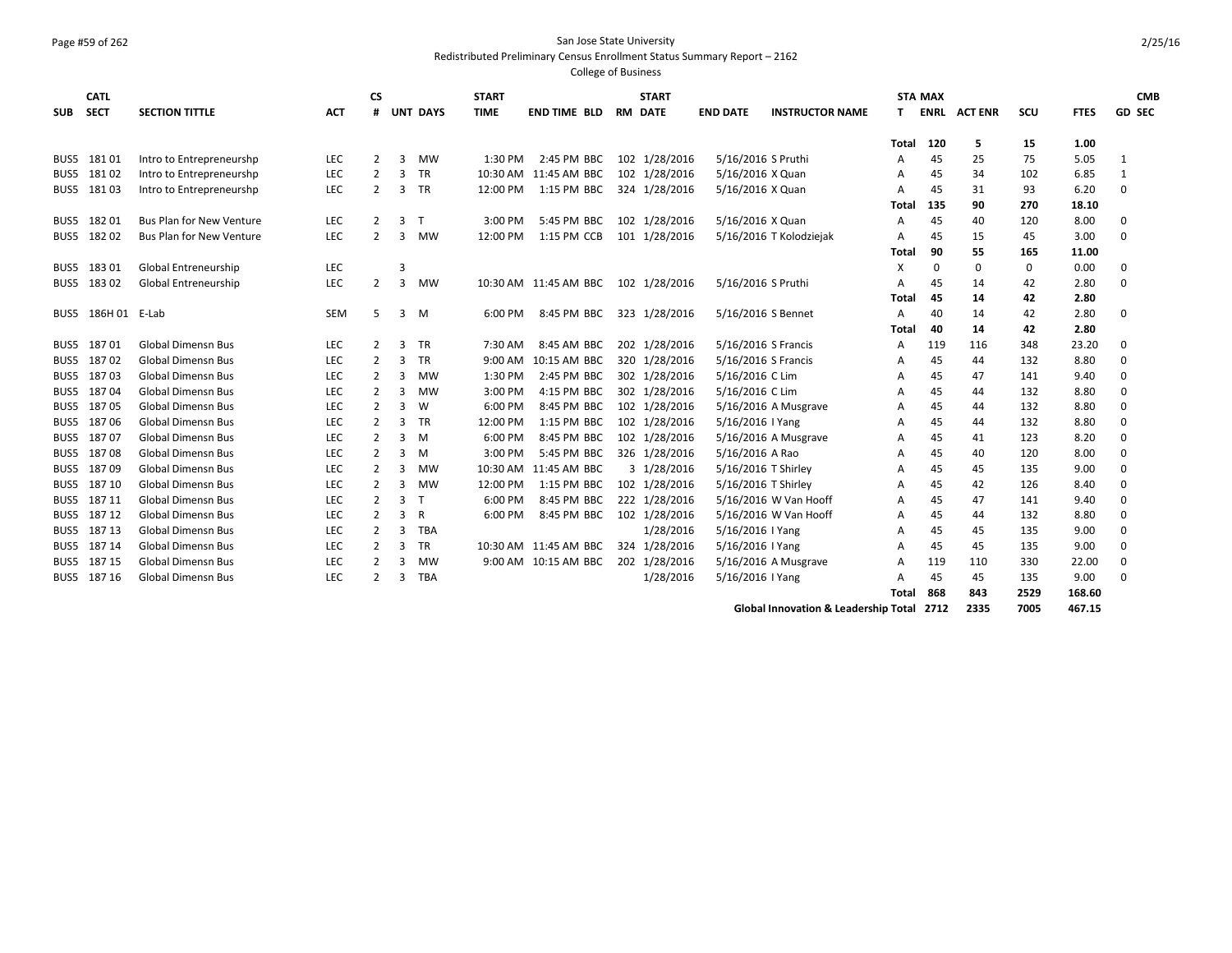## Page #60 of 262 San Jose State University

#### Redistributed Preliminary Census Enrollment Status Summary Report – 2162

| <b>SUB</b> | <b>CATL</b><br>SECT | <b>SECTION TITTLE</b>                  | <b>ACT</b> | СS<br>#        |                | <b>UNT DAYS</b> | <b>START</b><br><b>TIME</b> | END TIME BLD              | <b>START</b><br><b>RM DATE</b> | <b>END DATE</b>     | <b>INSTRUCTOR NAME</b>        | T.             | <b>STA MAX</b> | <b>ENRL ACTENR</b> | scu | <b>FTES</b> | <b>CMB</b><br><b>GD SEC</b> |
|------------|---------------------|----------------------------------------|------------|----------------|----------------|-----------------|-----------------------------|---------------------------|--------------------------------|---------------------|-------------------------------|----------------|----------------|--------------------|-----|-------------|-----------------------------|
|            |                     | <b>Management Information Systems</b>  |            |                |                |                 |                             |                           |                                |                     |                               |                |                |                    |     |             |                             |
| BUS4       | 91L01               | Comp Tools for Bus                     | <b>LEC</b> | $\mathbf{1}$   | 1              | T               | 6:00 PM                     | 7:15 PM BBC               | 305 2/16/2016                  | 4/26/2016 P Kwan    |                               | A              | 45             | 42                 | 42  | 2.80        | $\Omega$                    |
| BUS4       | 91L02               | Comp Tools for Bus                     | <b>LEC</b> | $\mathbf{1}$   | $1$ T          |                 | 7:30 PM                     | 8:45 PM BBC               | 305 2/16/2016                  | 4/26/2016 P Kwan    |                               | A              | 45             | 44                 | 44  | 2.93        | $\Omega$                    |
| BUS4       | 91L03               | Comp Tools for Bus                     | <b>LEC</b> | $\mathbf{1}$   | 1              | M               | 1:30 PM                     | 2:45 PM BBC               | 304 2/15/2016                  | 4/25/2016 M Splane  |                               | A              | 45             | 46                 | 46  | 3.07        | $\Omega$                    |
| BUS4       | 91L04               | Comp Tools for Bus                     | <b>LEC</b> | $\mathbf{1}$   | 1              | M               | 3:00 PM                     | 4:15 PM BBC               | 304 2/15/2016                  | 4/25/2016 M Splane  |                               | A              | 45             | 45                 | 45  | 3.00        | $\Omega$                    |
| BUS4       | 91L05               | Comp Tools for Bus                     | <b>LEC</b> | $\mathbf{1}$   | 1              | T               | 1:30 PM                     | 2:45 PM BBC               | 304 2/16/2016                  | 4/26/2016 M Splane  |                               | $\overline{A}$ | 45             | 47                 | 47  | 3.13        | $\Omega$                    |
| BUS4       | 91L06               | Comp Tools for Bus                     | LEC        | $\mathbf{1}$   | $1$ T          |                 | 3:00 PM                     | 4:15 PM BBC               | 304 2/16/2016                  | 4/26/2016 M Splane  |                               | Α              | 45             | 45                 | 45  | 3.00        | $\Omega$                    |
| BUS4       | 91L07               | Comp Tools for Bus                     | LEC        | $\mathbf{1}$   | 1              | W               | 1:30 PM                     | 2:45 PM BBC               | 304 2/17/2016                  | 4/27/2016 M Splane  |                               | Α              | 45             | 44                 | 44  | 2.93        | $\Omega$                    |
| BUS4       | 91L08               | Comp Tools for Bus                     | <b>LEC</b> | $\mathbf{1}$   | 1              | W               | 3:00 PM                     | 4:15 PM BBC               | 304 2/17/2016                  | 4/27/2016 M Splane  |                               | A              | 45             | 45                 | 45  | 3.00        | $\Omega$                    |
| BUS4       | 91L09               | Comp Tools for Bus                     | <b>LEC</b> | $\mathbf{1}$   | 1              | R               | 1:30 PM                     | 2:45 PM BBC               | 304 2/18/2016                  | 4/28/2016 M Splane  |                               | A              | 45             | 46                 | 46  | 3.07        | $\Omega$                    |
| BUS4       | 91L 10              | Comp Tools for Bus                     | <b>LEC</b> | $\mathbf{1}$   | 1              | $\mathsf{R}$    | 3:00 PM                     | 4:15 PM BBC               | 304 2/18/2016                  | 4/28/2016 M Splane  |                               | Α              | 45             | 46                 | 46  | 3.07        | $\Omega$                    |
|            |                     |                                        |            |                |                |                 |                             |                           |                                |                     |                               | Total          | 450            | 450                | 450 | 30.00       |                             |
| BUS4       | 92 01               | Intro Bus Prog                         | <b>SEM</b> | 4              | 3              | MW              |                             | 9:00 AM 10:15 AM BBC      | 305 1/28/2016                  |                     | 5/16/2016 D Nehoran           | A              | 45             | 46                 | 138 | 9.20        | $\mathbf 0$                 |
| BUS4       | 9202                | Intro Bus Prog                         | <b>SEM</b> | 4              | 3              | <b>MW</b>       |                             | 10:30 AM 11:45 AM BBC     | 305 1/28/2016                  |                     | 5/16/2016 D Nehoran           | Α              | 45             | 46                 | 138 | 9.20        | $\Omega$                    |
|            |                     |                                        |            |                |                |                 |                             |                           |                                |                     |                               | Total          | 90             | 92                 | 276 | 18.40       |                             |
| BUS4       |                     | 110A 01 Fund Mgmt Info Sys             | <b>SEM</b> | 4              | 3              | <b>TR</b>       |                             | 9:00 AM 10:15 AM BBC      | 305 1/28/2016                  | 5/16/2016 L Albert  |                               | A              | 45             | 36                 | 108 | 7.25        | $\mathbf{1}$                |
| BUS4       |                     | 110A 02 Fund Mgmt Info Sys             | <b>SEM</b> | 4              | $\overline{3}$ | <b>TR</b>       | 10:30 AM                    | 11:45 AM BBC              | 305 1/28/2016                  | 5/16/2016 L Albert  |                               | A              | 45             | 43                 | 129 | 8.60        | $\Omega$                    |
|            |                     | BUS4 110A 03 Fund Mgmt Info Sys        | SEM        | 4              | $\overline{3}$ | <b>TR</b>       | 1:30 PM                     | 2:45 PM BBC               | 305 1/28/2016                  | 5/16/2016 L Albert  |                               | A              | 45             | 47                 | 141 | 9.40        | $\Omega$                    |
|            |                     |                                        |            |                |                |                 |                             |                           |                                |                     |                               | <b>Total</b>   | 135            | 126                | 378 | 25.25       |                             |
| BUS4       | 110B 01             | Sys Analysis & Design                  | <b>SEM</b> | 4              | 3              | <b>MW</b>       | $9:00$ AM                   | 10:15 AM BBC              | 103 1/28/2016                  |                     | 5/16/2016 R Burkhard          | $\overline{A}$ | 45             | 23                 | 69  | 4.60        | $\Omega$                    |
| BUS4       | 110B 02             | Sys Analysis & Design                  | <b>SEM</b> | 4              | 3              | <b>MW</b>       | 10:30 AM                    | 11:45 AM BBC              | 103 1/28/2016                  |                     | 5/16/2016 R Burkhard          | A              | 45             | 40                 | 120 | 8.00        | $\Omega$                    |
|            |                     | BUS4 110B 03 Sys Analysis & Design     | <b>SEM</b> | 4              | $\overline{3}$ | $\top$          | 3:00 PM                     | 5:45 PM BBC               | 320 1/28/2016                  |                     | 5/16/2016 R Burkhard          | A              | 45             | 26                 | 78  | 5.20        | $\Omega$                    |
|            |                     |                                        |            |                |                |                 |                             |                           |                                |                     |                               | Total          | 135            | 89                 | 267 | 17.80       |                             |
| BUS4       | 11101               | <b>Networking &amp; Data Communics</b> | <b>SEM</b> | 4              | 3              | MW              | 12:00 PM                    | 1:15 PM BBC               | 103 1/28/2016                  | 5/16/2016 S Dhar    |                               | Α              | 45             | 44                 | 132 | 8.80        | $\mathbf 0$                 |
|            | BUS4 11102          | Networking & Data Communics            | <b>SEM</b> | 4              | $\overline{3}$ | M               | 3:00 PM                     | 5:45 PM BBC               | 320 1/28/2016                  | 5/16/2016 S Dhar    |                               | A              | 45             | 31                 | 93  | 6.20        | $\Omega$                    |
|            | BUS4 111 03         | Networking & Data Communics            | <b>SEM</b> | 4              | 3 <sub>1</sub> |                 | 3:00 PM                     | 5:45 PM BBC               | 106 1/28/2016                  | 5/16/2016 R Sridar  |                               | $\overline{A}$ | 45             | 43                 | 129 | 8.60        | $\Omega$                    |
|            |                     |                                        |            |                |                |                 |                             |                           |                                |                     |                               | Total          | 135            | 118                | 354 | 23.60       |                             |
|            | BUS4 11201          | Database Management Systms             | <b>SEM</b> | 4              |                | 3 TR            | 3:00 PM                     | 4:15 PM BBC               | 103 1/28/2016                  | 5/16/2016 A Shirani |                               | A              | 45             | 45                 | 135 | 9.00        | $\mathbf 0$                 |
|            | BUS4 112 02         | Database Management Systms             | <b>SEM</b> | 4              | 3              | T               | 6:00 PM                     | 8:45 PM BBC               | 320 1/28/2016                  | 5/16/2016 A Shirani |                               | A              | 45             | 46                 | 138 | 9.20        | $\mathbf 0$                 |
|            | BUS4 11203          | Database Management Systms             | <b>SEM</b> | 4              | 3              | MW              | 12:00 PM                    | 1:15 PM BBC               | 304 1/28/2016                  |                     | 5/16/2016 S Venkatsubramanyan | A              | 45             | 46                 | 138 | 9.20        | $\Omega$                    |
|            |                     |                                        |            |                |                |                 |                             |                           |                                |                     |                               | <b>Total</b>   | 135            | 137                | 411 | 27.40       |                             |
|            | BUS4 115 01         | Advanced Ntwrkng & Data Comm           | SEM        | 4              | $\overline{3}$ | W               | 3:00 PM                     | 5:45 PM BBC               | 320 1/28/2016                  | 5/16/2016 S Dhar    |                               | $\overline{A}$ | 45             | 41                 | 123 | 8.20        | $\mathbf 0$                 |
|            |                     |                                        |            |                |                |                 |                             |                           |                                |                     |                               | Total          | 45             | 41                 | 123 | 8.20        |                             |
|            | BUS4 11601          | Adv DB Mgmt Sys                        | SEM        | 4              | $\mathbf{3}$   | R               | 6:00 PM                     | 8:45 PM BBC               | 305 1/28/2016                  | 5/16/2016 A Shirani |                               | Α              | 45             | 45                 | 135 | 9.00        | $\Omega$                    |
|            |                     |                                        |            |                |                |                 |                             |                           |                                |                     |                               | <b>Total</b>   | 45             | 45                 | 135 | 9.00        |                             |
|            | BUS4 118S 01        | <b>Special Topics MIS</b>              | <b>SEM</b> | 2              | $\overline{3}$ | $\mathsf{T}$    | 6:00 PM                     | 8:45 PM BBC               | 103 1/28/2016                  | 5/16/2016 S Jensen  |                               | A              | 45             | 37                 | 111 | 7.40        | $\Omega$                    |
| BUS4       | 118S 02             | <b>Special Topics MIS</b>              | <b>SEM</b> | $\overline{2}$ | $\overline{3}$ | W               | 3:00 PM                     | 5:45 PM BBC               | 103 1/28/2016                  | 5/16/2016 S Jensen  |                               | Α              | 45             | 36                 | 108 | 7.20        | $\Omega$                    |
| BUS4       | 118S 03             | <b>Special Topics MIS</b>              | <b>SEM</b> | 2              | 3              | M               | 3:00 PM                     | 5:45 PM BBC               | 103 1/28/2016                  | 5/16/2016 J Sawyer  |                               | A              | 20             | 15                 | 45  | 3.00        | $\Omega$                    |
|            |                     |                                        |            |                |                |                 |                             |                           |                                |                     |                               | Total          | 110            | 88                 | 264 | 17.60       |                             |
| BUS4       |                     | 118W 01 Web Based Computing            | SEM        | 4              | 3              | MW              | 9:00 AM                     | 10:15 AM BBC              | 304 1/28/2016                  |                     | 5/16/2016 S Venkatsubramanyan | Α              | 45             | 43                 | 129 | 8.60        | $\Omega$                    |
| BUS4       |                     | 118W 02 Web Based Computing            | <b>SEM</b> | 4              | $\overline{3}$ | MW              |                             | 10:30 AM 11:45 AM BBC     | 304 1/28/2016                  |                     | 5/16/2016 S Venkatsubramanyan | A              | 45             | 41                 | 123 | 8.20        | $\mathbf 0$                 |
|            |                     |                                        |            |                |                |                 |                             |                           |                                |                     |                               | Total          | 90             | 84                 | 252 | 16.80       |                             |
| BUS4       |                     | 119A 01 Practicum in MIS               | <b>SEM</b> |                | 3              |                 |                             |                           |                                |                     |                               | X              | $\mathbf 0$    | 0                  | 0   | 0.00        | $\mathbf 0$                 |
| BUS4       |                     | 119A 02 Practicum in MIS               | <b>SEM</b> | 5              | 3              | T               | 6:00 PM                     | 8:45 PM BBC               | 106 1/28/2016                  | 5/16/2016 L Gee     |                               | $\overline{A}$ | 45             | 43                 | 129 | 8.60        | $\Omega$                    |
|            |                     | BUS4 119A 03 Practicum in MIS          | <b>SEM</b> | 5              | 3              | w               | 3:00 PM                     | 5:45 PM BBC 326 1/28/2016 |                                | 5/16/2016 R Sridar  |                               | A              | 45             | 50                 | 150 | 10.00       | $\Omega$                    |
|            |                     |                                        |            |                |                |                 |                             |                           |                                |                     |                               | <b>Total</b>   | 90             | 93                 | 279 | 18.60       |                             |
|            |                     |                                        |            |                |                |                 |                             |                           |                                |                     |                               |                |                |                    |     |             |                             |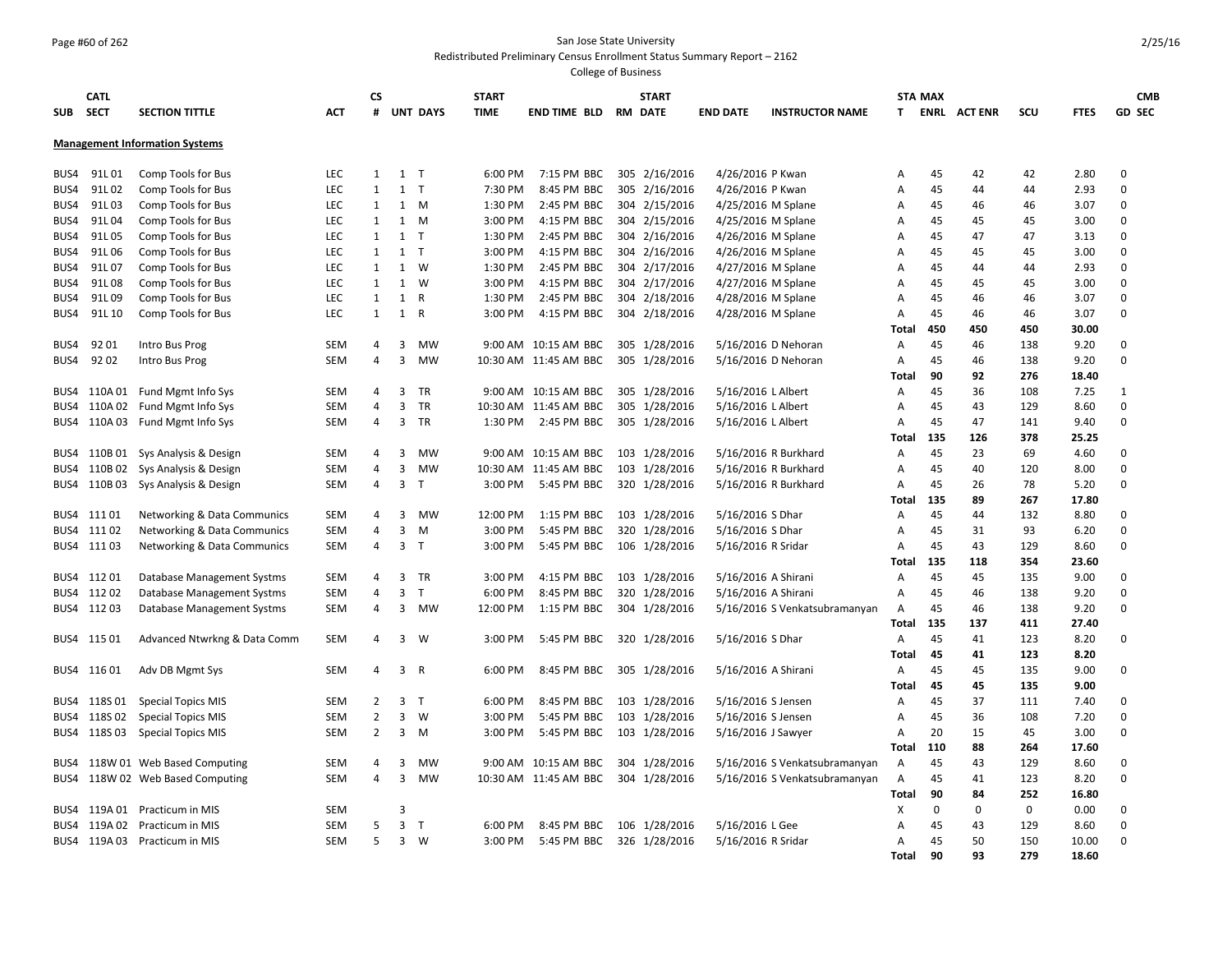# Page #61 of 262 San Jose State University

Redistributed Preliminary Census Enrollment Status Summary Report – 2162 College of Business

|            | <b>CATL</b> |                           |            | <b>CS</b>     |   |                 | <b>START</b> |                     |    | <b>START</b>  |                      |                        |       | <b>STA MAX</b> |                |             |             | <b>CMB</b>    |
|------------|-------------|---------------------------|------------|---------------|---|-----------------|--------------|---------------------|----|---------------|----------------------|------------------------|-------|----------------|----------------|-------------|-------------|---------------|
| <b>SUB</b> | <b>SECT</b> | <b>SECTION TITTLE</b>     | <b>ACT</b> | #             |   | <b>UNT DAYS</b> | <b>TIME</b>  | <b>END TIME BLD</b> | RM | <b>DATE</b>   | <b>END DATE</b>      | <b>INSTRUCTOR NAME</b> | Τ.    | <b>ENRL</b>    | <b>ACT ENR</b> | scu         | <b>FTES</b> | <b>GD SEC</b> |
| BUS4       | 119B01      | Bus Strat Info Sys        | <b>SEM</b> |               | 3 | M               | 6:00 PM      | 8:45 PM BBC         |    | 320 1/28/2016 | 5/16/2016 L Gee      |                        | Α     | 45             | 40             | 120         | 8.00        | 0             |
| BUS4       | 119B02      | <b>Bus Strat Info Sys</b> | <b>SEM</b> |               | 3 | W               | 6:00 PM      | 8:45 PM BBC         |    | 320 1/28/2016 | 5/16/2016 L Gee      |                        | A     | 45             | 38             | 114         | 7.60        | $\Omega$      |
| BUS4       | 119B03      | <b>Bus Strat Info Sys</b> | <b>SEM</b> |               | 3 | <b>MW</b>       | 10:30 AM     | 11:45 AM BBC        |    | 320 1/28/2016 | 5/16/2016 R Sessions |                        | А     | 45             | 51             | 153         | 10.20       | $\Omega$      |
|            |             |                           |            |               |   |                 |              |                     |    |               |                      |                        | Total | 135            | 129            | 387         | 25.80       |               |
| BUS4       | 180101      | Ind Studies MIS           | SUP        | 36            | 3 | TBA             |              |                     |    | 1/28/2016     | 5/16/2016            |                        | A     | 0              | 0              | 0           | 0.00        | $\Omega$      |
| BUS4       | 180102      | Ind Studies MIS           | <b>SUP</b> | 36            | 1 | <b>TBA</b>      |              |                     |    | 1/28/2016     | 5/16/2016 T Hill     |                        | A     | 10             | 1              | 1           | 0.07        | $\Omega$      |
| BUS4       | 180103      | Ind Studies MIS           | SUP        | 36            | 2 | <b>TBA</b>      |              |                     |    | 1/28/2016     | 5/16/2016 T Hill     |                        | A     | 10             | 0              | $\Omega$    | 0.00        | $\Omega$      |
| BUS4       | 180104      | Ind Studies MIS           | <b>SUP</b> | 36            | 3 | <b>TBA</b>      |              |                     |    | 1/28/2016     | 5/16/2016 T Hill     |                        | А     | 10             | 0              | $\mathbf 0$ | 0.00        | $\Omega$      |
|            |             |                           |            |               |   |                 |              |                     |    |               |                      |                        | Total | 30             | 1              | 1           | 0.07        |               |
| BUS4       | 18801       | <b>Business Systems</b>   | <b>LEC</b> | 2             | 3 | <b>MW</b>       | 12:00 PM     | 1:15 PM BBC         |    | 320 1/28/2016 | 5/16/2016 R Sessions |                        | A     | 45             | 46             | 138         | 9.20        | $\Omega$      |
| BUS4       | 18802       | <b>Business Systems</b>   | <b>LEC</b> |               | 3 | <b>MW</b>       | 1:30 PM      | 2:45 PM BBC         |    | 320 1/28/2016 | 5/16/2016 R Sessions |                        | А     | 45             | 48             | 144         | 9.60        | 0             |
| BUS4       | 18803       | <b>Business Systems</b>   | <b>LEC</b> | $\mathcal{P}$ | 3 | M               | 3:00 PM      | 5:45 PM BBC         |    | 102 1/28/2016 | 5/16/2016 R Sridar   |                        | А     | 45             | 45             | 135         | 9.00        | $\Omega$      |
| BUS4       | 18804       | <b>Business Systems</b>   | <b>LEC</b> |               | 3 | TR              | $9:00$ AM    | 10:15 AM BBC        |    | 103 1/28/2016 | 5/16/2016 W Nance    |                        | A     | 45             | 48             | 144         | 9.60        | $\Omega$      |
| BUS4       | 18805       | <b>Business Systems</b>   | <b>LEC</b> |               | 3 | TR              | 10:30 AM     | 11:45 AM BBC        |    | 103 1/28/2016 | 5/16/2016 W Nance    |                        | A     | 45             | 47             | 141         | 9.40        | 0             |
| BUS4       | 18806       | <b>Business Systems</b>   | LEC        | 2             | 3 |                 | 3:00 PM      | 5:45 PM BBC         |    | 21 1/28/2016  | 5/16/2016 W Nance    |                        | A     | 45             | 44             | 132         | 8.80        | 0             |
| BUS4       | 18807       | <b>Business Systems</b>   | <b>LEC</b> |               | 3 | W               | 3:00 PM      | 5:45 PM BBC         |    | 202 1/28/2016 | 5/16/2016 G Webb     |                        | A     | 119            | 115            | 345         | 23.00       | 0             |
| BUS4       | 18808       | <b>Business Systems</b>   | <b>LEC</b> |               | 3 | W               | 6:00 PM      | 8:45 PM BBC         |    | 103 1/28/2016 | 5/16/2016 K Soohoo   |                        | А     | 45             | 48             | 144         | 9.60        | $\Omega$      |
| BUS4       | 18809       | <b>Business Systems</b>   | <b>LEC</b> |               | 3 | R               | 3:00 PM      | 5:45 PM BBC         |    | 320 1/28/2016 | 5/16/2016 G Webb     |                        | А     | 45             | 45             | 135         | 9.00        | $\Omega$      |
| BUS4       | 188 10      | <b>Business Systems</b>   | <b>LEC</b> |               | 3 | R               | 3:00 PM      | 5:45 PM BBC         |    | 106 1/28/2016 | 5/16/2016 S Jensen   |                        | Α     | 45             | 45             | 135         | 9.00        | $\Omega$      |
| BUS4       | 188 11      | <b>Business Systems</b>   | <b>LEC</b> |               | 3 | <b>TR</b>       | 12:00 PM     | 1:15 PM BBC         |    | 105 1/28/2016 | 5/16/2016 R Sridar   |                        | A     | 45             | 46             | 138         | 9.20        | $\Omega$      |
| BUS4       | 188 12      | <b>Business Systems</b>   | <b>LEC</b> |               | 3 | M               | 6:00 PM      | 8:45 PM BBC         |    | 103 1/28/2016 | 5/16/2016 R Sessions |                        | А     | 45             | 41             | 123         | 8.20        | 0             |
| BUS4       | 188 13      | <b>Business Systems</b>   | LEC        |               | 3 | W               | 3:00 PM      | 5:45 PM BBC         |    | 4 1/28/2016   | 5/16/2016 K Soohoo   |                        | А     | 45             | 49             | 147         | 9.80        | $\Omega$      |
|            |             |                           |            |               |   |                 |              |                     |    |               |                      |                        | Total | 659            | 667            | 2001        | 133.40      |               |

**Management Information Systems Total 2284 2160 5578 371.92**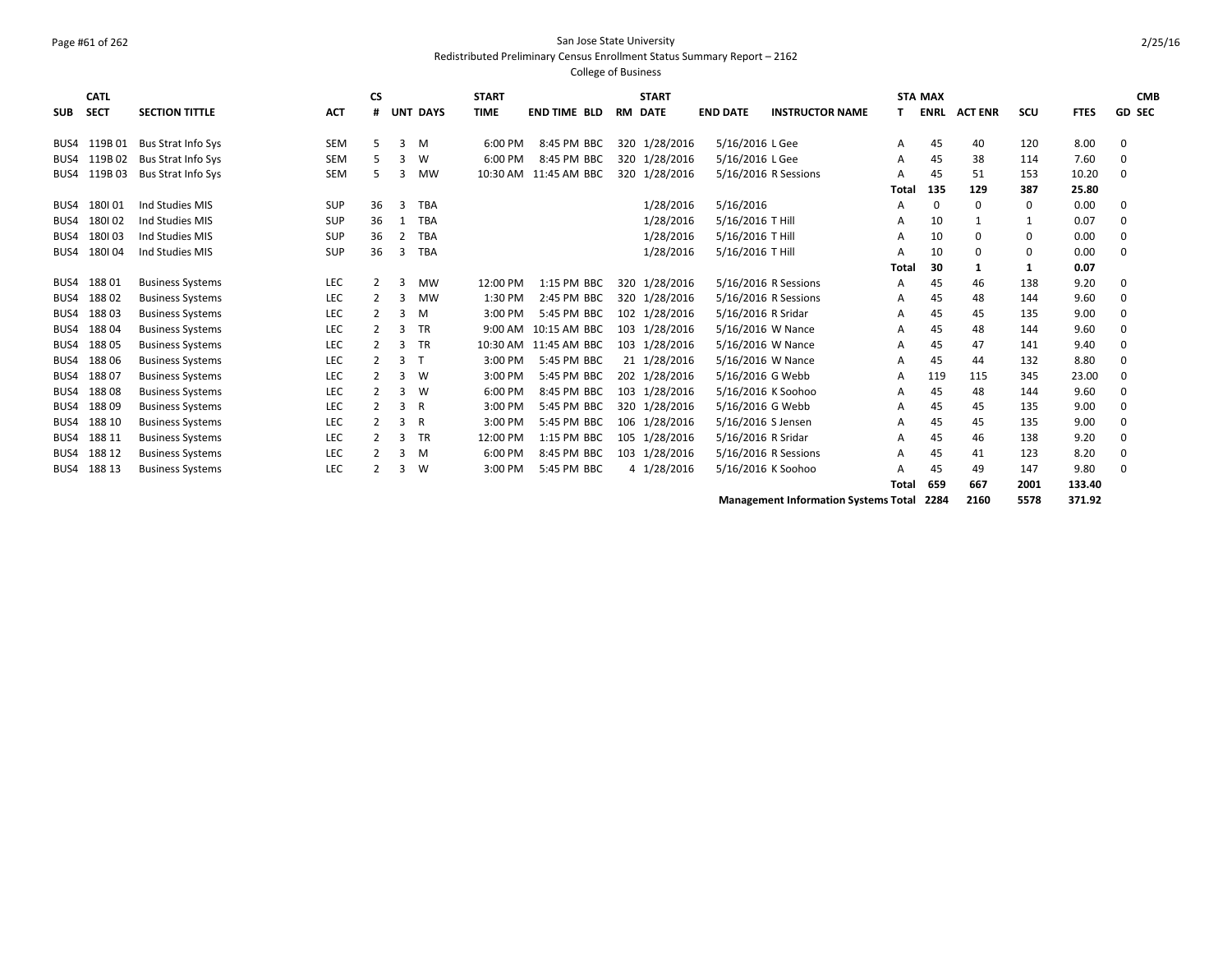## Page #62 of 262 San Jose State University

#### Redistributed Preliminary Census Enrollment Status Summary Report – 2162

| <b>Marketing</b><br>90 01<br><b>SEM</b><br>3<br><b>MW</b><br>10:30 AM 11:45 AM BBC<br>324 1/28/2016<br>5/16/2016 S Tian<br>45<br>132<br>8.80<br>$\mathbf 0$<br>BUS2<br><b>Bus Statistics</b><br>4<br>44<br>А<br>90 02<br><b>SEM</b><br>4<br>3<br>MW<br>3:00 PM<br>4:15 PM BBC<br>224 1/28/2016<br>5/16/2016 S Tian<br>45<br>120<br>$\mathbf 0$<br>BUS <sub>2</sub><br><b>Bus Statistics</b><br>40<br>8.00<br>А<br>90 03<br>4<br>3<br><b>TR</b><br>9:00 AM 10:15 AM BBC<br>204 1/28/2016<br>120<br>121<br><b>Bus Statistics</b><br><b>SEM</b><br>5/16/2016 R Murray<br>363<br>24.20<br>0<br>BUS <sub>2</sub><br>Α<br>3<br>BUS <sub>2</sub><br>90 04<br><b>Bus Statistics</b><br><b>SEM</b><br>4<br>TR<br>10:30 AM 11:45 AM BBC<br>224 1/28/2016<br>5/16/2016 R Murray<br>45<br>47<br>141<br>9.40<br>$\mathbf 0$<br>Α<br>255<br>252<br>756<br>50.40<br>Total<br>13001<br>Intro to Marketing<br><b>LEC</b><br>2<br>3<br><b>MW</b><br>7:30 AM<br>8:45 AM BBC<br>106 1/28/2016<br>5/16/2016 D McCabe<br>45<br>44<br>132<br>BUS2<br>A<br>8.80<br>0<br>$\overline{2}$<br>13002<br>Intro to Marketing<br><b>LEC</b><br>3<br><b>MW</b><br>$9:00$ AM<br>10:15 AM BBC<br>22 1/28/2016<br>5/16/2016 D McCabe<br>45<br>132<br>8.80<br>$\Omega$<br>BUS2<br>A<br>44<br>$\overline{2}$<br>3<br><b>MW</b><br>22 1/28/2016<br>45<br>132<br>BUS2<br>13003<br>Intro to Marketing<br><b>LEC</b><br>1:30 PM<br>2:45 PM BBC<br>5/16/2016 S Onkvisit<br>A<br>44<br>8.80<br>0<br>$\overline{2}$<br>BUS2 130 04<br>22 1/28/2016<br>5/16/2016 S Onkvisit<br>45<br>Intro to Marketing<br><b>LEC</b><br>3<br>MW<br>3:00 PM<br>4:15 PM BBC<br>40<br>120<br>8.00<br>0<br>A<br>$\overline{2}$<br>3<br>324 1/28/2016<br>5/16/2016 M Kallis<br>45<br>BUS2<br>13005<br>Intro to Marketing<br><b>LEC</b><br>M<br>3:00 PM<br>5:45 PM BBC<br>A<br>20<br>60<br>4.00<br>0<br>$\overline{2}$<br>130 06<br>324 1/28/2016<br>5/16/2016 S Lilienthal<br>45<br>50<br>$\mathbf 0$<br>Intro to Marketing<br><b>LEC</b><br>3<br><b>TR</b><br>9:00 AM<br>10:15 AM BBC<br>150<br>10.00<br>BUS2<br>A<br>$\overline{2}$<br>3<br>T<br>204 1/28/2016<br>13008<br>Intro to Marketing<br><b>LEC</b><br>3:00 PM<br>5:45 PM BBC<br>5/16/2016 M Kallis<br>120<br>28<br>84<br>5.65<br>BUS2<br>A<br>1<br>$\overline{2}$<br>3<br>202 1/28/2016<br>27<br>0<br>130 10<br><b>LEC</b><br>W<br>6:00 PM<br>8:45 PM BBC<br>5/16/2016 M Rajan<br>120<br>81<br>BUS2<br>Intro to Marketing<br>Α<br>5.40<br>$\overline{2}$<br>3<br>$\mathsf{R}$<br>130 11<br>LEC<br>6:00 PM<br>8:45 PM BBC<br>324 1/28/2016<br>5/16/2016 M Rajan<br>45<br>24<br>72<br>4.80<br>0<br>BUS2<br>Intro to Marketing<br>Α<br>$\overline{2}$<br>TBA<br>13080<br><b>LEC</b><br>3<br>1/28/2016<br>5/16/2016 M Easter<br>45<br>42<br>126<br>0<br>BUS2<br>Intro to Marketing<br>A<br>8.40<br>13081<br><b>LEC</b><br>2<br>3<br>TBA<br>1/28/2016<br>5/16/2016 M Easter<br>45<br>31<br>93<br>0<br>BUS2<br>Intro to Marketing<br>Α<br>6.20<br>13082<br><b>LEC</b><br>2<br>3<br><b>TBA</b><br>1/28/2016<br>45<br>135<br>0<br>BUS2<br>Intro to Marketing<br>5/16/2016 M Merz<br>A<br>45<br>9.00<br>LEC<br>$\overline{2}$<br>3<br><b>TBA</b><br>1/28/2016<br>45<br>132<br>$\mathbf 0$<br>BUS2<br>13083<br>Intro to Marketing<br>5/16/2016 M Merz<br>Α<br>44<br>8.80<br>13084<br>LEC<br>$\overline{2}$<br>3<br>TBA<br>1/28/2016<br>45<br>135<br>$\mathbf 0$<br>BUS2<br>Intro to Marketing<br>5/16/2016 M Merz<br>Α<br>45<br>9.00<br>$\overline{2}$<br>45<br>$\Omega$<br>BUS2 130 85<br><b>LEC</b><br>3<br>TBA<br>1/28/2016<br>5/16/2016 M Merz<br>Α<br>44<br>132<br>8.80<br>Intro to Marketing<br><b>Total</b><br>825<br>572<br>1716<br>114.45<br>45<br>BUS2 131A 01 Bus-to-Bus Mktg<br>2<br>TR<br>9:00 AM 10:15 AM BBC<br>22 1/28/2016<br>5/16/2016 R Vitale<br>42<br>126<br><b>LEC</b><br>3<br>A<br>8.40<br>$\Omega$<br>45<br>42<br>126<br>Total<br>8.40<br>131B 01 Retail Mktg Mgmt<br><b>LEC</b><br>2<br>3<br>6:00 PM<br>8:45 PM BBC<br>204 1/28/2016<br>120<br>76<br>228<br>15.20<br>0<br>M<br>5/16/2016 G Castro<br>$\mathsf{A}$<br>BUS2<br>120<br>76<br>228<br>15.20<br>Total<br>LEC<br>3<br><b>TR</b><br>12:00 PM<br>45<br>49<br>131D 01 Mkt in New Ventures<br>1:15 PM BBC<br>224 1/28/2016<br>5/16/2016 J Giglierano<br>Α<br>147<br>9.80<br>0<br>BUS2<br>1<br>131D 02 Mkt in New Ventures<br>LEC<br>$\mathbf{1}$<br>3<br><b>TR</b><br>1:30 PM<br>2:45 PM BBC<br>224 1/28/2016<br>45<br>138<br>BUS2<br>5/16/2016 J Giglierano<br>Α<br>46<br>9.20<br>0<br>90<br>95<br>285<br>19.00<br>Total<br>MW<br>25<br>75<br>BUS2<br>133A 01 Interntl Marketing<br><b>SEM</b><br>4<br>3<br>10:30 AM 11:45 AM BBC<br>22 1/28/2016<br>5/16/2016 S Onkvisit<br>Α<br>45<br>5.00<br>0<br>3<br>27<br>133A 02 Interntl Marketing<br><b>SEM</b><br>4<br>MW<br>12:00 PM<br>1:15 PM BBC<br>22 1/28/2016<br>5/16/2016 S Onkvisit<br>45<br>81<br>5.40<br>0<br>BUS2<br>Α<br>BUS2 133A 03 Interntl Marketing<br><b>SEM</b><br>4<br>3<br><b>TR</b><br>1:30 PM<br>2:45 PM BBC<br>103 1/28/2016<br>5/16/2016 J Fadiman<br>45<br>45<br>135<br>9.00<br>$\Omega$<br>A<br>135<br>97<br>291<br>19.40<br>Total<br>BUS2 133C 01 Int Mktg: Dev Nat<br>6:00 PM<br>105 1/28/2016<br>45<br>40<br><b>LEC</b><br>2<br>3<br>W<br>8:45 PM BBC<br>5/16/2016 J Fadiman<br>$\mathsf{A}$<br>120<br>8.00<br>0<br>45<br>Total<br>40<br>120<br>8.00<br>132<br>134A 01 Consumer Behavior<br><b>SEM</b><br>4<br>3<br>MW<br>12:00 PM<br>1:15 PM BBC<br>224 1/28/2016<br>5/16/2016 J Zhang<br>45<br>8.85<br>BUS2<br>A<br>44<br>1<br>3<br>1:30 PM<br>224 1/28/2016<br>5/16/2016 J Zhang<br>$\mathbf 0$<br>134A 02 Consumer Behavior<br><b>SEM</b><br>4<br><b>MW</b><br>2:45 PM BBC<br>45<br>43<br>129<br>8.60<br>BUS2<br>A<br>1/28/2016<br>5/16/2016 J Bechkoff<br>45<br>134A 80<br><b>SEM</b><br>4<br>3<br><b>TBA</b><br>45<br>135<br>9.00<br>0<br>BUS2<br>Consumer Behavior<br>Α<br>3<br>1/28/2016<br>45<br>134A 81 Consumer Behavior<br><b>SEM</b><br>4<br><b>TBA</b><br>5/16/2016 S Silver<br>26<br>78<br>5.20<br>0<br>BUS2<br>A<br>180<br>158<br>474<br>31.65<br>Total<br>134B 01 Marketing Com<br><b>SEM</b><br>3<br>TR<br>12:00 PM<br>1:15 PM BBC<br>22 1/28/2016<br>5/16/2016 R Vitale<br>45<br>45<br>135<br>9.00<br>0<br>BUS2<br>4<br>Α<br>134B 02 Marketing Com<br><b>SEM</b><br>4<br>3<br>TR<br>1:30 PM<br>2:45 PM BBC<br>22 1/28/2016<br>5/16/2016 R Vitale<br>45<br>43<br>129<br>$\mathbf 0$<br>BUS2<br>Α<br>8.60<br>134B 70 Marketing Com<br>3<br>TBA<br>1/28/2016<br>5/16/2016<br>45<br>0<br>BUS2<br><b>SEM</b><br>4<br>44<br>132<br>8.80<br>A<br>132<br>396<br>Total<br>135<br>26.40<br>BUS2 134C 01 SMM<br>45<br>46<br>138<br>9.25<br><b>LEC</b><br>2<br>3<br>R<br>6:00 PM<br>8:45 PM BBC<br>103 1/28/2016<br>5/16/2016 G Castro<br>A<br>1<br>$\overline{2}$<br>$\Omega$<br>LEC<br><b>TBA</b><br>1/28/2016<br>45<br>BUS2 134C 80<br>SMM<br>3<br>5/16/2016 M Merz<br>46<br>138<br>9.20<br>A | <b>SUB</b> | <b>CATL</b><br><b>SECT</b> | <b>SECTION TITTLE</b> | <b>ACT</b> | <b>CS</b><br># | <b>UNT DAYS</b> | <b>START</b><br><b>TIME</b> | END TIME BLD | <b>START</b><br><b>RM DATE</b> | <b>END DATE</b> | <b>INSTRUCTOR NAME</b> | T. | <b>STA MAX</b> | <b>ENRL ACTENR</b> | scu | <b>FTES</b> | <b>CMB</b><br><b>GD SEC</b> |
|------------------------------------------------------------------------------------------------------------------------------------------------------------------------------------------------------------------------------------------------------------------------------------------------------------------------------------------------------------------------------------------------------------------------------------------------------------------------------------------------------------------------------------------------------------------------------------------------------------------------------------------------------------------------------------------------------------------------------------------------------------------------------------------------------------------------------------------------------------------------------------------------------------------------------------------------------------------------------------------------------------------------------------------------------------------------------------------------------------------------------------------------------------------------------------------------------------------------------------------------------------------------------------------------------------------------------------------------------------------------------------------------------------------------------------------------------------------------------------------------------------------------------------------------------------------------------------------------------------------------------------------------------------------------------------------------------------------------------------------------------------------------------------------------------------------------------------------------------------------------------------------------------------------------------------------------------------------------------------------------------------------------------------------------------------------------------------------------------------------------------------------------------------------------------------------------------------------------------------------------------------------------------------------------------------------------------------------------------------------------------------------------------------------------------------------------------------------------------------------------------------------------------------------------------------------------------------------------------------------------------------------------------------------------------------------------------------------------------------------------------------------------------------------------------------------------------------------------------------------------------------------------------------------------------------------------------------------------------------------------------------------------------------------------------------------------------------------------------------------------------------------------------------------------------------------------------------------------------------------------------------------------------------------------------------------------------------------------------------------------------------------------------------------------------------------------------------------------------------------------------------------------------------------------------------------------------------------------------------------------------------------------------------------------------------------------------------------------------------------------------------------------------------------------------------------------------------------------------------------------------------------------------------------------------------------------------------------------------------------------------------------------------------------------------------------------------------------------------------------------------------------------------------------------------------------------------------------------------------------------------------------------------------------------------------------------------------------------------------------------------------------------------------------------------------------------------------------------------------------------------------------------------------------------------------------------------------------------------------------------------------------------------------------------------------------------------------------------------------------------------------------------------------------------------------------------------------------------------------------------------------------------------------------------------------------------------------------------------------------------------------------------------------------------------------------------------------------------------------------------------------------------------------------------------------------------------------------------------------------------------------------------------------------------------------------------------------------------------------------------------------------------------------------------------------------------------------------------------------------------------------------------------------------------------------------------------------------------------------------------------------------------------------------------------------------------------------------------------------------------------------------------------------------------------------------------------------------------------------------------------------------------------------------------------------------------------------------------------------------------------------------------------------------------------------------------------------------------------------------------------------------------------------------------------------------------------------------------------------------------------------------------------------------------------------------------------------------------------------------------------------------------------------------------------------------------------------------------------------------------------------------------------------------------------------------------------------------------------------------------------------------------------------------------------------------------------------------------------------------------------------------------------------------------------------------------------------------------|------------|----------------------------|-----------------------|------------|----------------|-----------------|-----------------------------|--------------|--------------------------------|-----------------|------------------------|----|----------------|--------------------|-----|-------------|-----------------------------|
|                                                                                                                                                                                                                                                                                                                                                                                                                                                                                                                                                                                                                                                                                                                                                                                                                                                                                                                                                                                                                                                                                                                                                                                                                                                                                                                                                                                                                                                                                                                                                                                                                                                                                                                                                                                                                                                                                                                                                                                                                                                                                                                                                                                                                                                                                                                                                                                                                                                                                                                                                                                                                                                                                                                                                                                                                                                                                                                                                                                                                                                                                                                                                                                                                                                                                                                                                                                                                                                                                                                                                                                                                                                                                                                                                                                                                                                                                                                                                                                                                                                                                                                                                                                                                                                                                                                                                                                                                                                                                                                                                                                                                                                                                                                                                                                                                                                                                                                                                                                                                                                                                                                                                                                                                                                                                                                                                                                                                                                                                                                                                                                                                                                                                                                                                                                                                                                                                                                                                                                                                                                                                                                                                                                                                                                                                                                                                                                                                                                                                                                                                                                                                                                                                                                                                                                                                                                |            |                            |                       |            |                |                 |                             |              |                                |                 |                        |    |                |                    |     |             |                             |
|                                                                                                                                                                                                                                                                                                                                                                                                                                                                                                                                                                                                                                                                                                                                                                                                                                                                                                                                                                                                                                                                                                                                                                                                                                                                                                                                                                                                                                                                                                                                                                                                                                                                                                                                                                                                                                                                                                                                                                                                                                                                                                                                                                                                                                                                                                                                                                                                                                                                                                                                                                                                                                                                                                                                                                                                                                                                                                                                                                                                                                                                                                                                                                                                                                                                                                                                                                                                                                                                                                                                                                                                                                                                                                                                                                                                                                                                                                                                                                                                                                                                                                                                                                                                                                                                                                                                                                                                                                                                                                                                                                                                                                                                                                                                                                                                                                                                                                                                                                                                                                                                                                                                                                                                                                                                                                                                                                                                                                                                                                                                                                                                                                                                                                                                                                                                                                                                                                                                                                                                                                                                                                                                                                                                                                                                                                                                                                                                                                                                                                                                                                                                                                                                                                                                                                                                                                                |            |                            |                       |            |                |                 |                             |              |                                |                 |                        |    |                |                    |     |             |                             |
|                                                                                                                                                                                                                                                                                                                                                                                                                                                                                                                                                                                                                                                                                                                                                                                                                                                                                                                                                                                                                                                                                                                                                                                                                                                                                                                                                                                                                                                                                                                                                                                                                                                                                                                                                                                                                                                                                                                                                                                                                                                                                                                                                                                                                                                                                                                                                                                                                                                                                                                                                                                                                                                                                                                                                                                                                                                                                                                                                                                                                                                                                                                                                                                                                                                                                                                                                                                                                                                                                                                                                                                                                                                                                                                                                                                                                                                                                                                                                                                                                                                                                                                                                                                                                                                                                                                                                                                                                                                                                                                                                                                                                                                                                                                                                                                                                                                                                                                                                                                                                                                                                                                                                                                                                                                                                                                                                                                                                                                                                                                                                                                                                                                                                                                                                                                                                                                                                                                                                                                                                                                                                                                                                                                                                                                                                                                                                                                                                                                                                                                                                                                                                                                                                                                                                                                                                                                |            |                            |                       |            |                |                 |                             |              |                                |                 |                        |    |                |                    |     |             |                             |
|                                                                                                                                                                                                                                                                                                                                                                                                                                                                                                                                                                                                                                                                                                                                                                                                                                                                                                                                                                                                                                                                                                                                                                                                                                                                                                                                                                                                                                                                                                                                                                                                                                                                                                                                                                                                                                                                                                                                                                                                                                                                                                                                                                                                                                                                                                                                                                                                                                                                                                                                                                                                                                                                                                                                                                                                                                                                                                                                                                                                                                                                                                                                                                                                                                                                                                                                                                                                                                                                                                                                                                                                                                                                                                                                                                                                                                                                                                                                                                                                                                                                                                                                                                                                                                                                                                                                                                                                                                                                                                                                                                                                                                                                                                                                                                                                                                                                                                                                                                                                                                                                                                                                                                                                                                                                                                                                                                                                                                                                                                                                                                                                                                                                                                                                                                                                                                                                                                                                                                                                                                                                                                                                                                                                                                                                                                                                                                                                                                                                                                                                                                                                                                                                                                                                                                                                                                                |            |                            |                       |            |                |                 |                             |              |                                |                 |                        |    |                |                    |     |             |                             |
|                                                                                                                                                                                                                                                                                                                                                                                                                                                                                                                                                                                                                                                                                                                                                                                                                                                                                                                                                                                                                                                                                                                                                                                                                                                                                                                                                                                                                                                                                                                                                                                                                                                                                                                                                                                                                                                                                                                                                                                                                                                                                                                                                                                                                                                                                                                                                                                                                                                                                                                                                                                                                                                                                                                                                                                                                                                                                                                                                                                                                                                                                                                                                                                                                                                                                                                                                                                                                                                                                                                                                                                                                                                                                                                                                                                                                                                                                                                                                                                                                                                                                                                                                                                                                                                                                                                                                                                                                                                                                                                                                                                                                                                                                                                                                                                                                                                                                                                                                                                                                                                                                                                                                                                                                                                                                                                                                                                                                                                                                                                                                                                                                                                                                                                                                                                                                                                                                                                                                                                                                                                                                                                                                                                                                                                                                                                                                                                                                                                                                                                                                                                                                                                                                                                                                                                                                                                |            |                            |                       |            |                |                 |                             |              |                                |                 |                        |    |                |                    |     |             |                             |
|                                                                                                                                                                                                                                                                                                                                                                                                                                                                                                                                                                                                                                                                                                                                                                                                                                                                                                                                                                                                                                                                                                                                                                                                                                                                                                                                                                                                                                                                                                                                                                                                                                                                                                                                                                                                                                                                                                                                                                                                                                                                                                                                                                                                                                                                                                                                                                                                                                                                                                                                                                                                                                                                                                                                                                                                                                                                                                                                                                                                                                                                                                                                                                                                                                                                                                                                                                                                                                                                                                                                                                                                                                                                                                                                                                                                                                                                                                                                                                                                                                                                                                                                                                                                                                                                                                                                                                                                                                                                                                                                                                                                                                                                                                                                                                                                                                                                                                                                                                                                                                                                                                                                                                                                                                                                                                                                                                                                                                                                                                                                                                                                                                                                                                                                                                                                                                                                                                                                                                                                                                                                                                                                                                                                                                                                                                                                                                                                                                                                                                                                                                                                                                                                                                                                                                                                                                                |            |                            |                       |            |                |                 |                             |              |                                |                 |                        |    |                |                    |     |             |                             |
|                                                                                                                                                                                                                                                                                                                                                                                                                                                                                                                                                                                                                                                                                                                                                                                                                                                                                                                                                                                                                                                                                                                                                                                                                                                                                                                                                                                                                                                                                                                                                                                                                                                                                                                                                                                                                                                                                                                                                                                                                                                                                                                                                                                                                                                                                                                                                                                                                                                                                                                                                                                                                                                                                                                                                                                                                                                                                                                                                                                                                                                                                                                                                                                                                                                                                                                                                                                                                                                                                                                                                                                                                                                                                                                                                                                                                                                                                                                                                                                                                                                                                                                                                                                                                                                                                                                                                                                                                                                                                                                                                                                                                                                                                                                                                                                                                                                                                                                                                                                                                                                                                                                                                                                                                                                                                                                                                                                                                                                                                                                                                                                                                                                                                                                                                                                                                                                                                                                                                                                                                                                                                                                                                                                                                                                                                                                                                                                                                                                                                                                                                                                                                                                                                                                                                                                                                                                |            |                            |                       |            |                |                 |                             |              |                                |                 |                        |    |                |                    |     |             |                             |
|                                                                                                                                                                                                                                                                                                                                                                                                                                                                                                                                                                                                                                                                                                                                                                                                                                                                                                                                                                                                                                                                                                                                                                                                                                                                                                                                                                                                                                                                                                                                                                                                                                                                                                                                                                                                                                                                                                                                                                                                                                                                                                                                                                                                                                                                                                                                                                                                                                                                                                                                                                                                                                                                                                                                                                                                                                                                                                                                                                                                                                                                                                                                                                                                                                                                                                                                                                                                                                                                                                                                                                                                                                                                                                                                                                                                                                                                                                                                                                                                                                                                                                                                                                                                                                                                                                                                                                                                                                                                                                                                                                                                                                                                                                                                                                                                                                                                                                                                                                                                                                                                                                                                                                                                                                                                                                                                                                                                                                                                                                                                                                                                                                                                                                                                                                                                                                                                                                                                                                                                                                                                                                                                                                                                                                                                                                                                                                                                                                                                                                                                                                                                                                                                                                                                                                                                                                                |            |                            |                       |            |                |                 |                             |              |                                |                 |                        |    |                |                    |     |             |                             |
|                                                                                                                                                                                                                                                                                                                                                                                                                                                                                                                                                                                                                                                                                                                                                                                                                                                                                                                                                                                                                                                                                                                                                                                                                                                                                                                                                                                                                                                                                                                                                                                                                                                                                                                                                                                                                                                                                                                                                                                                                                                                                                                                                                                                                                                                                                                                                                                                                                                                                                                                                                                                                                                                                                                                                                                                                                                                                                                                                                                                                                                                                                                                                                                                                                                                                                                                                                                                                                                                                                                                                                                                                                                                                                                                                                                                                                                                                                                                                                                                                                                                                                                                                                                                                                                                                                                                                                                                                                                                                                                                                                                                                                                                                                                                                                                                                                                                                                                                                                                                                                                                                                                                                                                                                                                                                                                                                                                                                                                                                                                                                                                                                                                                                                                                                                                                                                                                                                                                                                                                                                                                                                                                                                                                                                                                                                                                                                                                                                                                                                                                                                                                                                                                                                                                                                                                                                                |            |                            |                       |            |                |                 |                             |              |                                |                 |                        |    |                |                    |     |             |                             |
|                                                                                                                                                                                                                                                                                                                                                                                                                                                                                                                                                                                                                                                                                                                                                                                                                                                                                                                                                                                                                                                                                                                                                                                                                                                                                                                                                                                                                                                                                                                                                                                                                                                                                                                                                                                                                                                                                                                                                                                                                                                                                                                                                                                                                                                                                                                                                                                                                                                                                                                                                                                                                                                                                                                                                                                                                                                                                                                                                                                                                                                                                                                                                                                                                                                                                                                                                                                                                                                                                                                                                                                                                                                                                                                                                                                                                                                                                                                                                                                                                                                                                                                                                                                                                                                                                                                                                                                                                                                                                                                                                                                                                                                                                                                                                                                                                                                                                                                                                                                                                                                                                                                                                                                                                                                                                                                                                                                                                                                                                                                                                                                                                                                                                                                                                                                                                                                                                                                                                                                                                                                                                                                                                                                                                                                                                                                                                                                                                                                                                                                                                                                                                                                                                                                                                                                                                                                |            |                            |                       |            |                |                 |                             |              |                                |                 |                        |    |                |                    |     |             |                             |
|                                                                                                                                                                                                                                                                                                                                                                                                                                                                                                                                                                                                                                                                                                                                                                                                                                                                                                                                                                                                                                                                                                                                                                                                                                                                                                                                                                                                                                                                                                                                                                                                                                                                                                                                                                                                                                                                                                                                                                                                                                                                                                                                                                                                                                                                                                                                                                                                                                                                                                                                                                                                                                                                                                                                                                                                                                                                                                                                                                                                                                                                                                                                                                                                                                                                                                                                                                                                                                                                                                                                                                                                                                                                                                                                                                                                                                                                                                                                                                                                                                                                                                                                                                                                                                                                                                                                                                                                                                                                                                                                                                                                                                                                                                                                                                                                                                                                                                                                                                                                                                                                                                                                                                                                                                                                                                                                                                                                                                                                                                                                                                                                                                                                                                                                                                                                                                                                                                                                                                                                                                                                                                                                                                                                                                                                                                                                                                                                                                                                                                                                                                                                                                                                                                                                                                                                                                                |            |                            |                       |            |                |                 |                             |              |                                |                 |                        |    |                |                    |     |             |                             |
|                                                                                                                                                                                                                                                                                                                                                                                                                                                                                                                                                                                                                                                                                                                                                                                                                                                                                                                                                                                                                                                                                                                                                                                                                                                                                                                                                                                                                                                                                                                                                                                                                                                                                                                                                                                                                                                                                                                                                                                                                                                                                                                                                                                                                                                                                                                                                                                                                                                                                                                                                                                                                                                                                                                                                                                                                                                                                                                                                                                                                                                                                                                                                                                                                                                                                                                                                                                                                                                                                                                                                                                                                                                                                                                                                                                                                                                                                                                                                                                                                                                                                                                                                                                                                                                                                                                                                                                                                                                                                                                                                                                                                                                                                                                                                                                                                                                                                                                                                                                                                                                                                                                                                                                                                                                                                                                                                                                                                                                                                                                                                                                                                                                                                                                                                                                                                                                                                                                                                                                                                                                                                                                                                                                                                                                                                                                                                                                                                                                                                                                                                                                                                                                                                                                                                                                                                                                |            |                            |                       |            |                |                 |                             |              |                                |                 |                        |    |                |                    |     |             |                             |
|                                                                                                                                                                                                                                                                                                                                                                                                                                                                                                                                                                                                                                                                                                                                                                                                                                                                                                                                                                                                                                                                                                                                                                                                                                                                                                                                                                                                                                                                                                                                                                                                                                                                                                                                                                                                                                                                                                                                                                                                                                                                                                                                                                                                                                                                                                                                                                                                                                                                                                                                                                                                                                                                                                                                                                                                                                                                                                                                                                                                                                                                                                                                                                                                                                                                                                                                                                                                                                                                                                                                                                                                                                                                                                                                                                                                                                                                                                                                                                                                                                                                                                                                                                                                                                                                                                                                                                                                                                                                                                                                                                                                                                                                                                                                                                                                                                                                                                                                                                                                                                                                                                                                                                                                                                                                                                                                                                                                                                                                                                                                                                                                                                                                                                                                                                                                                                                                                                                                                                                                                                                                                                                                                                                                                                                                                                                                                                                                                                                                                                                                                                                                                                                                                                                                                                                                                                                |            |                            |                       |            |                |                 |                             |              |                                |                 |                        |    |                |                    |     |             |                             |
|                                                                                                                                                                                                                                                                                                                                                                                                                                                                                                                                                                                                                                                                                                                                                                                                                                                                                                                                                                                                                                                                                                                                                                                                                                                                                                                                                                                                                                                                                                                                                                                                                                                                                                                                                                                                                                                                                                                                                                                                                                                                                                                                                                                                                                                                                                                                                                                                                                                                                                                                                                                                                                                                                                                                                                                                                                                                                                                                                                                                                                                                                                                                                                                                                                                                                                                                                                                                                                                                                                                                                                                                                                                                                                                                                                                                                                                                                                                                                                                                                                                                                                                                                                                                                                                                                                                                                                                                                                                                                                                                                                                                                                                                                                                                                                                                                                                                                                                                                                                                                                                                                                                                                                                                                                                                                                                                                                                                                                                                                                                                                                                                                                                                                                                                                                                                                                                                                                                                                                                                                                                                                                                                                                                                                                                                                                                                                                                                                                                                                                                                                                                                                                                                                                                                                                                                                                                |            |                            |                       |            |                |                 |                             |              |                                |                 |                        |    |                |                    |     |             |                             |
|                                                                                                                                                                                                                                                                                                                                                                                                                                                                                                                                                                                                                                                                                                                                                                                                                                                                                                                                                                                                                                                                                                                                                                                                                                                                                                                                                                                                                                                                                                                                                                                                                                                                                                                                                                                                                                                                                                                                                                                                                                                                                                                                                                                                                                                                                                                                                                                                                                                                                                                                                                                                                                                                                                                                                                                                                                                                                                                                                                                                                                                                                                                                                                                                                                                                                                                                                                                                                                                                                                                                                                                                                                                                                                                                                                                                                                                                                                                                                                                                                                                                                                                                                                                                                                                                                                                                                                                                                                                                                                                                                                                                                                                                                                                                                                                                                                                                                                                                                                                                                                                                                                                                                                                                                                                                                                                                                                                                                                                                                                                                                                                                                                                                                                                                                                                                                                                                                                                                                                                                                                                                                                                                                                                                                                                                                                                                                                                                                                                                                                                                                                                                                                                                                                                                                                                                                                                |            |                            |                       |            |                |                 |                             |              |                                |                 |                        |    |                |                    |     |             |                             |
|                                                                                                                                                                                                                                                                                                                                                                                                                                                                                                                                                                                                                                                                                                                                                                                                                                                                                                                                                                                                                                                                                                                                                                                                                                                                                                                                                                                                                                                                                                                                                                                                                                                                                                                                                                                                                                                                                                                                                                                                                                                                                                                                                                                                                                                                                                                                                                                                                                                                                                                                                                                                                                                                                                                                                                                                                                                                                                                                                                                                                                                                                                                                                                                                                                                                                                                                                                                                                                                                                                                                                                                                                                                                                                                                                                                                                                                                                                                                                                                                                                                                                                                                                                                                                                                                                                                                                                                                                                                                                                                                                                                                                                                                                                                                                                                                                                                                                                                                                                                                                                                                                                                                                                                                                                                                                                                                                                                                                                                                                                                                                                                                                                                                                                                                                                                                                                                                                                                                                                                                                                                                                                                                                                                                                                                                                                                                                                                                                                                                                                                                                                                                                                                                                                                                                                                                                                                |            |                            |                       |            |                |                 |                             |              |                                |                 |                        |    |                |                    |     |             |                             |
|                                                                                                                                                                                                                                                                                                                                                                                                                                                                                                                                                                                                                                                                                                                                                                                                                                                                                                                                                                                                                                                                                                                                                                                                                                                                                                                                                                                                                                                                                                                                                                                                                                                                                                                                                                                                                                                                                                                                                                                                                                                                                                                                                                                                                                                                                                                                                                                                                                                                                                                                                                                                                                                                                                                                                                                                                                                                                                                                                                                                                                                                                                                                                                                                                                                                                                                                                                                                                                                                                                                                                                                                                                                                                                                                                                                                                                                                                                                                                                                                                                                                                                                                                                                                                                                                                                                                                                                                                                                                                                                                                                                                                                                                                                                                                                                                                                                                                                                                                                                                                                                                                                                                                                                                                                                                                                                                                                                                                                                                                                                                                                                                                                                                                                                                                                                                                                                                                                                                                                                                                                                                                                                                                                                                                                                                                                                                                                                                                                                                                                                                                                                                                                                                                                                                                                                                                                                |            |                            |                       |            |                |                 |                             |              |                                |                 |                        |    |                |                    |     |             |                             |
|                                                                                                                                                                                                                                                                                                                                                                                                                                                                                                                                                                                                                                                                                                                                                                                                                                                                                                                                                                                                                                                                                                                                                                                                                                                                                                                                                                                                                                                                                                                                                                                                                                                                                                                                                                                                                                                                                                                                                                                                                                                                                                                                                                                                                                                                                                                                                                                                                                                                                                                                                                                                                                                                                                                                                                                                                                                                                                                                                                                                                                                                                                                                                                                                                                                                                                                                                                                                                                                                                                                                                                                                                                                                                                                                                                                                                                                                                                                                                                                                                                                                                                                                                                                                                                                                                                                                                                                                                                                                                                                                                                                                                                                                                                                                                                                                                                                                                                                                                                                                                                                                                                                                                                                                                                                                                                                                                                                                                                                                                                                                                                                                                                                                                                                                                                                                                                                                                                                                                                                                                                                                                                                                                                                                                                                                                                                                                                                                                                                                                                                                                                                                                                                                                                                                                                                                                                                |            |                            |                       |            |                |                 |                             |              |                                |                 |                        |    |                |                    |     |             |                             |
|                                                                                                                                                                                                                                                                                                                                                                                                                                                                                                                                                                                                                                                                                                                                                                                                                                                                                                                                                                                                                                                                                                                                                                                                                                                                                                                                                                                                                                                                                                                                                                                                                                                                                                                                                                                                                                                                                                                                                                                                                                                                                                                                                                                                                                                                                                                                                                                                                                                                                                                                                                                                                                                                                                                                                                                                                                                                                                                                                                                                                                                                                                                                                                                                                                                                                                                                                                                                                                                                                                                                                                                                                                                                                                                                                                                                                                                                                                                                                                                                                                                                                                                                                                                                                                                                                                                                                                                                                                                                                                                                                                                                                                                                                                                                                                                                                                                                                                                                                                                                                                                                                                                                                                                                                                                                                                                                                                                                                                                                                                                                                                                                                                                                                                                                                                                                                                                                                                                                                                                                                                                                                                                                                                                                                                                                                                                                                                                                                                                                                                                                                                                                                                                                                                                                                                                                                                                |            |                            |                       |            |                |                 |                             |              |                                |                 |                        |    |                |                    |     |             |                             |
|                                                                                                                                                                                                                                                                                                                                                                                                                                                                                                                                                                                                                                                                                                                                                                                                                                                                                                                                                                                                                                                                                                                                                                                                                                                                                                                                                                                                                                                                                                                                                                                                                                                                                                                                                                                                                                                                                                                                                                                                                                                                                                                                                                                                                                                                                                                                                                                                                                                                                                                                                                                                                                                                                                                                                                                                                                                                                                                                                                                                                                                                                                                                                                                                                                                                                                                                                                                                                                                                                                                                                                                                                                                                                                                                                                                                                                                                                                                                                                                                                                                                                                                                                                                                                                                                                                                                                                                                                                                                                                                                                                                                                                                                                                                                                                                                                                                                                                                                                                                                                                                                                                                                                                                                                                                                                                                                                                                                                                                                                                                                                                                                                                                                                                                                                                                                                                                                                                                                                                                                                                                                                                                                                                                                                                                                                                                                                                                                                                                                                                                                                                                                                                                                                                                                                                                                                                                |            |                            |                       |            |                |                 |                             |              |                                |                 |                        |    |                |                    |     |             |                             |
|                                                                                                                                                                                                                                                                                                                                                                                                                                                                                                                                                                                                                                                                                                                                                                                                                                                                                                                                                                                                                                                                                                                                                                                                                                                                                                                                                                                                                                                                                                                                                                                                                                                                                                                                                                                                                                                                                                                                                                                                                                                                                                                                                                                                                                                                                                                                                                                                                                                                                                                                                                                                                                                                                                                                                                                                                                                                                                                                                                                                                                                                                                                                                                                                                                                                                                                                                                                                                                                                                                                                                                                                                                                                                                                                                                                                                                                                                                                                                                                                                                                                                                                                                                                                                                                                                                                                                                                                                                                                                                                                                                                                                                                                                                                                                                                                                                                                                                                                                                                                                                                                                                                                                                                                                                                                                                                                                                                                                                                                                                                                                                                                                                                                                                                                                                                                                                                                                                                                                                                                                                                                                                                                                                                                                                                                                                                                                                                                                                                                                                                                                                                                                                                                                                                                                                                                                                                |            |                            |                       |            |                |                 |                             |              |                                |                 |                        |    |                |                    |     |             |                             |
|                                                                                                                                                                                                                                                                                                                                                                                                                                                                                                                                                                                                                                                                                                                                                                                                                                                                                                                                                                                                                                                                                                                                                                                                                                                                                                                                                                                                                                                                                                                                                                                                                                                                                                                                                                                                                                                                                                                                                                                                                                                                                                                                                                                                                                                                                                                                                                                                                                                                                                                                                                                                                                                                                                                                                                                                                                                                                                                                                                                                                                                                                                                                                                                                                                                                                                                                                                                                                                                                                                                                                                                                                                                                                                                                                                                                                                                                                                                                                                                                                                                                                                                                                                                                                                                                                                                                                                                                                                                                                                                                                                                                                                                                                                                                                                                                                                                                                                                                                                                                                                                                                                                                                                                                                                                                                                                                                                                                                                                                                                                                                                                                                                                                                                                                                                                                                                                                                                                                                                                                                                                                                                                                                                                                                                                                                                                                                                                                                                                                                                                                                                                                                                                                                                                                                                                                                                                |            |                            |                       |            |                |                 |                             |              |                                |                 |                        |    |                |                    |     |             |                             |
|                                                                                                                                                                                                                                                                                                                                                                                                                                                                                                                                                                                                                                                                                                                                                                                                                                                                                                                                                                                                                                                                                                                                                                                                                                                                                                                                                                                                                                                                                                                                                                                                                                                                                                                                                                                                                                                                                                                                                                                                                                                                                                                                                                                                                                                                                                                                                                                                                                                                                                                                                                                                                                                                                                                                                                                                                                                                                                                                                                                                                                                                                                                                                                                                                                                                                                                                                                                                                                                                                                                                                                                                                                                                                                                                                                                                                                                                                                                                                                                                                                                                                                                                                                                                                                                                                                                                                                                                                                                                                                                                                                                                                                                                                                                                                                                                                                                                                                                                                                                                                                                                                                                                                                                                                                                                                                                                                                                                                                                                                                                                                                                                                                                                                                                                                                                                                                                                                                                                                                                                                                                                                                                                                                                                                                                                                                                                                                                                                                                                                                                                                                                                                                                                                                                                                                                                                                                |            |                            |                       |            |                |                 |                             |              |                                |                 |                        |    |                |                    |     |             |                             |
|                                                                                                                                                                                                                                                                                                                                                                                                                                                                                                                                                                                                                                                                                                                                                                                                                                                                                                                                                                                                                                                                                                                                                                                                                                                                                                                                                                                                                                                                                                                                                                                                                                                                                                                                                                                                                                                                                                                                                                                                                                                                                                                                                                                                                                                                                                                                                                                                                                                                                                                                                                                                                                                                                                                                                                                                                                                                                                                                                                                                                                                                                                                                                                                                                                                                                                                                                                                                                                                                                                                                                                                                                                                                                                                                                                                                                                                                                                                                                                                                                                                                                                                                                                                                                                                                                                                                                                                                                                                                                                                                                                                                                                                                                                                                                                                                                                                                                                                                                                                                                                                                                                                                                                                                                                                                                                                                                                                                                                                                                                                                                                                                                                                                                                                                                                                                                                                                                                                                                                                                                                                                                                                                                                                                                                                                                                                                                                                                                                                                                                                                                                                                                                                                                                                                                                                                                                                |            |                            |                       |            |                |                 |                             |              |                                |                 |                        |    |                |                    |     |             |                             |
|                                                                                                                                                                                                                                                                                                                                                                                                                                                                                                                                                                                                                                                                                                                                                                                                                                                                                                                                                                                                                                                                                                                                                                                                                                                                                                                                                                                                                                                                                                                                                                                                                                                                                                                                                                                                                                                                                                                                                                                                                                                                                                                                                                                                                                                                                                                                                                                                                                                                                                                                                                                                                                                                                                                                                                                                                                                                                                                                                                                                                                                                                                                                                                                                                                                                                                                                                                                                                                                                                                                                                                                                                                                                                                                                                                                                                                                                                                                                                                                                                                                                                                                                                                                                                                                                                                                                                                                                                                                                                                                                                                                                                                                                                                                                                                                                                                                                                                                                                                                                                                                                                                                                                                                                                                                                                                                                                                                                                                                                                                                                                                                                                                                                                                                                                                                                                                                                                                                                                                                                                                                                                                                                                                                                                                                                                                                                                                                                                                                                                                                                                                                                                                                                                                                                                                                                                                                |            |                            |                       |            |                |                 |                             |              |                                |                 |                        |    |                |                    |     |             |                             |
|                                                                                                                                                                                                                                                                                                                                                                                                                                                                                                                                                                                                                                                                                                                                                                                                                                                                                                                                                                                                                                                                                                                                                                                                                                                                                                                                                                                                                                                                                                                                                                                                                                                                                                                                                                                                                                                                                                                                                                                                                                                                                                                                                                                                                                                                                                                                                                                                                                                                                                                                                                                                                                                                                                                                                                                                                                                                                                                                                                                                                                                                                                                                                                                                                                                                                                                                                                                                                                                                                                                                                                                                                                                                                                                                                                                                                                                                                                                                                                                                                                                                                                                                                                                                                                                                                                                                                                                                                                                                                                                                                                                                                                                                                                                                                                                                                                                                                                                                                                                                                                                                                                                                                                                                                                                                                                                                                                                                                                                                                                                                                                                                                                                                                                                                                                                                                                                                                                                                                                                                                                                                                                                                                                                                                                                                                                                                                                                                                                                                                                                                                                                                                                                                                                                                                                                                                                                |            |                            |                       |            |                |                 |                             |              |                                |                 |                        |    |                |                    |     |             |                             |
|                                                                                                                                                                                                                                                                                                                                                                                                                                                                                                                                                                                                                                                                                                                                                                                                                                                                                                                                                                                                                                                                                                                                                                                                                                                                                                                                                                                                                                                                                                                                                                                                                                                                                                                                                                                                                                                                                                                                                                                                                                                                                                                                                                                                                                                                                                                                                                                                                                                                                                                                                                                                                                                                                                                                                                                                                                                                                                                                                                                                                                                                                                                                                                                                                                                                                                                                                                                                                                                                                                                                                                                                                                                                                                                                                                                                                                                                                                                                                                                                                                                                                                                                                                                                                                                                                                                                                                                                                                                                                                                                                                                                                                                                                                                                                                                                                                                                                                                                                                                                                                                                                                                                                                                                                                                                                                                                                                                                                                                                                                                                                                                                                                                                                                                                                                                                                                                                                                                                                                                                                                                                                                                                                                                                                                                                                                                                                                                                                                                                                                                                                                                                                                                                                                                                                                                                                                                |            |                            |                       |            |                |                 |                             |              |                                |                 |                        |    |                |                    |     |             |                             |
|                                                                                                                                                                                                                                                                                                                                                                                                                                                                                                                                                                                                                                                                                                                                                                                                                                                                                                                                                                                                                                                                                                                                                                                                                                                                                                                                                                                                                                                                                                                                                                                                                                                                                                                                                                                                                                                                                                                                                                                                                                                                                                                                                                                                                                                                                                                                                                                                                                                                                                                                                                                                                                                                                                                                                                                                                                                                                                                                                                                                                                                                                                                                                                                                                                                                                                                                                                                                                                                                                                                                                                                                                                                                                                                                                                                                                                                                                                                                                                                                                                                                                                                                                                                                                                                                                                                                                                                                                                                                                                                                                                                                                                                                                                                                                                                                                                                                                                                                                                                                                                                                                                                                                                                                                                                                                                                                                                                                                                                                                                                                                                                                                                                                                                                                                                                                                                                                                                                                                                                                                                                                                                                                                                                                                                                                                                                                                                                                                                                                                                                                                                                                                                                                                                                                                                                                                                                |            |                            |                       |            |                |                 |                             |              |                                |                 |                        |    |                |                    |     |             |                             |
|                                                                                                                                                                                                                                                                                                                                                                                                                                                                                                                                                                                                                                                                                                                                                                                                                                                                                                                                                                                                                                                                                                                                                                                                                                                                                                                                                                                                                                                                                                                                                                                                                                                                                                                                                                                                                                                                                                                                                                                                                                                                                                                                                                                                                                                                                                                                                                                                                                                                                                                                                                                                                                                                                                                                                                                                                                                                                                                                                                                                                                                                                                                                                                                                                                                                                                                                                                                                                                                                                                                                                                                                                                                                                                                                                                                                                                                                                                                                                                                                                                                                                                                                                                                                                                                                                                                                                                                                                                                                                                                                                                                                                                                                                                                                                                                                                                                                                                                                                                                                                                                                                                                                                                                                                                                                                                                                                                                                                                                                                                                                                                                                                                                                                                                                                                                                                                                                                                                                                                                                                                                                                                                                                                                                                                                                                                                                                                                                                                                                                                                                                                                                                                                                                                                                                                                                                                                |            |                            |                       |            |                |                 |                             |              |                                |                 |                        |    |                |                    |     |             |                             |
|                                                                                                                                                                                                                                                                                                                                                                                                                                                                                                                                                                                                                                                                                                                                                                                                                                                                                                                                                                                                                                                                                                                                                                                                                                                                                                                                                                                                                                                                                                                                                                                                                                                                                                                                                                                                                                                                                                                                                                                                                                                                                                                                                                                                                                                                                                                                                                                                                                                                                                                                                                                                                                                                                                                                                                                                                                                                                                                                                                                                                                                                                                                                                                                                                                                                                                                                                                                                                                                                                                                                                                                                                                                                                                                                                                                                                                                                                                                                                                                                                                                                                                                                                                                                                                                                                                                                                                                                                                                                                                                                                                                                                                                                                                                                                                                                                                                                                                                                                                                                                                                                                                                                                                                                                                                                                                                                                                                                                                                                                                                                                                                                                                                                                                                                                                                                                                                                                                                                                                                                                                                                                                                                                                                                                                                                                                                                                                                                                                                                                                                                                                                                                                                                                                                                                                                                                                                |            |                            |                       |            |                |                 |                             |              |                                |                 |                        |    |                |                    |     |             |                             |
|                                                                                                                                                                                                                                                                                                                                                                                                                                                                                                                                                                                                                                                                                                                                                                                                                                                                                                                                                                                                                                                                                                                                                                                                                                                                                                                                                                                                                                                                                                                                                                                                                                                                                                                                                                                                                                                                                                                                                                                                                                                                                                                                                                                                                                                                                                                                                                                                                                                                                                                                                                                                                                                                                                                                                                                                                                                                                                                                                                                                                                                                                                                                                                                                                                                                                                                                                                                                                                                                                                                                                                                                                                                                                                                                                                                                                                                                                                                                                                                                                                                                                                                                                                                                                                                                                                                                                                                                                                                                                                                                                                                                                                                                                                                                                                                                                                                                                                                                                                                                                                                                                                                                                                                                                                                                                                                                                                                                                                                                                                                                                                                                                                                                                                                                                                                                                                                                                                                                                                                                                                                                                                                                                                                                                                                                                                                                                                                                                                                                                                                                                                                                                                                                                                                                                                                                                                                |            |                            |                       |            |                |                 |                             |              |                                |                 |                        |    |                |                    |     |             |                             |
|                                                                                                                                                                                                                                                                                                                                                                                                                                                                                                                                                                                                                                                                                                                                                                                                                                                                                                                                                                                                                                                                                                                                                                                                                                                                                                                                                                                                                                                                                                                                                                                                                                                                                                                                                                                                                                                                                                                                                                                                                                                                                                                                                                                                                                                                                                                                                                                                                                                                                                                                                                                                                                                                                                                                                                                                                                                                                                                                                                                                                                                                                                                                                                                                                                                                                                                                                                                                                                                                                                                                                                                                                                                                                                                                                                                                                                                                                                                                                                                                                                                                                                                                                                                                                                                                                                                                                                                                                                                                                                                                                                                                                                                                                                                                                                                                                                                                                                                                                                                                                                                                                                                                                                                                                                                                                                                                                                                                                                                                                                                                                                                                                                                                                                                                                                                                                                                                                                                                                                                                                                                                                                                                                                                                                                                                                                                                                                                                                                                                                                                                                                                                                                                                                                                                                                                                                                                |            |                            |                       |            |                |                 |                             |              |                                |                 |                        |    |                |                    |     |             |                             |
|                                                                                                                                                                                                                                                                                                                                                                                                                                                                                                                                                                                                                                                                                                                                                                                                                                                                                                                                                                                                                                                                                                                                                                                                                                                                                                                                                                                                                                                                                                                                                                                                                                                                                                                                                                                                                                                                                                                                                                                                                                                                                                                                                                                                                                                                                                                                                                                                                                                                                                                                                                                                                                                                                                                                                                                                                                                                                                                                                                                                                                                                                                                                                                                                                                                                                                                                                                                                                                                                                                                                                                                                                                                                                                                                                                                                                                                                                                                                                                                                                                                                                                                                                                                                                                                                                                                                                                                                                                                                                                                                                                                                                                                                                                                                                                                                                                                                                                                                                                                                                                                                                                                                                                                                                                                                                                                                                                                                                                                                                                                                                                                                                                                                                                                                                                                                                                                                                                                                                                                                                                                                                                                                                                                                                                                                                                                                                                                                                                                                                                                                                                                                                                                                                                                                                                                                                                                |            |                            |                       |            |                |                 |                             |              |                                |                 |                        |    |                |                    |     |             |                             |
|                                                                                                                                                                                                                                                                                                                                                                                                                                                                                                                                                                                                                                                                                                                                                                                                                                                                                                                                                                                                                                                                                                                                                                                                                                                                                                                                                                                                                                                                                                                                                                                                                                                                                                                                                                                                                                                                                                                                                                                                                                                                                                                                                                                                                                                                                                                                                                                                                                                                                                                                                                                                                                                                                                                                                                                                                                                                                                                                                                                                                                                                                                                                                                                                                                                                                                                                                                                                                                                                                                                                                                                                                                                                                                                                                                                                                                                                                                                                                                                                                                                                                                                                                                                                                                                                                                                                                                                                                                                                                                                                                                                                                                                                                                                                                                                                                                                                                                                                                                                                                                                                                                                                                                                                                                                                                                                                                                                                                                                                                                                                                                                                                                                                                                                                                                                                                                                                                                                                                                                                                                                                                                                                                                                                                                                                                                                                                                                                                                                                                                                                                                                                                                                                                                                                                                                                                                                |            |                            |                       |            |                |                 |                             |              |                                |                 |                        |    |                |                    |     |             |                             |
|                                                                                                                                                                                                                                                                                                                                                                                                                                                                                                                                                                                                                                                                                                                                                                                                                                                                                                                                                                                                                                                                                                                                                                                                                                                                                                                                                                                                                                                                                                                                                                                                                                                                                                                                                                                                                                                                                                                                                                                                                                                                                                                                                                                                                                                                                                                                                                                                                                                                                                                                                                                                                                                                                                                                                                                                                                                                                                                                                                                                                                                                                                                                                                                                                                                                                                                                                                                                                                                                                                                                                                                                                                                                                                                                                                                                                                                                                                                                                                                                                                                                                                                                                                                                                                                                                                                                                                                                                                                                                                                                                                                                                                                                                                                                                                                                                                                                                                                                                                                                                                                                                                                                                                                                                                                                                                                                                                                                                                                                                                                                                                                                                                                                                                                                                                                                                                                                                                                                                                                                                                                                                                                                                                                                                                                                                                                                                                                                                                                                                                                                                                                                                                                                                                                                                                                                                                                |            |                            |                       |            |                |                 |                             |              |                                |                 |                        |    |                |                    |     |             |                             |
|                                                                                                                                                                                                                                                                                                                                                                                                                                                                                                                                                                                                                                                                                                                                                                                                                                                                                                                                                                                                                                                                                                                                                                                                                                                                                                                                                                                                                                                                                                                                                                                                                                                                                                                                                                                                                                                                                                                                                                                                                                                                                                                                                                                                                                                                                                                                                                                                                                                                                                                                                                                                                                                                                                                                                                                                                                                                                                                                                                                                                                                                                                                                                                                                                                                                                                                                                                                                                                                                                                                                                                                                                                                                                                                                                                                                                                                                                                                                                                                                                                                                                                                                                                                                                                                                                                                                                                                                                                                                                                                                                                                                                                                                                                                                                                                                                                                                                                                                                                                                                                                                                                                                                                                                                                                                                                                                                                                                                                                                                                                                                                                                                                                                                                                                                                                                                                                                                                                                                                                                                                                                                                                                                                                                                                                                                                                                                                                                                                                                                                                                                                                                                                                                                                                                                                                                                                                |            |                            |                       |            |                |                 |                             |              |                                |                 |                        |    |                |                    |     |             |                             |
|                                                                                                                                                                                                                                                                                                                                                                                                                                                                                                                                                                                                                                                                                                                                                                                                                                                                                                                                                                                                                                                                                                                                                                                                                                                                                                                                                                                                                                                                                                                                                                                                                                                                                                                                                                                                                                                                                                                                                                                                                                                                                                                                                                                                                                                                                                                                                                                                                                                                                                                                                                                                                                                                                                                                                                                                                                                                                                                                                                                                                                                                                                                                                                                                                                                                                                                                                                                                                                                                                                                                                                                                                                                                                                                                                                                                                                                                                                                                                                                                                                                                                                                                                                                                                                                                                                                                                                                                                                                                                                                                                                                                                                                                                                                                                                                                                                                                                                                                                                                                                                                                                                                                                                                                                                                                                                                                                                                                                                                                                                                                                                                                                                                                                                                                                                                                                                                                                                                                                                                                                                                                                                                                                                                                                                                                                                                                                                                                                                                                                                                                                                                                                                                                                                                                                                                                                                                |            |                            |                       |            |                |                 |                             |              |                                |                 |                        |    |                |                    |     |             |                             |
|                                                                                                                                                                                                                                                                                                                                                                                                                                                                                                                                                                                                                                                                                                                                                                                                                                                                                                                                                                                                                                                                                                                                                                                                                                                                                                                                                                                                                                                                                                                                                                                                                                                                                                                                                                                                                                                                                                                                                                                                                                                                                                                                                                                                                                                                                                                                                                                                                                                                                                                                                                                                                                                                                                                                                                                                                                                                                                                                                                                                                                                                                                                                                                                                                                                                                                                                                                                                                                                                                                                                                                                                                                                                                                                                                                                                                                                                                                                                                                                                                                                                                                                                                                                                                                                                                                                                                                                                                                                                                                                                                                                                                                                                                                                                                                                                                                                                                                                                                                                                                                                                                                                                                                                                                                                                                                                                                                                                                                                                                                                                                                                                                                                                                                                                                                                                                                                                                                                                                                                                                                                                                                                                                                                                                                                                                                                                                                                                                                                                                                                                                                                                                                                                                                                                                                                                                                                |            |                            |                       |            |                |                 |                             |              |                                |                 |                        |    |                |                    |     |             |                             |
|                                                                                                                                                                                                                                                                                                                                                                                                                                                                                                                                                                                                                                                                                                                                                                                                                                                                                                                                                                                                                                                                                                                                                                                                                                                                                                                                                                                                                                                                                                                                                                                                                                                                                                                                                                                                                                                                                                                                                                                                                                                                                                                                                                                                                                                                                                                                                                                                                                                                                                                                                                                                                                                                                                                                                                                                                                                                                                                                                                                                                                                                                                                                                                                                                                                                                                                                                                                                                                                                                                                                                                                                                                                                                                                                                                                                                                                                                                                                                                                                                                                                                                                                                                                                                                                                                                                                                                                                                                                                                                                                                                                                                                                                                                                                                                                                                                                                                                                                                                                                                                                                                                                                                                                                                                                                                                                                                                                                                                                                                                                                                                                                                                                                                                                                                                                                                                                                                                                                                                                                                                                                                                                                                                                                                                                                                                                                                                                                                                                                                                                                                                                                                                                                                                                                                                                                                                                |            |                            |                       |            |                |                 |                             |              |                                |                 |                        |    |                |                    |     |             |                             |
|                                                                                                                                                                                                                                                                                                                                                                                                                                                                                                                                                                                                                                                                                                                                                                                                                                                                                                                                                                                                                                                                                                                                                                                                                                                                                                                                                                                                                                                                                                                                                                                                                                                                                                                                                                                                                                                                                                                                                                                                                                                                                                                                                                                                                                                                                                                                                                                                                                                                                                                                                                                                                                                                                                                                                                                                                                                                                                                                                                                                                                                                                                                                                                                                                                                                                                                                                                                                                                                                                                                                                                                                                                                                                                                                                                                                                                                                                                                                                                                                                                                                                                                                                                                                                                                                                                                                                                                                                                                                                                                                                                                                                                                                                                                                                                                                                                                                                                                                                                                                                                                                                                                                                                                                                                                                                                                                                                                                                                                                                                                                                                                                                                                                                                                                                                                                                                                                                                                                                                                                                                                                                                                                                                                                                                                                                                                                                                                                                                                                                                                                                                                                                                                                                                                                                                                                                                                |            |                            |                       |            |                |                 |                             |              |                                |                 |                        |    |                |                    |     |             |                             |
|                                                                                                                                                                                                                                                                                                                                                                                                                                                                                                                                                                                                                                                                                                                                                                                                                                                                                                                                                                                                                                                                                                                                                                                                                                                                                                                                                                                                                                                                                                                                                                                                                                                                                                                                                                                                                                                                                                                                                                                                                                                                                                                                                                                                                                                                                                                                                                                                                                                                                                                                                                                                                                                                                                                                                                                                                                                                                                                                                                                                                                                                                                                                                                                                                                                                                                                                                                                                                                                                                                                                                                                                                                                                                                                                                                                                                                                                                                                                                                                                                                                                                                                                                                                                                                                                                                                                                                                                                                                                                                                                                                                                                                                                                                                                                                                                                                                                                                                                                                                                                                                                                                                                                                                                                                                                                                                                                                                                                                                                                                                                                                                                                                                                                                                                                                                                                                                                                                                                                                                                                                                                                                                                                                                                                                                                                                                                                                                                                                                                                                                                                                                                                                                                                                                                                                                                                                                |            |                            |                       |            |                |                 |                             |              |                                |                 |                        |    |                |                    |     |             |                             |
|                                                                                                                                                                                                                                                                                                                                                                                                                                                                                                                                                                                                                                                                                                                                                                                                                                                                                                                                                                                                                                                                                                                                                                                                                                                                                                                                                                                                                                                                                                                                                                                                                                                                                                                                                                                                                                                                                                                                                                                                                                                                                                                                                                                                                                                                                                                                                                                                                                                                                                                                                                                                                                                                                                                                                                                                                                                                                                                                                                                                                                                                                                                                                                                                                                                                                                                                                                                                                                                                                                                                                                                                                                                                                                                                                                                                                                                                                                                                                                                                                                                                                                                                                                                                                                                                                                                                                                                                                                                                                                                                                                                                                                                                                                                                                                                                                                                                                                                                                                                                                                                                                                                                                                                                                                                                                                                                                                                                                                                                                                                                                                                                                                                                                                                                                                                                                                                                                                                                                                                                                                                                                                                                                                                                                                                                                                                                                                                                                                                                                                                                                                                                                                                                                                                                                                                                                                                |            |                            |                       |            |                |                 |                             |              |                                |                 |                        |    |                |                    |     |             |                             |
|                                                                                                                                                                                                                                                                                                                                                                                                                                                                                                                                                                                                                                                                                                                                                                                                                                                                                                                                                                                                                                                                                                                                                                                                                                                                                                                                                                                                                                                                                                                                                                                                                                                                                                                                                                                                                                                                                                                                                                                                                                                                                                                                                                                                                                                                                                                                                                                                                                                                                                                                                                                                                                                                                                                                                                                                                                                                                                                                                                                                                                                                                                                                                                                                                                                                                                                                                                                                                                                                                                                                                                                                                                                                                                                                                                                                                                                                                                                                                                                                                                                                                                                                                                                                                                                                                                                                                                                                                                                                                                                                                                                                                                                                                                                                                                                                                                                                                                                                                                                                                                                                                                                                                                                                                                                                                                                                                                                                                                                                                                                                                                                                                                                                                                                                                                                                                                                                                                                                                                                                                                                                                                                                                                                                                                                                                                                                                                                                                                                                                                                                                                                                                                                                                                                                                                                                                                                |            |                            |                       |            |                |                 |                             |              |                                |                 |                        |    |                |                    |     |             |                             |
|                                                                                                                                                                                                                                                                                                                                                                                                                                                                                                                                                                                                                                                                                                                                                                                                                                                                                                                                                                                                                                                                                                                                                                                                                                                                                                                                                                                                                                                                                                                                                                                                                                                                                                                                                                                                                                                                                                                                                                                                                                                                                                                                                                                                                                                                                                                                                                                                                                                                                                                                                                                                                                                                                                                                                                                                                                                                                                                                                                                                                                                                                                                                                                                                                                                                                                                                                                                                                                                                                                                                                                                                                                                                                                                                                                                                                                                                                                                                                                                                                                                                                                                                                                                                                                                                                                                                                                                                                                                                                                                                                                                                                                                                                                                                                                                                                                                                                                                                                                                                                                                                                                                                                                                                                                                                                                                                                                                                                                                                                                                                                                                                                                                                                                                                                                                                                                                                                                                                                                                                                                                                                                                                                                                                                                                                                                                                                                                                                                                                                                                                                                                                                                                                                                                                                                                                                                                |            |                            |                       |            |                |                 |                             |              |                                |                 |                        |    |                |                    |     |             |                             |
|                                                                                                                                                                                                                                                                                                                                                                                                                                                                                                                                                                                                                                                                                                                                                                                                                                                                                                                                                                                                                                                                                                                                                                                                                                                                                                                                                                                                                                                                                                                                                                                                                                                                                                                                                                                                                                                                                                                                                                                                                                                                                                                                                                                                                                                                                                                                                                                                                                                                                                                                                                                                                                                                                                                                                                                                                                                                                                                                                                                                                                                                                                                                                                                                                                                                                                                                                                                                                                                                                                                                                                                                                                                                                                                                                                                                                                                                                                                                                                                                                                                                                                                                                                                                                                                                                                                                                                                                                                                                                                                                                                                                                                                                                                                                                                                                                                                                                                                                                                                                                                                                                                                                                                                                                                                                                                                                                                                                                                                                                                                                                                                                                                                                                                                                                                                                                                                                                                                                                                                                                                                                                                                                                                                                                                                                                                                                                                                                                                                                                                                                                                                                                                                                                                                                                                                                                                                |            |                            |                       |            |                |                 |                             |              |                                |                 |                        |    |                |                    |     |             |                             |
|                                                                                                                                                                                                                                                                                                                                                                                                                                                                                                                                                                                                                                                                                                                                                                                                                                                                                                                                                                                                                                                                                                                                                                                                                                                                                                                                                                                                                                                                                                                                                                                                                                                                                                                                                                                                                                                                                                                                                                                                                                                                                                                                                                                                                                                                                                                                                                                                                                                                                                                                                                                                                                                                                                                                                                                                                                                                                                                                                                                                                                                                                                                                                                                                                                                                                                                                                                                                                                                                                                                                                                                                                                                                                                                                                                                                                                                                                                                                                                                                                                                                                                                                                                                                                                                                                                                                                                                                                                                                                                                                                                                                                                                                                                                                                                                                                                                                                                                                                                                                                                                                                                                                                                                                                                                                                                                                                                                                                                                                                                                                                                                                                                                                                                                                                                                                                                                                                                                                                                                                                                                                                                                                                                                                                                                                                                                                                                                                                                                                                                                                                                                                                                                                                                                                                                                                                                                |            |                            |                       |            |                |                 |                             |              |                                |                 |                        |    |                |                    |     |             |                             |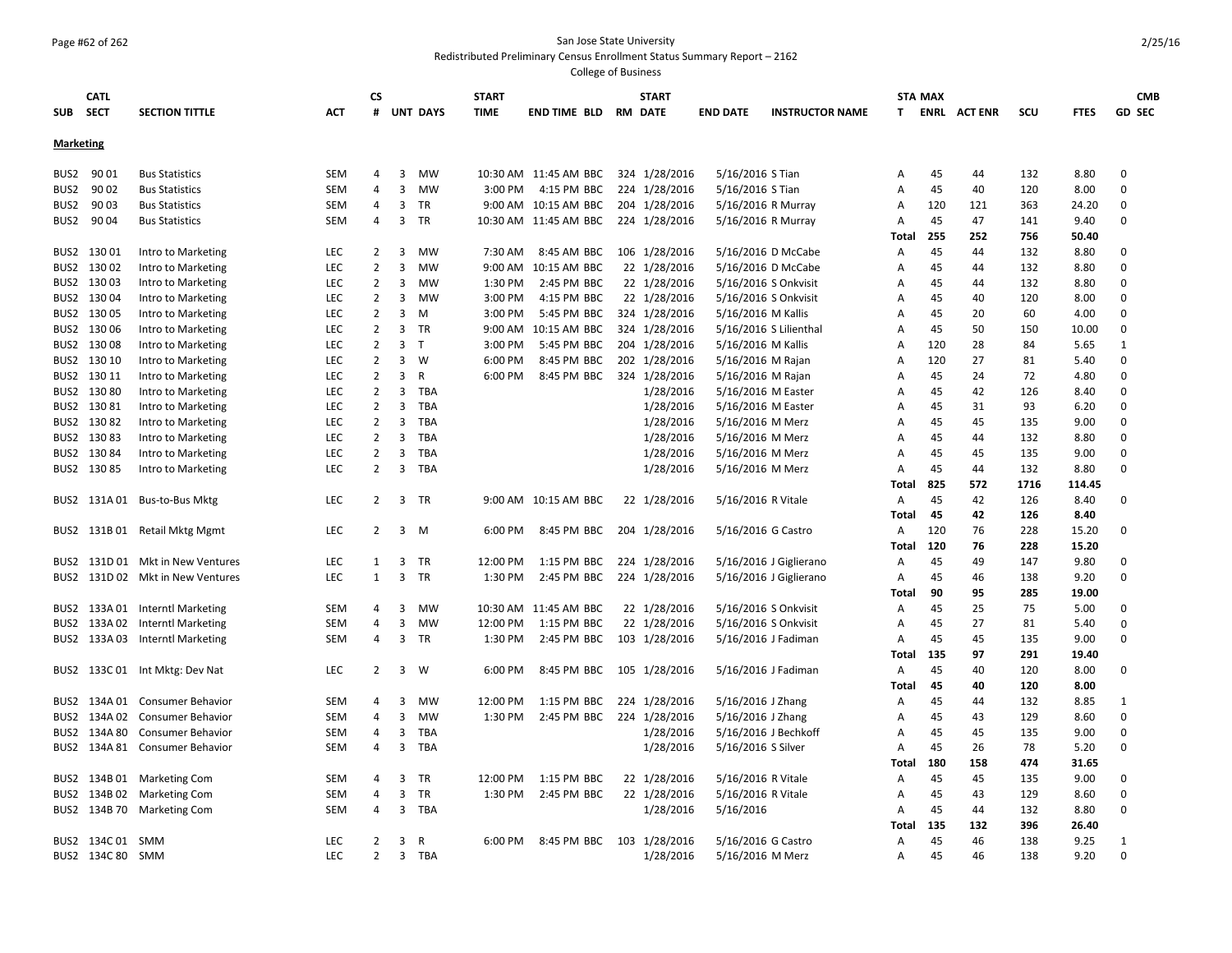## Page #63 of 262 San Jose State University

Redistributed Preliminary Census Enrollment Status Summary Report – 2162

|                  | <b>CATL</b>  |                                 |            | <b>CS</b>      |                         |                 | <b>START</b> |                                     | <b>START</b>  |                    |                        | <b>STA MAX</b> |             |                |          |             | <b>CMB</b>     |
|------------------|--------------|---------------------------------|------------|----------------|-------------------------|-----------------|--------------|-------------------------------------|---------------|--------------------|------------------------|----------------|-------------|----------------|----------|-------------|----------------|
| <b>SUB</b>       | SECT         | <b>SECTION TITTLE</b>           | <b>ACT</b> | #              |                         | <b>UNT DAYS</b> | <b>TIME</b>  | <b>END TIME BLD RM DATE</b>         |               | <b>END DATE</b>    | <b>INSTRUCTOR NAME</b> | T.             | <b>ENRL</b> | <b>ACT ENR</b> | scu      | <b>FTES</b> | <b>GD SEC</b>  |
|                  |              |                                 |            |                |                         |                 |              |                                     |               |                    |                        |                |             |                |          |             |                |
|                  |              |                                 |            |                |                         |                 |              |                                     |               |                    |                        | Total          | 90          | 92             | 276      | 18.45       |                |
|                  | BUS2 135 01  | Sales Management                | <b>SEM</b> | 4              | 3 <sub>T</sub>          |                 | 6:00 PM      | 8:45 PM BBC                         | 204 1/28/2016 | 5/16/2016 B Boveda |                        | A              | 120         | 119            | 357      | 23.90       | $\overline{2}$ |
|                  |              |                                 |            |                |                         |                 |              |                                     |               |                    |                        | Total          | 120         | 119            | 357      | 23.90       |                |
|                  |              | BUS2 137A 80 Soft Skills        | <b>LEC</b> | 2              | 3                       | <b>TBA</b>      |              |                                     | 1/28/2016     |                    | 5/16/2016 J Bechkoff   | A              | 45          | 43             | 129      | 8.60        | 0              |
|                  |              | BUS2 137A 81 Soft Skills        | <b>LEC</b> | $\overline{2}$ | 3                       | <b>TBA</b>      |              |                                     | 1/28/2016     |                    | 5/16/2016 J Bechkoff   | A              | 45          | 42             | 126      | 8.40        | $\mathbf 0$    |
|                  |              |                                 |            |                |                         |                 |              |                                     |               |                    |                        | Total          | 90          | 85             | 255      | 17.00       |                |
| BUS2             |              | 137H 01 Mkt Honors Practicum    | LEC        | $\overline{2}$ | 3                       | M               | 6:00 PM      | 8:45 PM BBC                         | 324 1/28/2016 | 5/16/2016 R Vitale |                        | Α              | 30          | 29             | 87       | 5.80        | 0              |
|                  |              |                                 |            |                |                         |                 |              |                                     |               |                    |                        | Total          | 30          | 29             | 87       | 5.80        |                |
|                  |              | BUS2 137S 01 Mkt Special Topics | <b>LEC</b> | $\overline{2}$ | 3                       | TBA             |              |                                     | 1/28/2016     | 5/16/2016 M Merz   |                        | A              | 45          | 32             | 96       | 6.40        | 0              |
|                  |              |                                 |            |                |                         |                 |              |                                     |               |                    |                        | Total          | 45          | 32             | 96       | 6.40        |                |
|                  | BUS2 138 01  | Mktg Research                   | SEM        | 4              | 3                       | MW              |              | 10:30 AM 11:45 AM BBC 224 1/28/2016 |               |                    | 5/16/2016 A Kalinowski | A              | 45          | 38             | 114      | 7.60        | $\mathbf 0$    |
| BUS2             | 13880        | <b>Mktg Research</b>            | <b>SEM</b> | 4              | 3                       | <b>TBA</b>      |              |                                     | 1/28/2016     | 5/16/2016 S Silver |                        | Α              | 45          | 37             | 111      | 7.40        | $\mathbf 0$    |
|                  | BUS2 13881   | Mktg Research                   | SEM        | 4              | 3                       | <b>TBA</b>      |              |                                     | 1/28/2016     | 5/16/2016 S Silver |                        | Α              | 45          | 22             | 66       | 4.40        | 0              |
|                  | BUS2 13882   | Mktg Research                   | <b>SEM</b> | 4              | 3                       | <b>TBA</b>      |              |                                     | 1/28/2016     | 5/16/2016 J Zhang  |                        | $\mathsf{A}$   | 45          | 45             | 135      | 9.00        | $\Omega$       |
|                  |              |                                 |            |                |                         |                 |              |                                     |               |                    |                        | Total          | 180         | 142            | 426      | 28.40       |                |
| BUS2             | 13901        | <b>Marketing Manage</b>         | <b>SEM</b> | 4              | 3                       | M               | 6:00 PM      | 8:45 PM BBC                         | 224 1/28/2016 | 5/16/2016 B Boveda |                        | A              | 45          | 41             | 123      | 8.20        | 0              |
| BUS2             | 13902        | <b>Marketing Manage</b>         | <b>SEM</b> | 4              | 3                       | T               | 3:00 PM      | 5:45 PM BBC                         | 324 1/28/2016 | 5/16/2016 R Sibley |                        | Α              | 45          | 45             | 135      | 9.00        | $\mathbf 0$    |
|                  | BUS2 139 80  | <b>Marketing Manage</b>         | <b>SEM</b> | 4              | $\overline{\mathbf{3}}$ | <b>TBA</b>      |              |                                     | 1/28/2016     | 5/16/2016 M Rajan  |                        | $\overline{A}$ | 45          | 59             | 177      | 11.80       | $\Omega$       |
|                  |              |                                 |            |                |                         |                 |              |                                     |               |                    |                        | Total          | 135         | 145            | 435      | 29.00       |                |
| BUS2             | 180F01       | Indiv Study Mktg                | <b>SUP</b> | 36             | 3                       | TBA             |              |                                     | 1/28/2016     | 5/16/2016 K Gehrt  |                        | A              | $\Omega$    | $\mathbf 0$    | $\Omega$ | 0.00        | 0              |
| BUS2             | 180F02       | Indiv Study Mktg                | <b>SUP</b> | 36             | 1                       | <b>TBA</b>      |              |                                     | 1/28/2016     | 5/16/2016 K Gehrt  |                        | A              | 10          | $\mathbf 0$    | $\Omega$ | 0.00        | $\mathbf 0$    |
| BUS2             | 180F03       | Indiv Study Mktg                | <b>SUP</b> | 36             | 1                       | <b>TBA</b>      |              |                                     | 1/28/2016     | 5/16/2016 K Gehrt  |                        | Α              | 10          | 0              | $\Omega$ | 0.00        | $\mathbf 0$    |
| BUS2             | 180F04       | Indiv Study Mktg                | <b>SUP</b> | 36             | 1                       | TBA             |              |                                     | 1/28/2016     | 5/16/2016 K Gehrt  |                        | Α              | 10          | 0              | $\Omega$ | 0.00        | $\mathbf 0$    |
| BUS2             | 180F05       | Indiv Study Mktg                | <b>SUP</b> | 36             | 2                       | TBA             |              |                                     | 1/28/2016     | 5/16/2016 K Gehrt  |                        | A              | 10          | $\mathbf 0$    | $\Omega$ | 0.00        | $\mathbf 0$    |
| BUS2             | 180F06       | Indiv Study Mktg                | SUP        | 36             | $\overline{2}$          | TBA             |              |                                     | 1/28/2016     | 5/16/2016 K Gehrt  |                        | A              | 10          | $\mathbf 0$    | $\Omega$ | 0.00        | $\mathbf 0$    |
| BUS2             | 180F07       | Indiv Study Mktg                | <b>SUP</b> | 36             | $\overline{2}$          | TBA             |              |                                     | 1/28/2016     | 5/16/2016 K Gehrt  |                        | A              | 10          | 0              | $\Omega$ | 0.00        | $\mathbf 0$    |
| BUS2             | 180F08       | Indiv Study Mktg                | <b>SUP</b> | 36             | 3                       | TBA             |              |                                     | 1/28/2016     | 5/16/2016 K Gehrt  |                        | Α              | 10          | 0              | $\Omega$ | 0.00        | $\mathbf 0$    |
| BUS2             | 180F09       | Indiv Study Mktg                | <b>SUP</b> | 36             | 3                       | TBA             |              |                                     | 1/28/2016     | 5/16/2016 K Gehrt  |                        | $\overline{A}$ | 10          | $\mathbf 0$    | $\Omega$ | 0.00        | $\mathbf 0$    |
|                  | BUS2 180F 10 | Indiv Study Mktg                | <b>SUP</b> | 36             |                         | 3 TBA           |              |                                     | 1/28/2016     | 5/16/2016 K Gehrt  |                        | A              | 10          | $\mathbf 0$    | $\Omega$ | 0.00        | $\Omega$       |
|                  |              |                                 |            |                |                         |                 |              |                                     |               |                    |                        | Total          | 90          | 0              | 0        | 0.00        |                |
| BUS2             | 19001        | <b>Quant Bus Analysis</b>       | <b>SEM</b> | 4              | 3                       | MW              |              | 9:00 AM 10:15 AM BBC                | 224 1/28/2016 |                    | 5/16/2016 A Kalinowski | A              | 45          | 44             | 132      | 8.80        | $\mathbf 0$    |
| BUS2             | 190 02       | <b>Quant Bus Analysis</b>       | <b>SEM</b> | 4              | 3                       | MW              | 12:00 PM     | 1:15 PM BBC                         | 202 1/28/2016 | 5/16/2016 Y Ahuja  |                        | Α              | 120         | 116            | 348      | 23.20       | $\mathbf 0$    |
| BUS2             | 19003        | <b>Quant Bus Analysis</b>       | <b>SEM</b> | 4              | 3                       | <b>TR</b>       |              | 9:00 AM 10:15 AM BBC                | 224 1/28/2016 | 5/16/2016 O Yu     |                        | $\overline{A}$ | 45          | 47             | 141      | 9.40        | $\Omega$       |
| BUS2             | 19004        | <b>Quant Bus Analysis</b>       | SEM        | 4              | 3                       | <b>TR</b>       |              | 10:30 AM 11:45 AM BBC               | 204 1/28/2016 | 5/16/2016 O Yu     |                        | A              | 120         | 118            | 354      | 23.60       | $\Omega$       |
|                  | BUS2 190 05  | <b>Quant Bus Analysis</b>       | <b>SEM</b> | 4              | 3                       | TR              | 1:30 PM      | 2:45 PM BBC                         | 105 1/28/2016 | 5/16/2016 R Murray |                        | A              | 45          | 47             | 141      | 9.40        | $\mathbf 0$    |
| BUS2             | 190 06       | <b>Quant Bus Analysis</b>       | <b>SEM</b> | 4              | 3                       | <b>TR</b>       | 3:00 PM      | 4:15 PM BBC                         | 105 1/28/2016 | 5/16/2016 B Boveda |                        | $\overline{A}$ | 45          | 49             | 147      | 9.80        | $\mathbf 0$    |
|                  | BUS2 190 80  | <b>Quant Bus Analysis</b>       | <b>SEM</b> | 4              | 3                       | <b>TBA</b>      |              |                                     | 1/28/2016     |                    | 5/16/2016 D Czerwinski | Α              | 120         | 117            | 351      | 23.40       | $\mathbf 0$    |
| BUS2             | 190 81       | <b>Quant Bus Analysis</b>       | <b>SEM</b> | 4              | 3                       | <b>TBA</b>      |              |                                     | 1/28/2016     | 5/16/2016 W Wang   |                        | A              | 45          | 43             | 129      | 8.60        | $\mathbf 0$    |
| BUS <sub>2</sub> | 19082        | <b>Quant Bus Analysis</b>       | SEM        | 4              | 3                       | <b>TBA</b>      |              |                                     | 1/28/2016     | 5/16/2016 W Wang   |                        | $\overline{A}$ | 45          | 45             | 135      | 9.00        | $\mathbf 0$    |
| BUS2             | 19083        | <b>Quant Bus Analysis</b>       | SEM        | 4              | 3                       | <b>TBA</b>      |              |                                     | 1/28/2016     | 5/16/2016 W Wang   |                        | Α              | 45          | 45             | 135      | 9.00        | $\mathbf 0$    |
|                  | BUS2 190 84  | <b>Quant Bus Analysis</b>       | <b>SEM</b> | 4              | 3                       | TBA             |              |                                     | 1/28/2016     | 5/16/2016 H Chen   |                        | A              | 45          | 43             | 129      | 8.60        | $\mathbf 0$    |
|                  |              |                                 |            |                |                         |                 |              |                                     |               |                    |                        | Total          | 720         | 714            | 2142     | 142.80      |                |
|                  | BUS2 19101   | Dcsn Mkg Under Uncert           | SEM        |                | 3                       |                 |              |                                     |               |                    |                        | $\times$       | $\Omega$    | $\mathbf 0$    | $\Omega$ | 0.00        | $\mathbf 0$    |
|                  |              |                                 |            |                |                         |                 |              |                                     |               |                    |                        | Total          | 0           | 0              | 0        | 0.00        |                |
|                  | BUS2 193 01  | Data Mining                     | <b>LEC</b> | $\overline{2}$ | 3                       | MW              | 1:30 PM      | 2:45 PM BBC 305 1/28/2016           |               | 5/16/2016 S Tian   |                        | A              | 45          | 29             | 87       | 5.95        | $\overline{3}$ |
|                  |              |                                 |            |                |                         |                 |              |                                     |               |                    |                        | Total          | 45          | 29             | 87       | 5.95        |                |
|                  |              | BUS2 194B 01 Business Analytics | LEC        |                | 3                       |                 |              |                                     |               |                    |                        | X              | $\Omega$    | $\Omega$       | $\Omega$ | 0.00        | $\Omega$       |
|                  |              |                                 |            |                |                         |                 |              |                                     |               |                    |                        |                |             |                |          |             |                |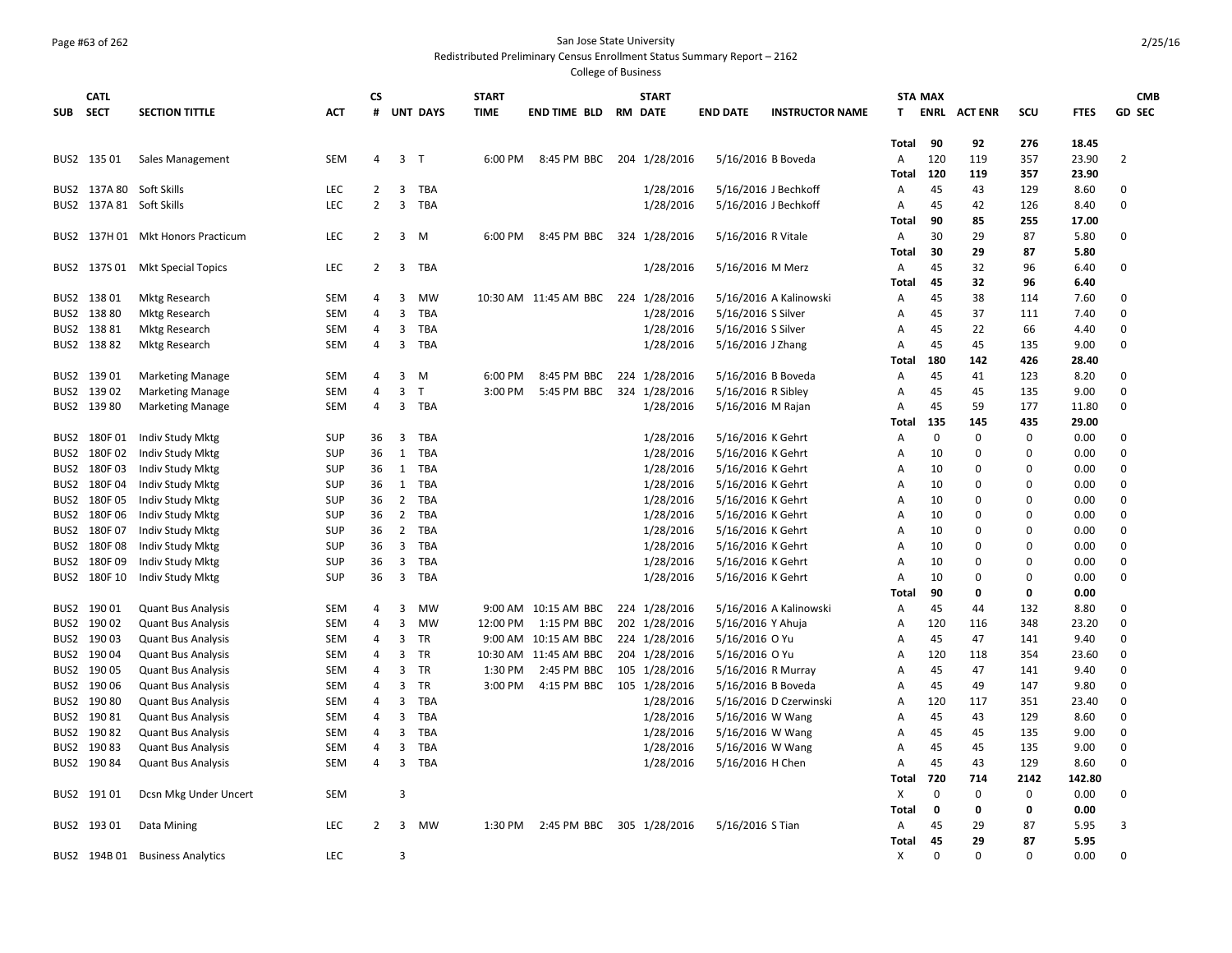## Page #64 of 262 San Jose State University

#### Redistributed Preliminary Census Enrollment Status Summary Report – 2162

| SUB SECT | <b>CATL</b> | <b>SECTION TITTLE</b>           | <b>ACT</b> | <b>UNT DAYS</b> | <b>START</b><br><b>TIME</b> | END TIME BLD | <b>START</b><br><b>RM DATE</b> | <b>END DATE</b> | <b>INSTRUCTOR NAME</b> |                             | <b>STA MAX</b><br><b>ENRL</b> | <b>ACT ENR</b> | scu      | <b>FTES</b>  | <b>CMB</b><br><b>GD SEC</b> |
|----------|-------------|---------------------------------|------------|-----------------|-----------------------------|--------------|--------------------------------|-----------------|------------------------|-----------------------------|-------------------------------|----------------|----------|--------------|-----------------------------|
|          |             | BUS2 194B 80 Business Analytics | <b>LEC</b> | TBA             |                             |              | 1/28/2016                      |                 | 5/16/2016 D Czerwinski | A<br>Total                  | 45<br>- 45                    | 29<br>29       | 87<br>87 | 5.80<br>5.80 | - 0                         |
|          |             |                                 |            |                 |                             |              |                                |                 |                        | <b>Marketing Total 3420</b> |                               | 2880           | 8640     | 576.40       |                             |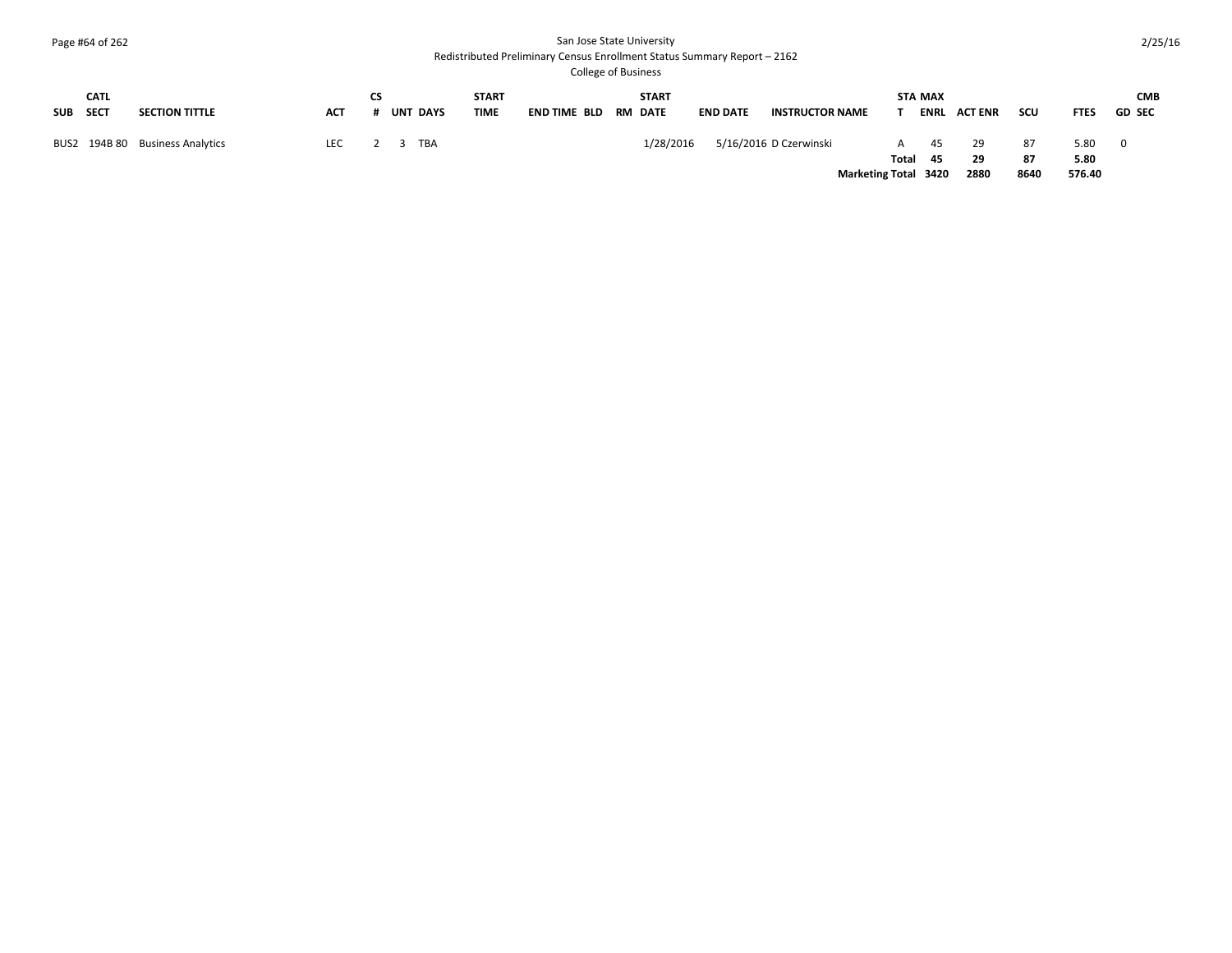## Page #65 of 262 San Jose State University

#### Redistributed Preliminary Census Enrollment Status Summary Report – 2162

| SUB          | <b>CATL</b><br><b>SECT</b> | <b>SECTION TITTLE</b>                      | <b>ACT</b>               | CS<br>#                          | <b>UNT DAYS</b>                             | <b>START</b><br><b>TIME</b> | END TIME BLD RM DATE                 | <b>START</b>                   | <b>END DATE</b>                           | <b>INSTRUCTOR NAME</b> | T.           | <b>STA MAX</b> | <b>ENRL ACTENR</b> | scu        | <b>FTES</b>    | <b>CMB</b><br><b>GD SEC</b> |
|--------------|----------------------------|--------------------------------------------|--------------------------|----------------------------------|---------------------------------------------|-----------------------------|--------------------------------------|--------------------------------|-------------------------------------------|------------------------|--------------|----------------|--------------------|------------|----------------|-----------------------------|
|              |                            |                                            |                          |                                  |                                             |                             |                                      |                                |                                           |                        |              |                |                    |            |                |                             |
|              |                            | <b>Organization &amp; Management</b>       |                          |                                  |                                             |                             |                                      |                                |                                           |                        |              |                |                    |            |                |                             |
| BUS3         | 1001                       | <b>Discover Business</b>                   | <b>LEC</b>               | $\overline{2}$                   | 3 TR                                        |                             | 9:00 AM 10:15 AM BBC 108 1/28/2016   |                                | 5/16/2016 R Kepple                        |                        | Α            | 45             | 47                 | 141        | 9.40           | $\Omega$                    |
|              |                            |                                            |                          |                                  |                                             |                             |                                      |                                |                                           |                        | Total        | 45             | 47                 | 141        | 9.40           |                             |
| BUS3         | 1201                       | <b>Money Matters</b>                       | LEC                      | $\mathbf{1}$                     | $\overline{3}$<br>TBA                       |                             |                                      | 1/28/2016                      |                                           | 5/16/2016 R Okumoto    | Α            | 120            | 119                | 357        | 23.80          | $\mathbf 0$                 |
|              |                            |                                            |                          |                                  |                                             |                             |                                      |                                |                                           |                        | Total        | 120            | 119                | 357        | 23.80          |                             |
| BUS3         | 80 01                      | Legal Environment of Bus                   | <b>LEC</b>               | 3                                | $\overline{3}$<br>MW                        |                             | 10:30 AM 11:45 AM BBC                | 4 1/28/2016                    | 5/16/2016 N Clinch                        |                        | Α            | 45             | 43                 | 129        | 8.60           | $\mathbf 0$                 |
| BUS3         | 8002                       | Legal Environment of Bus                   | <b>LEC</b>               | 3                                | 3<br><b>TR</b>                              | 7:30 AM                     | 8:45 AM BBC                          | 104 1/28/2016                  | 5/16/2016 J Dworak                        |                        | A            | 45             | 43                 | 129        | 8.60           | $\mathbf 0$                 |
| BUS3         | 8003                       | Legal Environment of Bus                   | <b>LEC</b>               | 3                                | 3<br>W                                      | 6:00 PM                     | 8:45 PM BBC                          | 204 1/28/2016                  | 5/16/2016 J Dworak                        |                        | Α            | 55             | 54                 | 162        | 10.80          | $\mathbf 0$                 |
| BUS3         | 8004                       | Legal Environment of Bus                   | <b>LEC</b>               | 3                                | 3<br>MW                                     | 9:00 AM                     | 10:15 AM BBC                         | 204 1/28/2016                  | 5/16/2016 N Clinch                        |                        | A            | 120            | 111                | 333        | 22.20          | $\mathbf 0$                 |
| BUS3         | 8005                       | Legal Environment of Bus                   | <b>LEC</b>               | 3                                | $\overline{3}$<br>M                         | 6:00 PM                     | 8:45 PM BBC                          | 3 1/28/2016                    | 5/16/2016 A Casey                         |                        | Α            | 45             | 46                 | 138        | 9.20           | $\mathbf 0$                 |
| BUS3         | 8006                       | Legal Environment of Bus                   | <b>LEC</b>               | 3                                | 3<br>MW                                     | 7:30 AM                     | 8:45 AM BBC                          | 224 1/28/2016                  | 5/16/2016 N Clinch                        |                        | Α            | 45             | 23                 | 69         | 4.60           | $\mathbf 0$                 |
| BUS3         | 8007                       | Legal Environment of Bus                   | <b>LEC</b>               | 3                                | $\overline{3}$<br>TR                        | 9:00 AM                     | 10:15 AM BBC                         | 104 1/28/2016                  | 5/16/2016 J Dworak                        |                        | A            | 45             | 44                 | 132        | 8.80           | $\mathbf 0$                 |
|              |                            |                                            |                          |                                  |                                             |                             |                                      |                                |                                           |                        | Total        | 400            | 364                | 1092       | 72.80          |                             |
| BUS3         | 149 01                     | Negotn & Cnflct Resoltn                    | <b>LEC</b>               | $\overline{2}$                   | 3<br>MW                                     | 12:00 PM                    | 1:15 PM BBC                          | 104 1/28/2016                  | 5/16/2016   Yang                          |                        | Α            | 45             | 45                 | 135        | 9.00           | $\mathbf 0$                 |
|              |                            |                                            |                          |                                  |                                             |                             |                                      |                                |                                           |                        | <b>Total</b> | 45             | 45                 | 135        | 9.00           |                             |
| BUS3         | 15001                      | Fund of HR Mgmt                            | <b>LEC</b>               | 2                                | 3<br>MW                                     | 1:30 PM                     | 2:45 PM BBC                          | 21 1/28/2016                   |                                           | 5/16/2016 R Partridge  | Α            | 35             | 43                 | 129        | 8.60           | 0                           |
| BUS3         | 15002                      | Fund of HR Mgmt                            | <b>LEC</b>               | $\overline{2}$                   | $\overline{3}$<br>TR                        | 12:00 PM                    | 1:15 PM BBC                          | 21 1/28/2016                   | 5/16/2016 K Estrada                       |                        | A            | 35             | 39                 | 117        | 7.80           | $\Omega$                    |
| BUS3         | 15003                      | Fund of HR Mgmt                            | <b>LEC</b>               | $\overline{2}$                   | 3<br>T                                      | 6:00 PM                     | 8:45 PM BBC                          | 224 1/28/2016                  |                                           | 5/16/2016 D Fairchild  | A            | 35             | 36                 | 108        | 7.20           | $\Omega$                    |
|              | BUS3 15004                 | Fund of HR Mgmt                            | <b>LEC</b>               | 2                                | 3 W                                         | 6:00 PM                     | 8:45 PM BBC                          | 220 1/28/2016                  | 5/16/2016 K Estrada                       |                        | A            | 35             | 33                 | 99         | 6.60           | $\Omega$                    |
|              |                            |                                            |                          |                                  |                                             |                             |                                      |                                |                                           |                        | Total        | 140            | 151                | 453        | 30.20          |                             |
|              | BUS3 15201                 | HR Info Systems                            | SEM                      | 5                                | 3 TR                                        |                             | 10:30 AM 11:45 AM BBC                | 304 1/28/2016                  |                                           | 5/16/2016 N Da Silva   | Α            | 45             | 39                 | 117        | 7.80           | $\mathbf 0$                 |
|              |                            |                                            |                          |                                  |                                             |                             |                                      |                                |                                           |                        | Total        | 45             | 39                 | 117        | 7.80           |                             |
|              | BUS3 153 01                | Mgmt of Diversity                          | <b>LEC</b>               | $\overline{2}$                   | $\overline{3}$<br>MW                        | 3:00 PM                     | 4:15 PM BBC                          | 21 1/28/2016                   |                                           | 5/16/2016 R Partridge  | Α            | 45             | 29                 | 87         | 5.85           | $\mathbf{1}$                |
|              |                            |                                            |                          |                                  |                                             |                             |                                      |                                |                                           |                        | <b>Total</b> | 45             | 29                 | 87         | 5.85           |                             |
|              | BUS3 154 01                | Wkfrce Plan Staff & Train                  | <b>LEC</b>               | $\overline{2}$                   | 3 TR                                        |                             | 10:30 AM 11:45 AM BBC 104 1/28/2016  |                                |                                           | 5/16/2016 M Norman     | Α            | 45             | 46                 | 138        | 9.20           | 0                           |
|              |                            |                                            |                          |                                  |                                             |                             |                                      |                                |                                           |                        | <b>Total</b> | 45             | 46                 | 138        | 9.20           |                             |
|              | BUS3 157 01                | Legal Issues in Hrm                        | <b>LEC</b>               | $\overline{2}$                   | $\overline{3}$<br>M                         | 6:00 PM                     | 8:45 PM BBC 104 1/28/2016            |                                | 5/16/2016 S Malos                         |                        | Α            | 45             | 43                 | 129        | 8.60           | 0                           |
|              |                            |                                            |                          |                                  |                                             |                             |                                      |                                |                                           |                        | Total        | 45             | 43                 | 129        | 8.60           |                             |
|              | BUS3 158 01                | Compensatn & Rewd Sys                      | <b>LEC</b>               | 2                                | 3 R                                         | 3:00 PM                     | 5:45 PM BBC                          | 21 1/28/2016                   | 5/16/2016 T Brown                         |                        | Α            | 45             | 49                 | 147        | 9.80           | 0                           |
|              |                            |                                            |                          |                                  |                                             |                             |                                      |                                |                                           |                        | Total        | 45             | 49                 | 147        | 9.80           |                             |
| BUS3         | 159 01                     | Senior Sem in HRM                          | <b>SEM</b>               | 5                                | $\overline{3}$<br>R                         | 6:00 PM                     | 8:45 PM BBC                          | 104 1/28/2016                  | 5/16/2016 S Malos                         |                        | Α            | 45<br>45       | 44                 | 132        | 8.80           | $\mathbf 0$                 |
|              |                            |                                            |                          |                                  |                                             |                             |                                      |                                |                                           |                        | Total        |                | 44                 | 132        | 8.80           |                             |
| BUS3         | 16001<br>160 02            | Fund Mgmt & Org Beh                        | <b>LEC</b><br><b>LEC</b> | $\overline{2}$<br>$\overline{2}$ | $\overline{3}$<br>TR<br>$\overline{3}$<br>M | 12:00 PM<br>6:00 PM         | 1:15 PM BBC<br>8:45 PM BBC           | 204 1/28/2016                  | 5/16/2016 N Da Silva                      |                        | Α            | 120<br>45      | 115<br>51          | 345<br>153 | 23.10<br>10.25 | 2                           |
| BUS3         | 160 03                     | Fund Mgmt & Org Beh                        | <b>LEC</b>               | $\overline{2}$                   | $\overline{3}$<br>T                         | 6:00 PM                     |                                      | 202 1/28/2016                  | 5/16/2016 N Bussani                       |                        | Α            | 120            | 86                 | 258        | 17.20          | 1<br>$\mathbf 0$            |
| BUS3         | 16004                      | Fund Mgmt & Org Beh                        | <b>LEC</b>               | $\overline{2}$                   | 3 TBA                                       |                             | 8:45 PM WSQ 109 1/28/2016            |                                | 5/16/2016 P Wells                         |                        | A            | 45             |                    | 129        |                | $\mathbf 0$                 |
| BUS3         | 16005                      | Fund Mgmt & Org Beh                        | <b>LEC</b>               | $\overline{2}$                   | 3<br>TBA                                    |                             |                                      | 1/28/2016<br>1/28/2016         | 5/16/2016 A Rao                           |                        | A<br>A       | 45             | 43<br>40           | 120        | 8.60           | $\mathbf 0$                 |
| BUS3         |                            | Fund Mgmt & Org Beh                        |                          | $\overline{2}$                   | $\overline{3}$<br>W                         |                             |                                      |                                | 5/16/2016 A Rao                           |                        |              | 45             |                    |            | 8.00           | $\mathbf 0$                 |
| BUS3         | 160 06<br>160 07           | Fund Mgmt & Org Beh                        | <b>LEC</b><br><b>LEC</b> | $\overline{2}$                   | $\overline{3}$<br>T                         | 6:00 PM<br>3:00 PM          | 8:45 PM BBC                          | 323 1/28/2016<br>104 1/28/2016 | 5/16/2016 P Wells                         |                        | A<br>A       | 45             | 38<br>44           | 114        | 7.60<br>8.80   | $\mathbf 0$                 |
| BUS3         |                            | Fund Mgmt & Org Beh                        |                          |                                  |                                             |                             | 5:45 PM BBC                          |                                | 5/16/2016 P Wells                         |                        |              |                |                    | 132        |                | $\Omega$                    |
| BUS3         | 16008                      | Fund Mgmt & Org Beh                        | <b>LEC</b><br><b>LEC</b> | $\overline{2}$<br>$\overline{2}$ | $\overline{3}$<br>MW<br>$\overline{3}$      | 6:00 PM                     | 10:30 AM 11:45 AM BBC                | 204 1/28/2016                  | 5/16/2016 R Kepple                        |                        | A            | 120<br>45      | 103<br>40          | 309        | 20.60          | $\Omega$                    |
| BUS3<br>BUS3 | 16009<br>160 10            | Fund Mgmt & Org Beh                        | LEC                      | $\overline{2}$                   | W<br>$\overline{3}$<br>W                    | 3:00 PM                     | 8:45 PM BBC                          | 3 1/28/2016                    | 5/16/2016 R Blitzer<br>5/16/2016 E Mullen |                        | A<br>A       | 45             | 26                 | 120<br>78  | 8.00<br>5.20   | $\Omega$                    |
| BUS3         | 160 11                     | Fund Mgmt & Org Beh<br>Fund Mgmt & Org Beh | <b>LEC</b>               | $\overline{2}$                   | 3<br>TR                                     |                             | 5:45 PM BBC<br>10:30 AM 11:45 AM BBC | 102 1/28/2016<br>320 1/28/2016 | 5/16/2016 S Francis                       |                        | Α            | 45             | 47                 | 141        | 9.40           | $\mathbf 0$                 |
|              |                            |                                            |                          |                                  |                                             |                             |                                      |                                |                                           |                        | Total        | 720            | 633                | 1899       | 126.75         |                             |
| BUS3         |                            | 161A 01 Applied Org Behavr                 | <b>SEM</b>               | 5                                | 3<br>$\mathsf{T}$                           | 3:00 PM                     | 5:45 PM BBC                          | 323 1/28/2016                  | 5/16/2016 R Pollard                       |                        | A            | 45             | 29                 | 87         | 5.80           | $\Omega$                    |
|              |                            | BUS3 161A 02 Applied Org Behavr            | <b>SEM</b>               | 5                                | $\overline{3}$<br>M                         | 6:00 PM                     | 8:45 PM BBC                          | 220 1/28/2016                  | 5/16/2016 R Pollard                       |                        | A            | 45             | 14                 | 42         | 2.80           | $\Omega$                    |
|              |                            |                                            |                          |                                  |                                             |                             |                                      |                                |                                           |                        |              |                |                    |            |                |                             |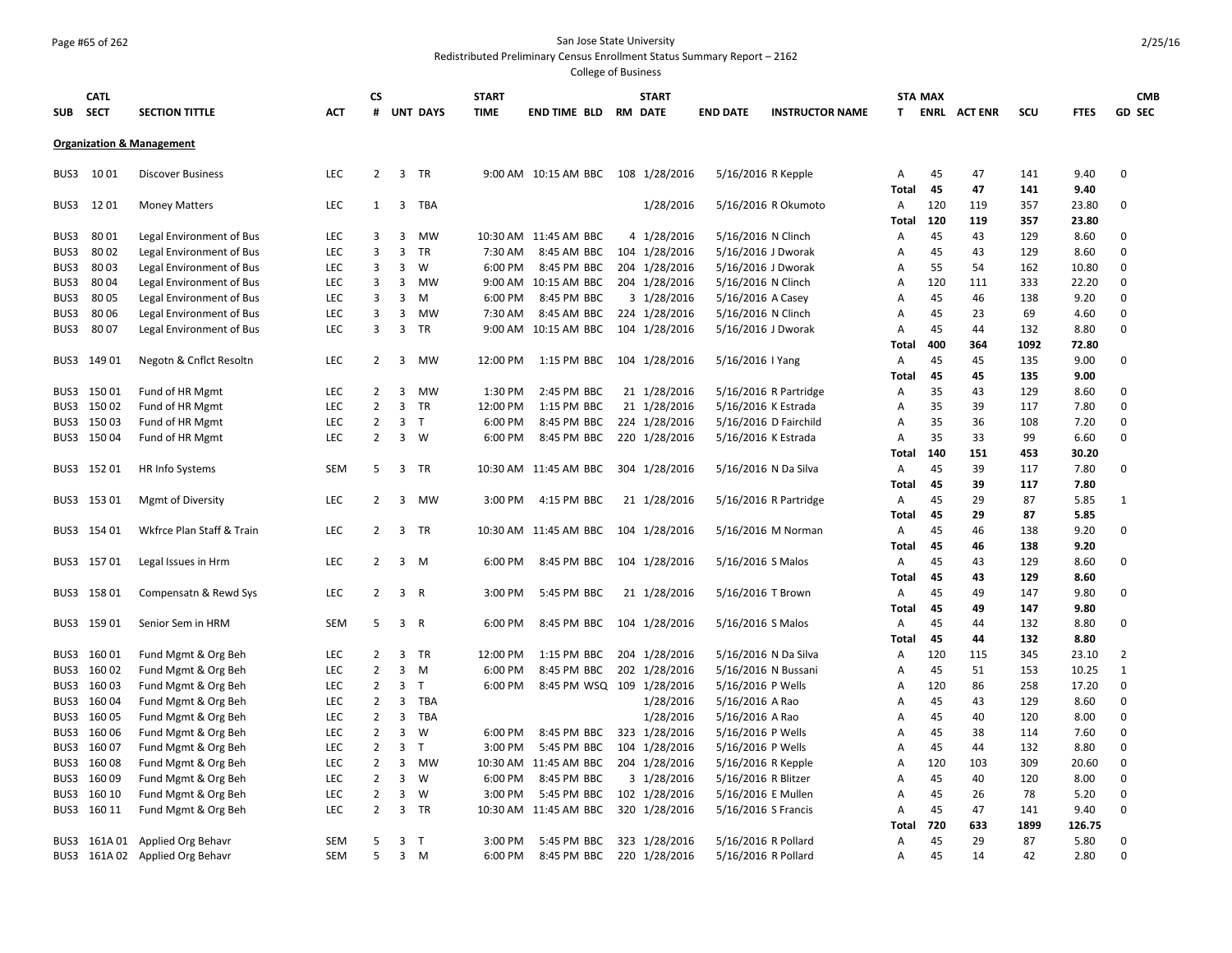## Page #66 of 262 San Jose State University

Redistributed Preliminary Census Enrollment Status Summary Report – 2162

|            | <b>CATL</b> |                             | <b>CS</b>  |                |                |                 | <b>START</b>      |                       | <b>START</b> |                |                     | <b>STA MAX</b>         |                |             |                |              | <b>CMB</b>  |               |
|------------|-------------|-----------------------------|------------|----------------|----------------|-----------------|-------------------|-----------------------|--------------|----------------|---------------------|------------------------|----------------|-------------|----------------|--------------|-------------|---------------|
| <b>SUB</b> | <b>SECT</b> | <b>SECTION TITTLE</b>       | АСТ        | #              |                | <b>UNT DAYS</b> | <b>TIME</b>       | <b>END TIME BLD</b>   |              | <b>RM DATE</b> | <b>END DATE</b>     | <b>INSTRUCTOR NAME</b> | T.             | ENRL        | <b>ACT ENR</b> | scu          | <b>FTES</b> | <b>GD SEC</b> |
| BUS3       |             | 161A 03 Applied Org Behavr  | <b>SEM</b> | 5              | 3              | MW              | 12:00 PM          | 1:15 PM BBC           |              | 21 1/28/2016   |                     | 5/16/2016 A Musgrave   | A              | 45          | 29             | 87           | 5.80        | $\Omega$      |
|            |             |                             |            |                |                |                 |                   |                       |              |                |                     |                        | Total          | 135         | 72             | 216          | 14.40       |               |
| BUS3       | 161B 01     | Org Theory, Design & Change | <b>LEC</b> | $\overline{2}$ | 3              | $\mathsf{R}$    | 6:00 PM           | 8:45 PM BBC           |              | 106 1/28/2016  | 5/16/2016 R Pollard |                        | Α              | 45          | 48             | 144          | 9.60        | $\Omega$      |
| BUS3       | 161B02      | Org Theory, Design & Change | <b>LEC</b> | $\overline{2}$ | 3              | <b>MW</b>       | 10:30 AM          | 11:45 AM BBC          |              | 220 1/28/2016  | 5/16/2016 T Altura  |                        | A              | 45          | 45             | 135          | 9.00        | $\Omega$      |
| BUS3       | 161B 03     | Org Theory, Design & Change | <b>LEC</b> | $\overline{2}$ | $\overline{3}$ | MW              | 12:00 PM          | 1:15 PM BBC           |              | 220 1/28/2016  | 5/16/2016 T Altura  |                        | A              | 45          | 46             | 138          | 9.20        | $\Omega$      |
|            |             |                             |            |                |                |                 |                   |                       |              |                |                     |                        | Total          | 135         | 139            | 417          | 27.80       |               |
| BUS3       | 16601       | Bus, Govt, Society          | <b>LEC</b> | $\overline{2}$ | 3              | <b>TBA</b>      |                   |                       |              | 1/28/2016      | 5/16/2016 R Stross  |                        | Α              | 45          | 40             | 120          | 8.00        | $\Omega$      |
| BUS3       | 166 02      | Bus, Govt, Society          | <b>LEC</b> | $\overline{2}$ | 3              | <b>TBA</b>      |                   |                       |              | 1/28/2016      | 5/16/2016 R Stross  |                        | A              | 45          | 32             | 96           | 6.45        | $\mathbf{1}$  |
| BUS3       | 166 03      | Bus, Govt, Society          | <b>LEC</b> | $\overline{2}$ | 3              | <b>MW</b>       |                   | 10:30 AM 11:45 AM BBC |              | 104 1/28/2016  | 5/16/2016 R Stross  |                        | A              | 45          | 21             | 63           | 4.20        | $\Omega$      |
| BUS3       | 16604       | Bus, Govt, Society          | <b>LEC</b> | $\overline{2}$ | $\overline{3}$ | <b>MW</b>       | 1:30 PM           | 2:45 PM BBC           |              | 107 1/28/2016  | 5/16/2016 R Roman   |                        | $\overline{A}$ | 45          | 37             | 111          | 7.40        | $\mathbf 0$   |
|            |             |                             |            |                |                |                 |                   |                       |              |                |                     |                        | Total          | 180         | 130            | 390          | 26.05       |               |
| BUS3       | 180D 01     | Indiv St Org Mgmt           | <b>SUP</b> | 36             | 3              | <b>TBA</b>      |                   |                       |              | 1/28/2016      | 5/16/2016           |                        | Α              | $\mathbf 0$ | $\mathbf 0$    | $\mathbf 0$  | 0.00        | $\Omega$      |
| BUS3       |             | 180D 02 Indiv St Org Mgmt   | <b>SUP</b> | 36             | $\mathbf{1}$   | <b>TBA</b>      |                   |                       |              | 1/28/2016      | 5/16/2016 C Wang    |                        | $\overline{A}$ | 10          | 1              | $\mathbf{1}$ | 0.07        | $\mathbf 0$   |
| BUS3       | 180D 03     | Indiv St Org Mgmt           | <b>SUP</b> | 36             | 1              | <b>TBA</b>      |                   |                       |              | 1/28/2016      | 5/16/2016 S Rodan   |                        | A              | 10          | $\Omega$       | 0            | 0.00        | $\mathbf 0$   |
| BUS3       |             | 180D 04 Indiv St Org Mgmt   | <b>SUP</b> | 36             | 1              | <b>TBA</b>      |                   |                       |              | 1/28/2016      | 5/16/2016 M Virick  |                        | $\overline{A}$ | 10          | $\Omega$       | $\mathbf 0$  | 0.00        | $\mathbf 0$   |
| BUS3       | 180D 05     | Indiv St Org Mgmt           | <b>SUP</b> | 36             | $\mathbf{1}$   | <b>TBA</b>      |                   |                       |              | 1/28/2016      | 5/16/2016 M Virick  |                        | A              | 10          | $\Omega$       | 0            | 0.00        | $\Omega$      |
| BUS3       |             | 180D 06 Indiv St Org Mgmt   | <b>SUP</b> | 36             | 3              | <b>TBA</b>      |                   |                       |              | 1/28/2016      | 5/16/2016 M Virick  |                        | A              | 10          | 0              | 0            | 0.00        | $\mathbf 0$   |
| BUS3       | 180D07      | Indiv St Org Mgmt           | <b>SUP</b> | 36             | $\overline{3}$ | <b>TBA</b>      |                   |                       |              | 1/28/2016      | 5/16/2016 S Rodan   |                        | Α              | 10          | 5              | 15           | 1.00        | $\Omega$      |
| BUS3       | 180D 08     | Indiv St Org Mgmt           | <b>SUP</b> | 36             | $\overline{2}$ | <b>TBA</b>      |                   |                       |              | 1/28/2016      | 5/16/2016 M Virick  |                        | $\overline{A}$ | 5           | $\Omega$       | 0            | 0.00        | $\Omega$      |
|            |             |                             |            |                |                |                 |                   |                       |              |                |                     |                        | Total          | 65          | 6              | 16           | 1.07        |               |
| BUS3       | 18901       | <b>Strategic Mgmt</b>       | SEM        | 5              | $\overline{3}$ | $\mathsf{T}$    | 6:00 PM           | 8:45 PM BBC           |              | 130 1/28/2016  | 5/16/2016 R Wood    |                        | Α              | 35          | 29             | 87           | 5.80        | $\mathbf 0$   |
| BUS3       | 18902       | <b>Strategic Mgmt</b>       | <b>SEM</b> | 5              | 3              | <b>TR</b>       | 1:30 PM           | 2:45 PM BBC           |              | 302 1/28/2016  | 5/16/2016 W Fruin   |                        | Α              | 35          | 36             | 108          | 7.20        | $\Omega$      |
| BUS3       | 189 03      | <b>Strategic Mgmt</b>       | SEM        | 5              | 3              | TR              | 3:00 PM           | 4:15 PM BBC           |              | 202 1/28/2016  | 5/16/2016 R Wood    |                        | A              | 35          | 34             | 102          | 6.80        | $\Omega$      |
| BUS3       | 18904       | <b>Strategic Mgmt</b>       | <b>SEM</b> | 5              | 3              | <b>MW</b>       | 12:00 PM          | 1:15 PM BBC           |              | 105 1/28/2016  | 5/16/2016 R Roman   |                        | Α              | 35          | 34             | 102          | 6.80        | $\Omega$      |
| BUS3       | 18905       | <b>Strategic Mgmt</b>       | <b>SEM</b> | 5              | $\overline{3}$ | W               | 6:00 PM           | 8:45 PM BBC           |              | 130 1/28/2016  | 5/16/2016 R Wood    |                        | Α              | 35          | 36             | 108          | 7.20        | $\Omega$      |
| BUS3       | 18906       | <b>Strategic Mgmt</b>       | <b>SEM</b> | 5              | 3              | <b>TR</b>       | 12:00 PM          | 1:15 PM BBC           |              | 104 1/28/2016  | 5/16/2016 C Wang    |                        | A              | 35          | 36             | 108          | 7.20        | $\Omega$      |
| BUS3       | 18907       | <b>Strategic Mgmt</b>       | SEM        | 5              | $\overline{3}$ | $\mathsf{R}$    | 6:00 PM           | 8:45 PM BBC           |              | 3 1/28/2016    | 5/16/2016 G Radine  |                        | $\overline{A}$ | 35          | 30             | 90           | 6.00        | $\Omega$      |
| BUS3       | 18908       | <b>Strategic Mgmt</b>       | <b>SEM</b> | 5              | 3              | $\mathsf{R}$    | 6:00 PM           | 8:45 PM BBC           |              | 130 1/28/2016  | 5/16/2016 L Gee     |                        | A              | 35          | 31             | 93           | 6.20        | $\Omega$      |
| BUS3       | 18909       | <b>Strategic Mgmt</b>       | <b>SEM</b> | 5              | 3              | MW              | 3:00 PM           | 4:15 PM BBC           |              | 104 1/28/2016  | 5/16/2016 T Shirley |                        | A              | 35          | 33             | 99           | 6.60        | $\Omega$      |
| BUS3       | 189 10      | <b>Strategic Mgmt</b>       | SEM        | 5              | 3              | <b>TR</b>       | 12:00 PM          | 1:15 PM BBC           |              | 302 1/28/2016  | 5/16/2016 G Mathur  |                        | Α              | 35          | 28             | 84           | 5.60        | $\Omega$      |
| BUS3       | 189 11      | <b>Strategic Mgmt</b>       | SEM        | 5              | 3              | W               | 6:00 PM           | 8:45 PM BBC           |              | 104 1/28/2016  | 5/16/2016 K Chandy  |                        | Α              | 35          | 23             | 69           | 4.60        | $\Omega$      |
| BUS3       | 189 12      | <b>Strategic Mgmt</b>       | <b>SEM</b> | 5              | 3              | F               | 9:30 AM           | 12:15 PM BBC          |              | 220 1/28/2016  | 5/16/2016 L Gee     |                        | A              | 35          | 30             | 90           | 6.00        | $\Omega$      |
| BUS3       | 189 13      | <b>Strategic Mgmt</b>       | <b>SEM</b> | 5              | 3              | <b>TR</b>       | 1:30 PM           | 2:45 PM BBC           |              | 104 1/28/2016  | 5/16/2016 C Wang    |                        | $\overline{A}$ | 35          | 35             | 105          | 7.00        | $\Omega$      |
| BUS3       | 189 14      | <b>Strategic Mgmt</b>       | <b>SEM</b> | 5              | $\overline{3}$ | M               | 6:00 PM           | 8:45 PM BBC           |              | 130 1/28/2016  | 5/16/2016 Y No      |                        | Α              | 35          | 29             | 87           | 5.80        | $\Omega$      |
| BUS3       | 189 15      | <b>Strategic Mgmt</b>       | SEM        | 5              | 3              | MW              | 10:30 AM          | 11:45 AM BBC          |              | 302 1/28/2016  | 5/16/2016 G Lester  |                        | A              | 35          | 35             | 105          | 7.00        | $\Omega$      |
| BUS3       | 189 16      | <b>Strategic Mgmt</b>       | <b>SEM</b> | 5              | 3              | <b>MW</b>       | 12:00 PM          | 1:15 PM BBC           |              | 302 1/28/2016  | 5/16/2016 G Lester  |                        | $\overline{A}$ | 35          | 35             | 105          | 7.00        | $\Omega$      |
| BUS3       | 189 17      | <b>Strategic Mgmt</b>       | SEM        | 5              | $\overline{3}$ | <b>TR</b>       | 9:00 AM           | 10:15 AM BBC          |              | 302 1/28/2016  | 5/16/2016 G Mathur  |                        | A              | 35          | 34             | 102          | 6.80        | $\Omega$      |
| BUS3       | 189 18      | <b>Strategic Mgmt</b>       | <b>SEM</b> | 5              | 3              | MW              | $9:00 \text{ AM}$ | 10:15 AM BBC          |              | 220 1/28/2016  | 5/16/2016 R Roman   |                        | A              | 35          | 35             | 105          | 7.00        | $\Omega$      |
| BUS3       | 189 19      | <b>Strategic Mgmt</b>       | <b>SEM</b> | 5              | $\overline{3}$ | T               | 6:00 PM           | 8:45 PM BBC           |              | 3 1/28/2016    | 5/16/2016 M Kayhan  |                        | $\overline{A}$ | 35          | 29             | 87           | 5.80        | $\Omega$      |
| BUS3       | 189 20      |                             | SEM        | 5              | 3              | MW              | 1:30 PM           | 2:45 PM BBC           |              | 220 1/28/2016  | 5/16/2016 T Shirley |                        | Α              | 35          | 34             | 102          | 6.80        | $\Omega$      |
|            |             | <b>Strategic Mgmt</b>       |            | 5              | $\overline{3}$ |                 |                   |                       |              |                |                     |                        |                |             |                |              |             | $\Omega$      |
| BUS3       | 189 21      | <b>Strategic Mgmt</b>       | <b>SEM</b> | 5              |                | M               | 6:00 PM           | 8:45 PM CL            |              | 226 1/28/2016  | 5/16/2016 K Chandy  |                        | A              | 35          | 19             | 57           | 3.80        | $\Omega$      |
| BUS3       | 189 22      | <b>Strategic Mgmt</b>       | SEM        |                | 3              | <b>TR</b>       | 4:30 PM           | 5:45 PM CL            |              | 225 1/28/2016  | 5/16/2016 Y No      |                        | Α              | 35          | 27             | 81           | 5.40        |               |
| BUS3       | 189 23      | <b>Strategic Mgmt</b>       | SEM        | 5              | 3              | TR              | 3:00 PM           | 4:15 PM BBC           |              | 4 1/28/2016    | 5/16/2016 M Kayhan  |                        | Α              | 35          | 11             | 33           | 2.20        | $\Omega$      |
| BUS3       | 189 24      | <b>Strategic Mgmt</b>       | <b>SEM</b> | 5              | 3              | MW              | 3:00 PM           | 4:15 PM BBC           |              | 105 1/28/2016  | 5/16/2016 G Radine  |                        | A              | 35          | 23             | 69           | 4.60        | $\Omega$      |
| BUS3       | 189 25      | <b>Strategic Mgmt</b>       | <b>SEM</b> | 5              | $\overline{3}$ | F               | 1:00 PM           | 3:45 PM BBC           |              | 201 1/28/2016  | 5/16/2016 L Gee     |                        | $\overline{A}$ | 35          | 13             | 39           | 2.60        | $\Omega$      |
|            | BUS3 189 26 | <b>Strategic Mgmt</b>       | SEM        | 5              | 3              | TR              | 3:00 PM           | 4:15 PM BBC           |              | 302 1/28/2016  | 5/16/2016 W Fruin   |                        | Α              | 35          | 26             | 78           | 5.20        | $\Omega$      |
|            |             |                             |            |                |                |                 |                   |                       |              |                |                     |                        | Total          | 910         | 765            | 2295         | 153.00      |               |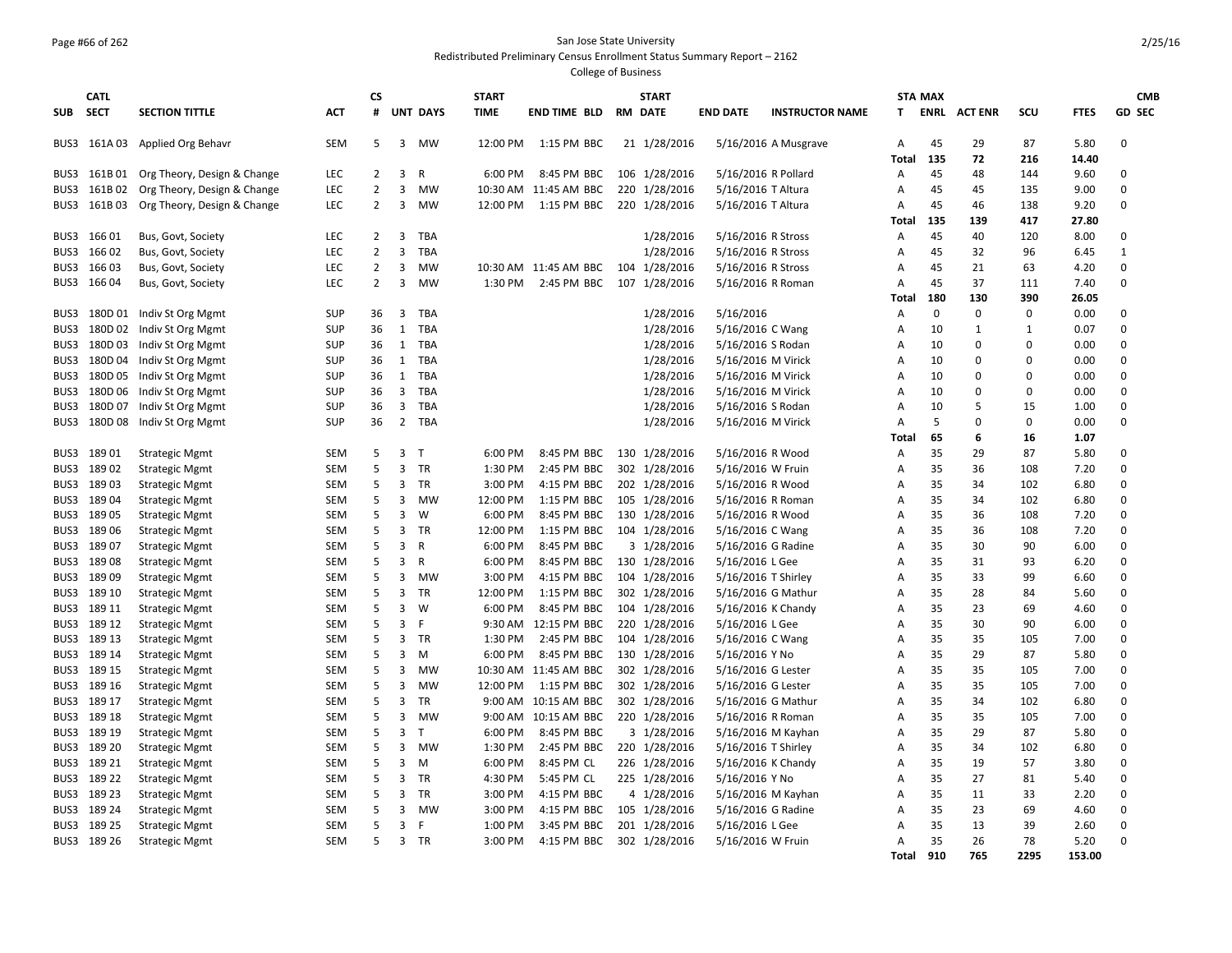## Page #67 of 262 San Jose State University

#### Redistributed Preliminary Census Enrollment Status Summary Report – 2162

College of Business

|          | <b>CONCAC OF DUSTROSS</b>    |                       |            |                 |             |                      |                 |                        |                               |                    |               |  |  |
|----------|------------------------------|-----------------------|------------|-----------------|-------------|----------------------|-----------------|------------------------|-------------------------------|--------------------|---------------|--|--|
|          | <b>CATL</b><br>$\sim$ $\sim$ |                       |            |                 | START       |                      | <b>START</b>    |                        | <b>STA MAX</b>                |                    | <b>CMB</b>    |  |  |
| SUB SECT |                              | <b>SECTION TITTLE</b> | <b>ACT</b> | <b>UNT DAYS</b> | <b>TIME</b> | END TIME BLD RM DATE | <b>END DATE</b> | <b>INSTRUCTOR NAME</b> | <b>ACT ENR</b><br><b>ENRL</b> | scu<br><b>FTES</b> | <b>GD SEC</b> |  |  |

**Organization & Management Total 3165 2721 8161 544.32**